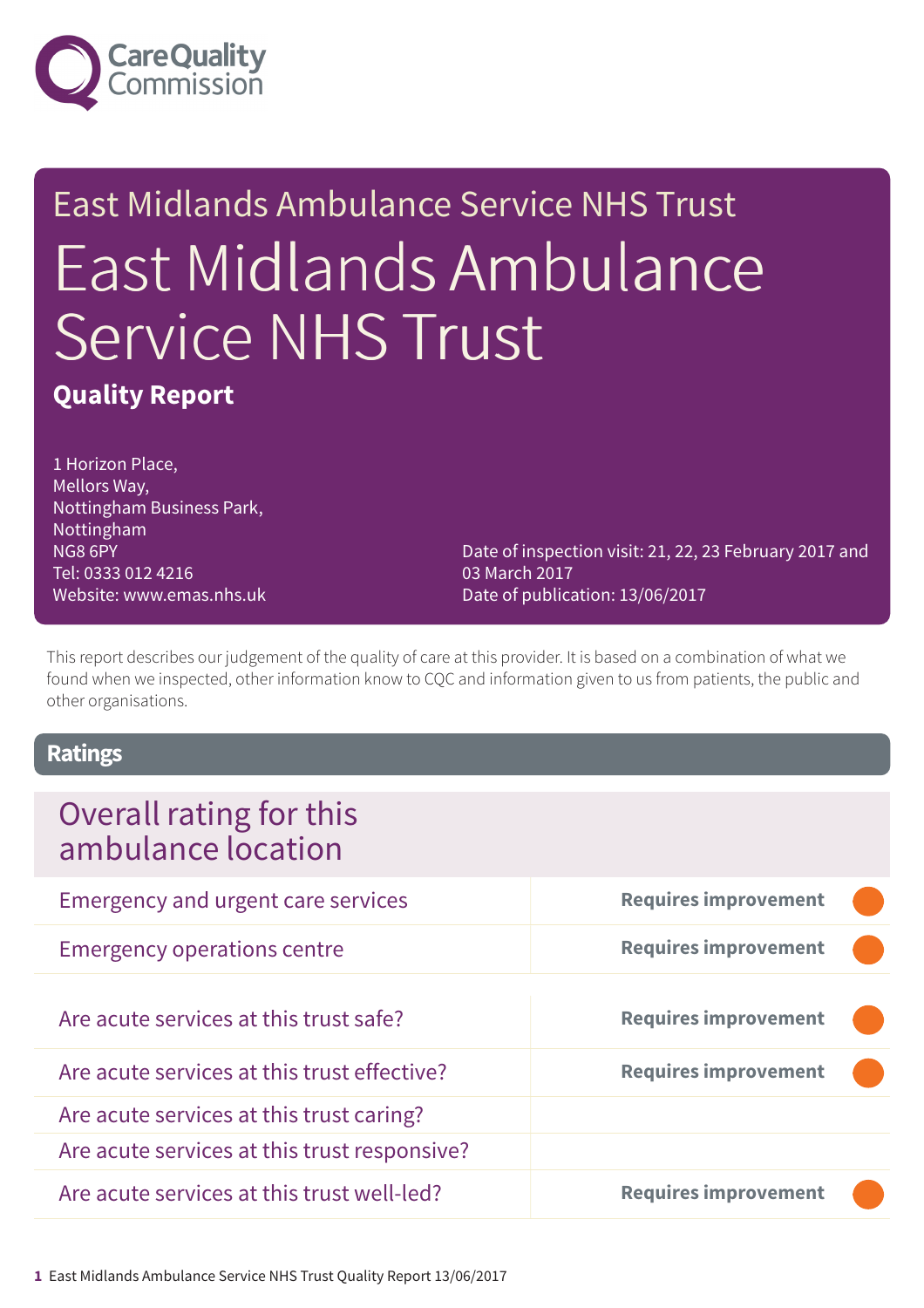### **Letter from the Chief Inspector of Hospitals**

East Midlands Ambulance Service NHS Trust (EMAS) covers the six counties of Derbyshire, Nottinghamshire, Leicestershire, Rutland, Lincolnshire and Northamptonshire. This is an area which has a population of around 4.8 million people and covers approximately 6,425 miles. The trust employs 3,290 staff over 60 locations.

We carried out a follow up inspection of the East Midlands Ambulance Service NHS Trust from 21 to 23 February and 3 March 2017, in response to a previous inspection as part of our comprehensive inspection programme of East Midlands Ambulance Service NHS Trust in November 2015. In July 2016 we served the trust with a Warning Notice in which we required them to make significant improvements to the quality of health care provided. This was specifically in relation to ensuring there were sufficient staff with the right skill mix and sufficient vehicles as well as requiring the trust to ensure staff received appropriate training, support and appraisal to carry out their roles.

Focused inspections do not look across a whole service; they focus on the areas defined by the information that triggers the need for the focused inspection. As the trust were no longer commissioned to provide patient transport services in Lincolnshire we did not look at that core service.

During this inspection we looked at:

The safety and effectiveness of Emergency and Urgent Care Services.

The safety and effectiveness of the Emergency Operations Centres.

Safety, effectiveness and well led at provider level.

The overall rating for East Midlands Ambulance Service remains unchanged at requires improvement although safety for emergency and urgent care services is no longer inadequate but requires improvement.

Our key findings were as follows:

• The trust had made significant improvements as required by the July 2016 warning notice. However we remained concerned about response times.

- Response times for Red 1, Red 2 and A 19 calls were consistently below the national target and patients were not receiving care in a timely manner.
- There were variable standards of incident investigation, limited recommendations, lack of learning at an organisational level and a lack of evidence that recommendations had been actioned.
- There was a lack of consistency in the management of risk due to trialling a revised risk register proforma.
- Staff did not know about the Duty of Candour requirements or their responsibilities under it and the trust had not consistently fulfilled their responsibilities under the Regulation.
- We found pockets of concern about the potential bullying and harassment of staff who were not confident to report this. We found instances where policies and procedures relating to staff wellbeing were not followed in practice.
- Not all staff had been trained on the use of and supplied with filtered face piece masks (FFP3). Those that had been supplied with a mask did not always have them available for immediate use.
- The trust were not compliant with the requirements of the Fit and Proper Persons Regulation.
- Whilst the trust had a clear vision and strategy, frontline staff were not aware of these.
- Whilst training completion rates for statutory and mandatory training had significantly improved, mandatory training completion rates for equality and diversity and risk management modules were too low and there were challenges in two specific divisions around completion rates in general.
- The trust had taken appropriate actions which had been successful in increasing the number of front line staff.
- Standards of cleanliness had improved.
- The majority of equipment and vehicle checks were appropriately completed.
- There was an increased number of operational vehicles available to deliver emergency and urgent care services.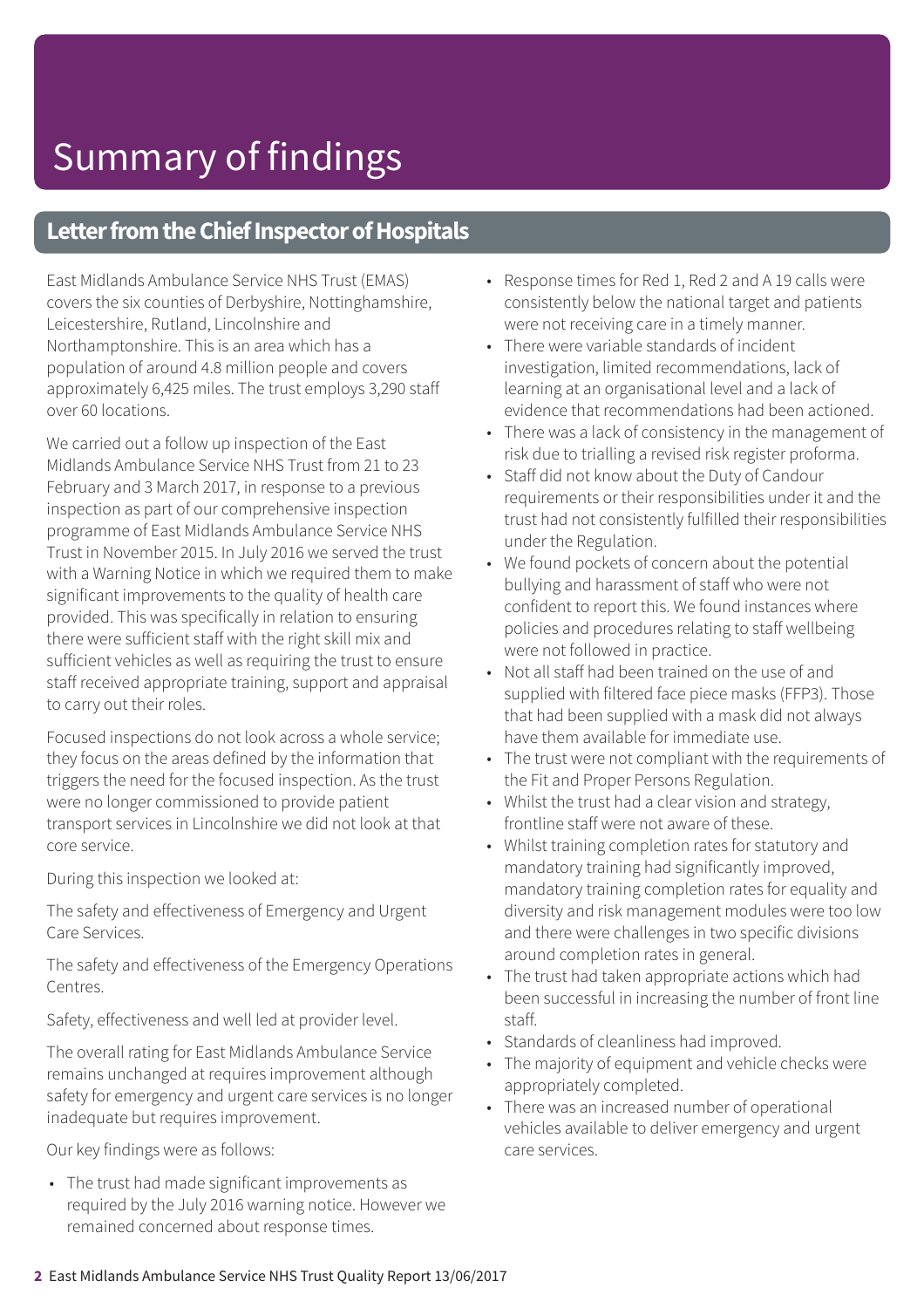# Summary of findings

- Medicines were stored securely and the management of controlled drugs was in line with the trust's policy. However, we had some concerns about the lack of robust audit trail for access to controlled drugs on solo responder vehicles.
- There were notable improvements in the security of patient records.
- Potential risks to the service were anticipated and planned for in advance.
- The trust had taken action to provide frontline staff with the knowledge and information they needed to respond to a major incident.
- People's care and treatment was planned and delivered in line with current evidence-based guidance, standards and best practice.
- Patient outcomes were mainly above or equivalent to national average levels.
- Staff had received timely appraisals which had been perceived by most to be a meaningful process.
- Improvements in training and development opportunities were evident and staff told us about them.
- Where patients received care form a range of different staff, teams or services this was effectively coordinated.
- Staff were confident in their understanding of the principles for patient consent and the Mental Capacity Act 2005 and they followed them.
- There was a governance framework able to support the delivery of safe, high quality care.
- There was a high level of confidence in and respect for the leadership of the acting chief executive.
- There was increased confidence in the effectiveness of the board and frontline leaders were better equipped with skills and knowledge.
- The culture of the trust from board to frontline staff was overwhelmingly patient focussed. Our inspection team observed caring, professional staff delivering compassionate, patient focussed care in circumstances that were challenging due to the continued demand placed on the service.
- Staff engagement and satisfaction had improved since our last inspection.

We saw several areas of outstanding practice including:

• The trust had run a highly effective recruitment campaign and received a national award for equality and diversity in recruitment.

- The trust were trialling a pre-hospital sepsis treatment in North and North East Lincolnshire. Where patients presented with the symptoms of sepsis, blood cultures were taken and a pre-hospital dose of intravenous antibiotic therapy administered to the patient. This saved valuable time and provided prompt lifesaving treatment. The results of the study had not been published at the time of our inspection but early indications showed positive outcomes for patients. The trust was the only ambulance trust in England providing pre-hospital care to this group of patients.
- The trust had extended the provision of a mental health triage car in Lincolnshire and also to include patients in Derbyshire increasing the provision of appropriate care and treatment for patients with mental health conditions.
- We observed caring, professional staff delivering compassionate, patient focussed care in circumstances that were challenging due to the continued demand placed on the service.

However, there were also areas of poor practice where the trust needs to make improvements.

Importantly, the trust must:

- The trust must ensure patients receive care and treatment in a safe way by meeting national and locally contracted response time targets for Red1, Red2 and A19 categorised calls.
- The trust must take steps to improve EOC call taking response times therefore reducing the number of calls abandoned and the length of time callers are waiting on the phone.
- The trust must ensure all staff know how to report incidents. The trust must ensure serious incidents are appropriately and consistently investigated with lessons learnt acted upon and shared widely.
- The trust must ensure all staff understand the Duty of Candour Regulation and their responsibilities under it.
- The trust must ensure all staff access and attend mandatory training with particular focus on compliance rates for equality and diversity and risk management training.
- The trust must ensure all staff are fitted for and trained in the use of a filtered face piece mask to protect them from air borne infections.
- The trust must increase the percentage of frequent callers who have a specific plan of care.

#### **3** East Midlands Ambulance Service NHS Trust Quality Report 13/06/2017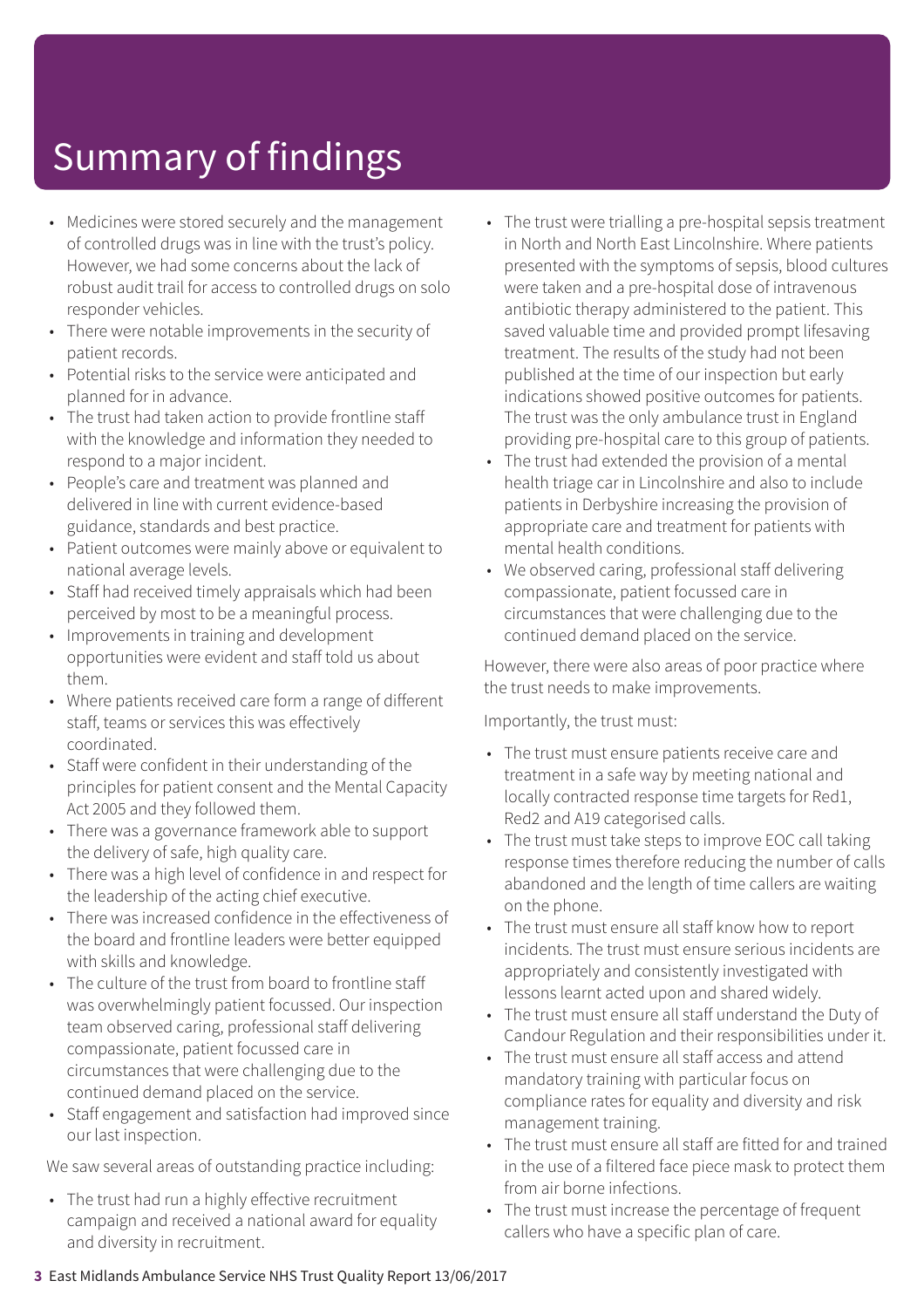# Summary of findings

- The trust must ensure there are systems in place to ensure staff have received, read and understand information when there are updates to trust policies, procedures or clinical practice.
- The trust must ensure they comply with the Fit and Proper Persons Requirement (FPPR) (Regulation 5 of the Health and Social Care Act (Regulated Activities) Regulations 2014).

#### **Professor Sir Mike Richards**

#### **Chief Inspector of Hospitals**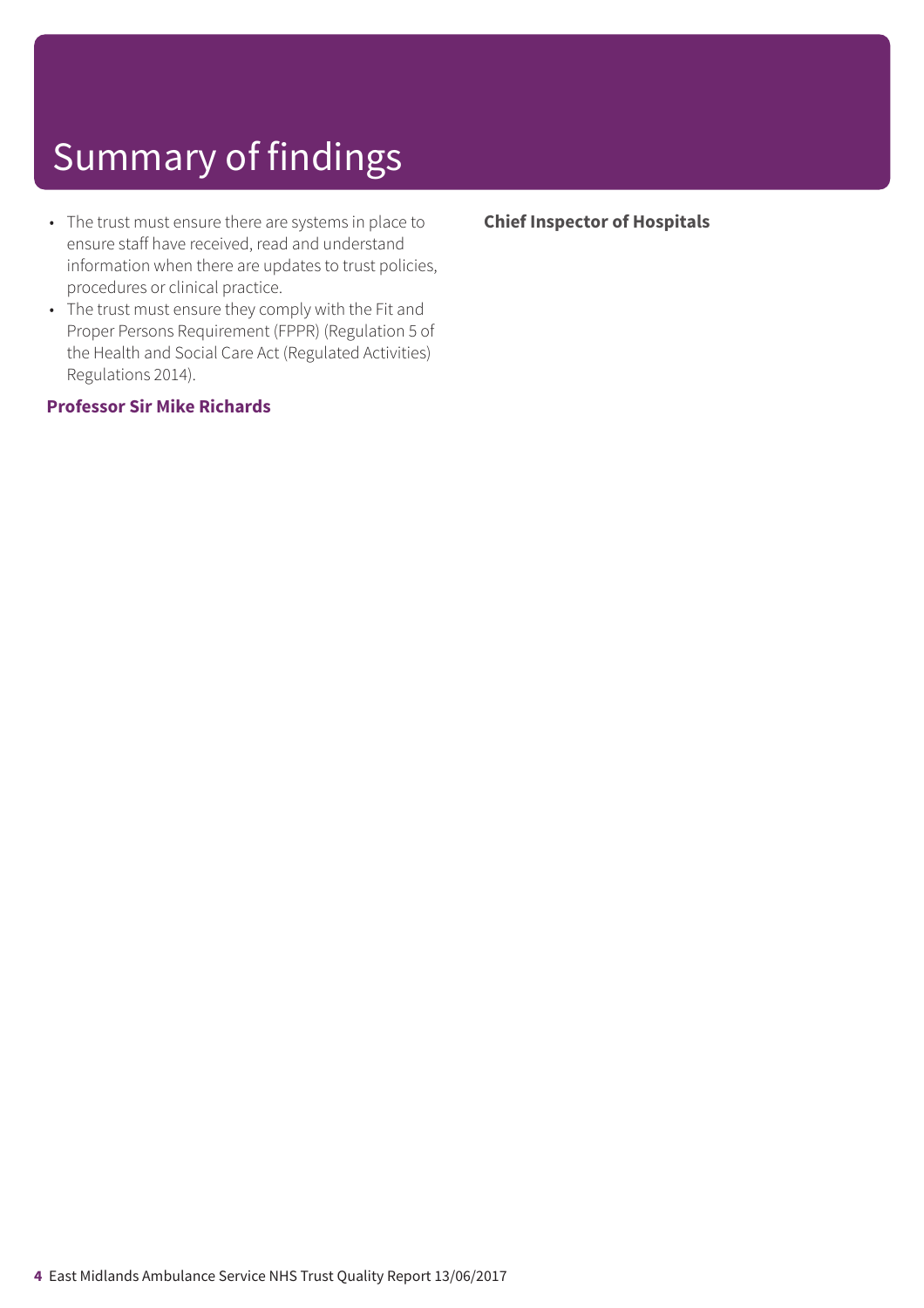

# East Midlands Ambulance Service NHS Trust

**Detailed findings**

**Services we looked at** Emergency and urgent care and Emergency operations centre (EOC).

**5** East Midlands Ambulance Service NHS Trust Quality Report 13/06/2017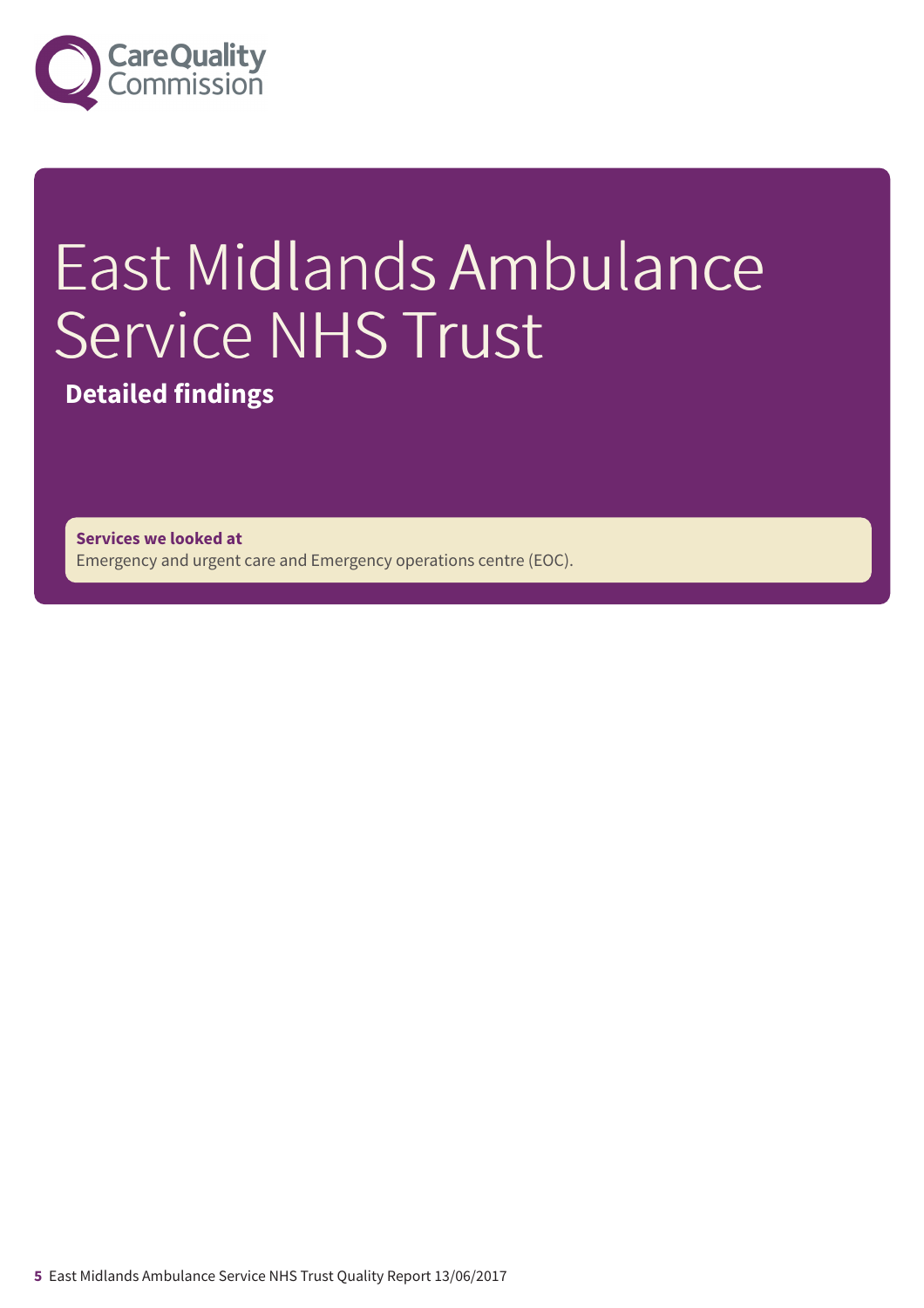# Detailed findings

#### **Contents**

| Detailed findings from this inspection                         | Page           |
|----------------------------------------------------------------|----------------|
| Background to East Midlands Ambulance Service NHS Trust        | 6              |
| Our inspection team                                            | 6              |
| How we carried out this inspection                             | $\overline{7}$ |
| Facts and data about East Midlands Ambulance Service NHS Trust | $\overline{7}$ |
| Our ratings for this service                                   | $\overline{7}$ |
| Findings by main service                                       | 9              |
| Action we have told the provider to take                       | 54             |

### **Background to East Midlands Ambulance Service NHS Trust**

East Midlands Ambulance Service NHS Trust (EMAS) covers the six counties of Derbyshire, Nottinghamshire, Leicestershire, Rutland, Lincolnshire and Northamptonshire. This is an area which has a population of around 4.8 million people and covers approximately 6,425 miles. The trust employs 3,290 staff over 60 locations.

The trust covers an ethnically diverse population with 85% white British residents. The largest represented ethnic minority is Asian. The region has the second lowest overall population density in England. There are high levels of deprivation in Lincolnshire, Northamptonshire and Nottinghamshire. Leicestershire and Nottinghamshire have areas of high population density whilst Derbyshire and Lincolnshire have large areas of rurality.

We carried out a follow up inspection of the East Midlands Ambulance Service NHS Trust from 21 to 23 February and 3 March 2017, in response to a previous inspection as part of our comprehensive inspection programme of East Midlands Ambulance Service NHS Trust in November 2015. In July 2016 we served the trust with a Warning Notice in which we required them to make significant improvements to the quality of health care provided. Focused inspections do not look across a whole service; they focus on the areas defined by the information that triggers the need for the focused inspection. During this inspection we looked at:

Emergency and Urgent Care Services – safe and effective

Emergency Operations Centres – safe and effective

Provider - well led.

As part of our inspection we visited trust premises including offices, training areas, ambulance stations and emergency operations centres. We also visited hospitals and other health care locations to speak with patients and staff about their experiences of the ambulance service

#### **Our inspection team**

Our inspection team was led by:

**Chair:** Gillian Hooper, Independent Consultant

**Head of Hospital Inspections:** Carolyn Jenkinson, Care Quality Commission

The team included CQC inspectors, inspection managers, a national professional advisor, a pharmacist inspector, an inspection planner and a variety of specialists: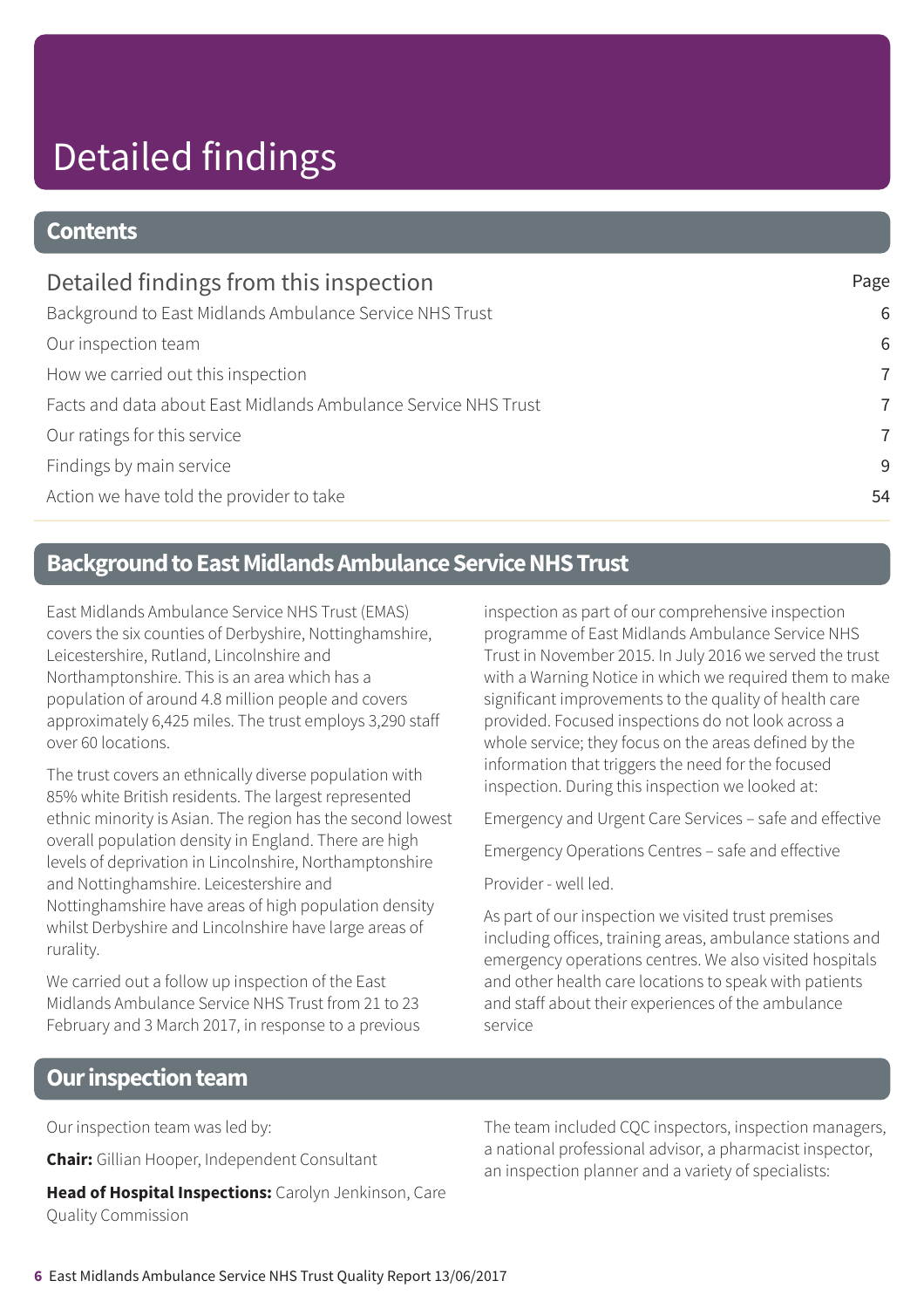# Detailed findings

paramedics, senior paramedics, a consultant paramedic, a clinical general manager, operational managers, an emergency operation centre manager, a call handler, and a director of strategy.

### **Howwecarriedoutthis inspection**

To get to the heart of patients' experiences of care, we always ask the following five questions of every service and provider.

- Is it safe?
- Is it effective?
- Is it caring?
- Is it responsive to people's needs?
- Is it well led?

The inspection team inspected the following:

- Emergency and Urgent Care
- Emergency Operations Centres

Prior to the announced inspection, we reviewed a range of information that we held and asked other organisations to share what they knew about the trust. These included the 22 clinical commissioning groups (CCGs), NHS Improvement, and NHS England.

We held interviews with a range of staff in the service and spoke with staff individually as requested. We talked with staff from acute hospitals who used the service provided by the trust. We spoke with patients, carers and / or family members and reviewed patients' treatment and other records.

We carried out the announced inspection visit between 21 and 23 February 201 with an unannounced inspection on 3 March 2017.

### **Facts and data about East Midlands Ambulance Service NHS Trust**

East Midlands Ambulance Service NHS Trust serves a population of 4.8 million people across an area of approximately 6,425 square miles covering the counties of Derbyshire, Leicestershire, Lincolnshire, Northamptonshire, Nottinghamshire and Rutland.

As of December 2016 the trust employed 3,0 staff across over 60 locations. The trust had around 550 vehicles, including emergency ambulances, fast response cars, specialised vehicles and patient transport vehicles. As of December 2016 the trust had two emergency operations centres, located in Lincoln and Nottingham, and 60 ambulance stations.

Between December 2015 and November 2016 the trust received 939,499 emergency and urgent calls. Of these 659,480 calls resulted in an ambulance attending the scene of the incident.

In 2015/16 the trust reported a turnover of £154.1 million and a deficit of £12.2 million. For 2016/17 the trust predicts a turnover of £173.1 million and a deficit of £4.5 million.

#### **Ourratings forthis service**

Our ratings for this service are: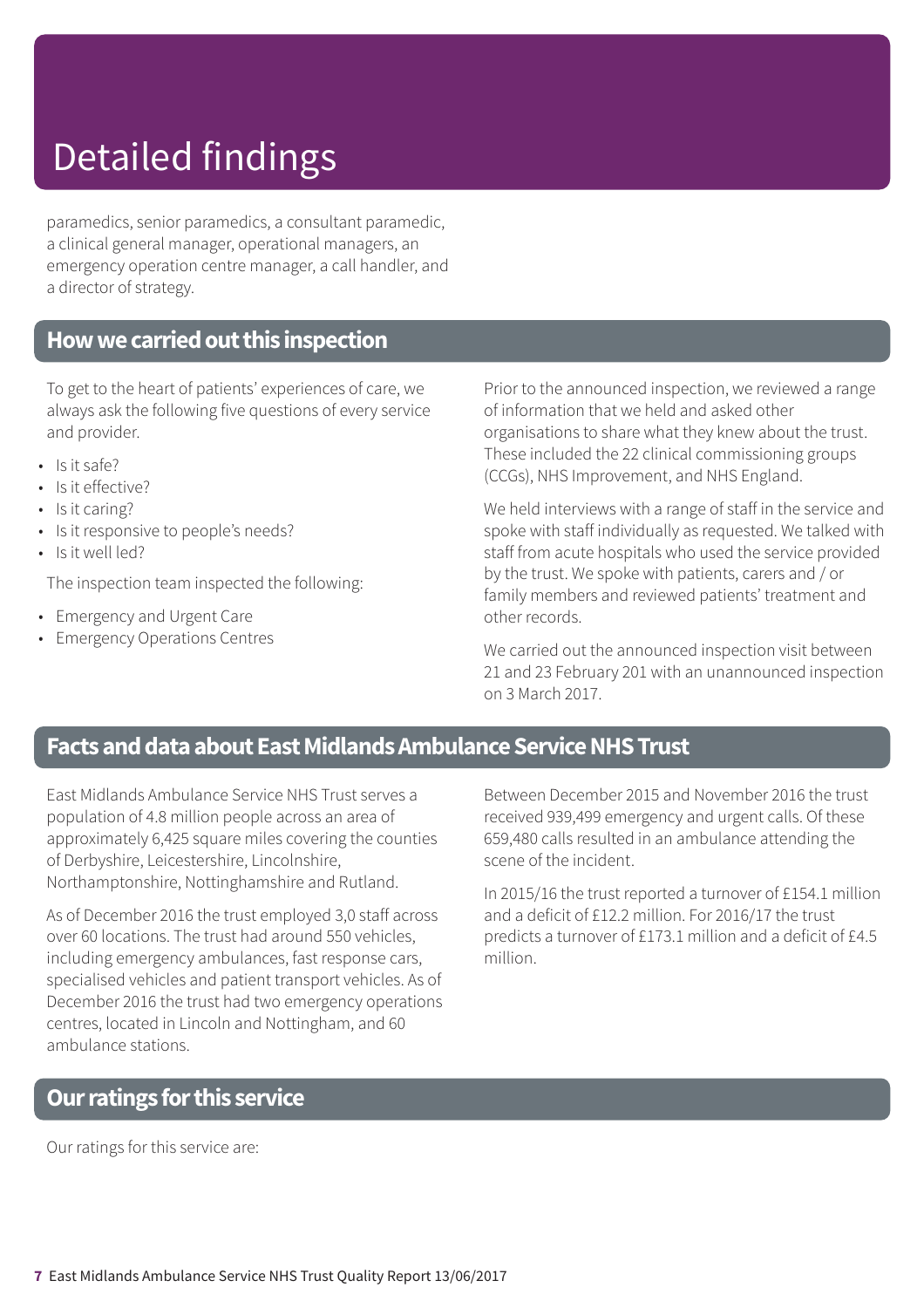# Detailed findings

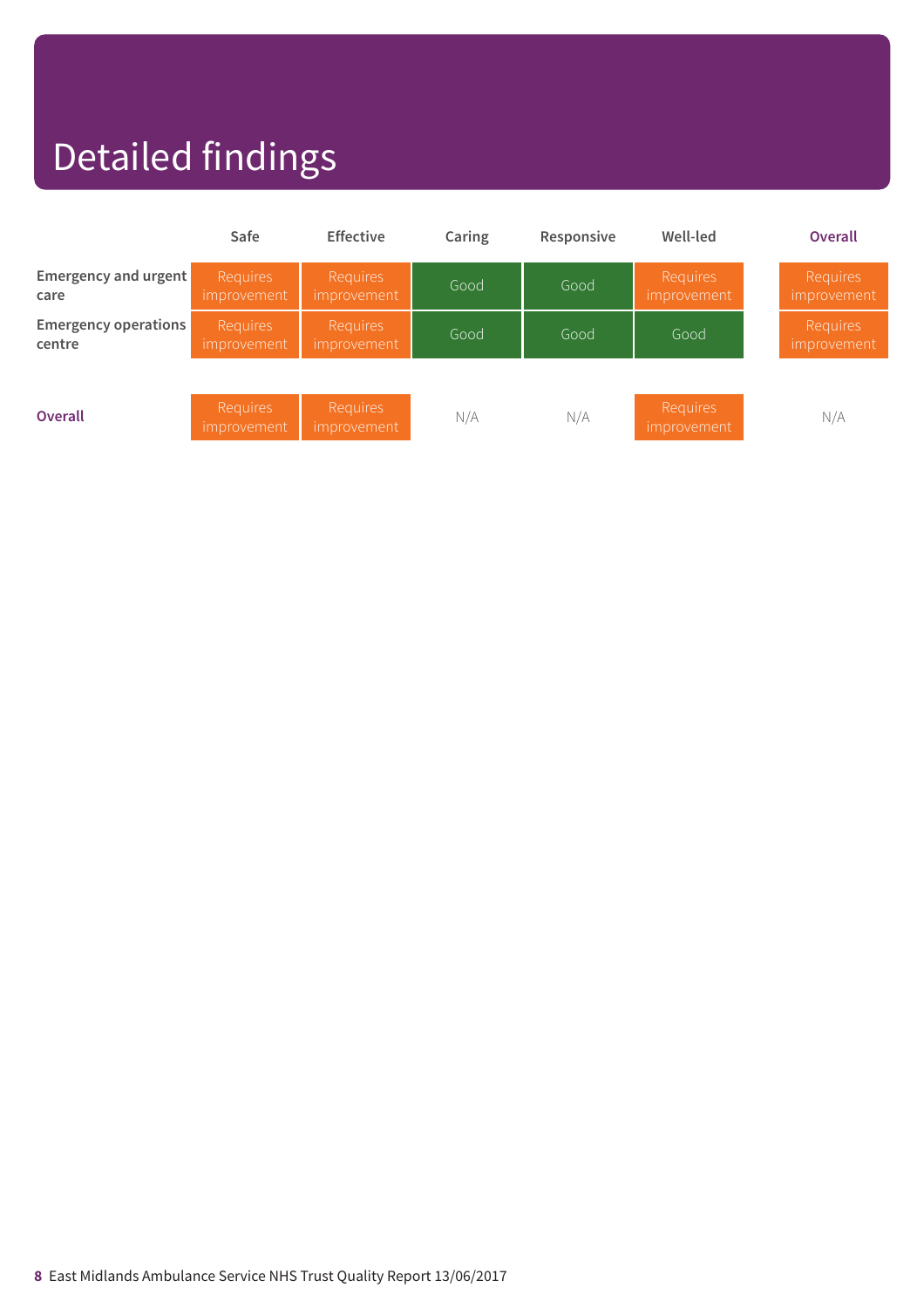| Safe             | <b>Requires improvement</b> |  |
|------------------|-----------------------------|--|
| <b>Effective</b> | <b>Requires improvement</b> |  |
| Caring           | Good                        |  |
| Responsive       | Good                        |  |
| <b>Well-led</b>  | <b>Requires improvement</b> |  |
| Overall          | <b>Requires improvement</b> |  |

### Information about the service

East Midlands Ambulance Service NHS Trust (EMAS) provides an urgent and emergency care service to a population of approximately 4.8 million across the East Midlands. This region covers the six counties of Nottinghamshire, Derbyshire, Lincolnshire (including North and North East Lincolnshire), Northamptonshire, Leicestershire and Rutland. The counties are split into five divisions. The service covers approximately 6,425 square miles, which incorporates urban, semi-urban and rural communities including remote and coastal areas. There are 22 clinical commissioning groups (CCGs) across the region, with one CCG acting as coordinating commissioner with EMAS for services. On average, the trust receives 2000 calls per day.

The trust headquarters are located in Nottinghamshire; there are two emergency operation centres, one in Lincolnshire and the other in Nottinghamshire. Across the five divisions, there are over 60 ambulance stations. The trust has its own fleet centres responsible for maintaining the trust vehicles.

EMAS provides paramedic services for the local charity funded air ambulance based in Lincolnshire and co-ordinates and supports the work of voluntary community and emergency first responders in their delivery of care including lifesaving interventions prior to the arrival of ambulance staff.

The trust employs over 3290 staff, has around 550 vehicles including vehicles equipped to provide a fast response (FRV) and vehicles designed to deliver services in more remote areas and therefore have some off road capability.

We previously carried out a comprehensive inspection of the trust in November 2015 and published the report in May 2016. In 2015, the safety of services was rated as inadequate and effectiveness of services was rated as requires improvement.

Following the previous inspection, a warning notice was issued under the Health and Social Care Act 2008 requiring significant improvements to be made by the end of November 2016. Fourteen requirement notices were issued under the Health and Social Care Act Regulated Activities Regulations 2014. The warning notice and nine of the requirement notices were applicable to either the safety or effectiveness of urgent and emergency care services.

This inspection was carried out from 21st to the 23rd February 2017 and an unannounced inspection on 3 March 2017, followed up these notices and therefore focused on the safe and effective key lines of enquiry.

During our follow up inspection, we visited 30 ambulance stations across all five divisions including some where we had previously identified a concern. We visited nine hospital emergency departments to observe patients over the arrival and handover of care to the hospital staff. We observed ambulance staff caring for patients and accompanied staff on 13 emergency calls. We spoke with 186 members of urgent and emergency care staff, including general managers, paramedics, emergency care assistants,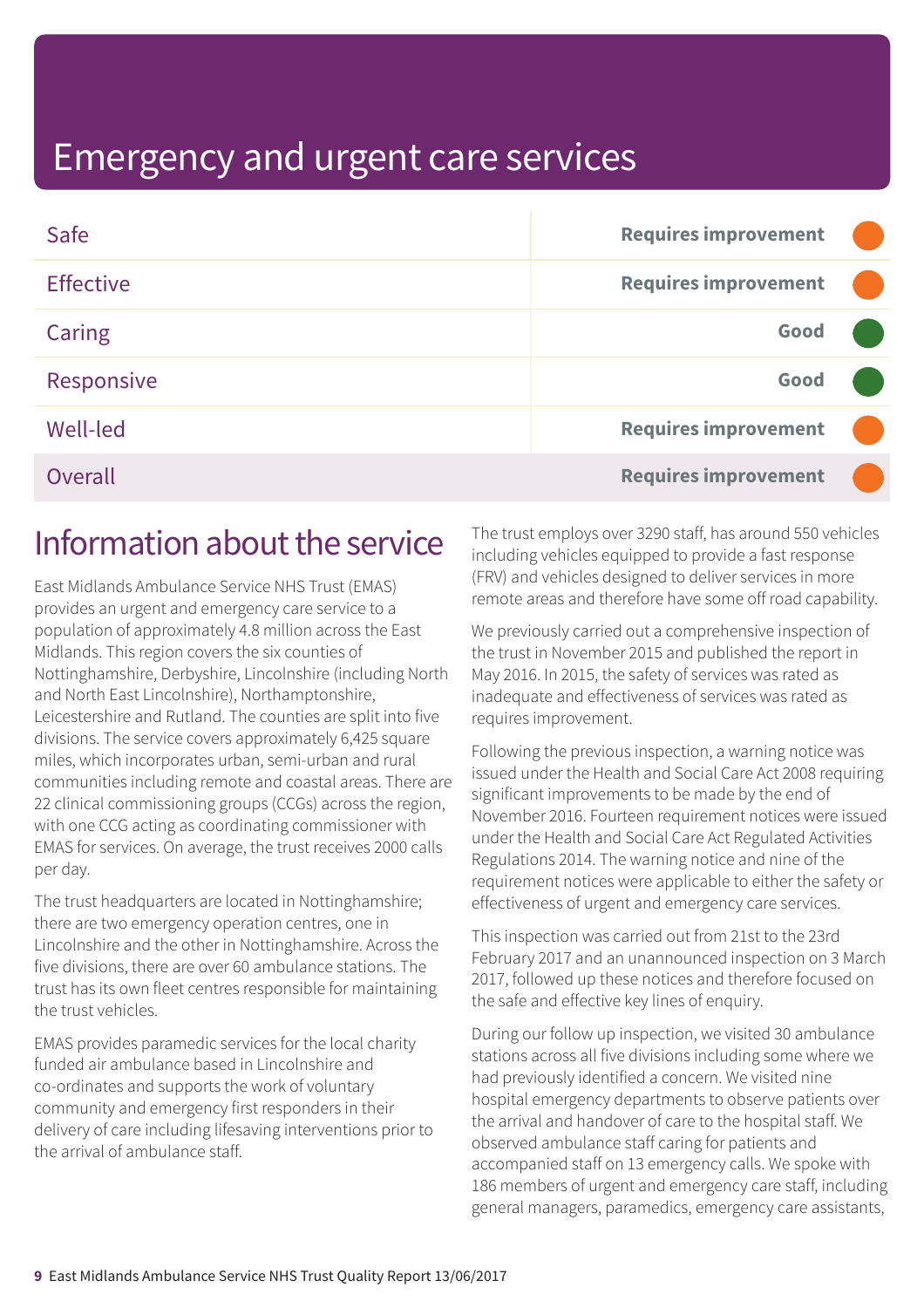technicians and administration and support staff. We also spoke with 11 patients and four relatives about the care they had received. We inspected 60 ambulance vehicles and reviewed 70 patient records.

The Hazardous Area Response Team (HART) and the air ambulance base in Lincolnshire were not visited as part of this follow up inspection as there had been no particular concerns raised on the previous inspection that were unique to these services.

# Summary of findings

- Although the trust continued to focus on initiatives to improve their response times they remained consistently and significantly below the national targets throughout 2016 for Red1, Red 2 and A19 calls, which was our finding at our previous inspection.
- There had been insufficient improvement in the management of incidents and systems were not in place to provide assurance that any learning led to improvements.
- Insufficient numbers of staff had completed their statutory and mandatory training in some key subject areas, including equality and diversity and risk management.
- Staff were not aware of the legal requirement of the duty of candour and completion rates on the training on this subject reflected that it had not been seen as a priority by the trust.
- The importance of protecting staff from potential infections had not been given sufficient priority as not all front line staff had not been provided with the required face masks. We raised this concern at our last inspection.
- When trust policies and procedures were updated there were no systems in place to ensure staff had received, read or understood any of the updates published by the trust.
- Staff training needs highlighted at the previous inspection were slow to be addressed leaving a significant number of staff without training on caring for patients with mental health illnesses.

#### However:

- There had been an improvement in the management of medicines including controlled drugs, which were now managed in compliance with the trust's medicines policy.
- Systems were in place to ensure the security of patient personal information and staff were observed complying with these requirements.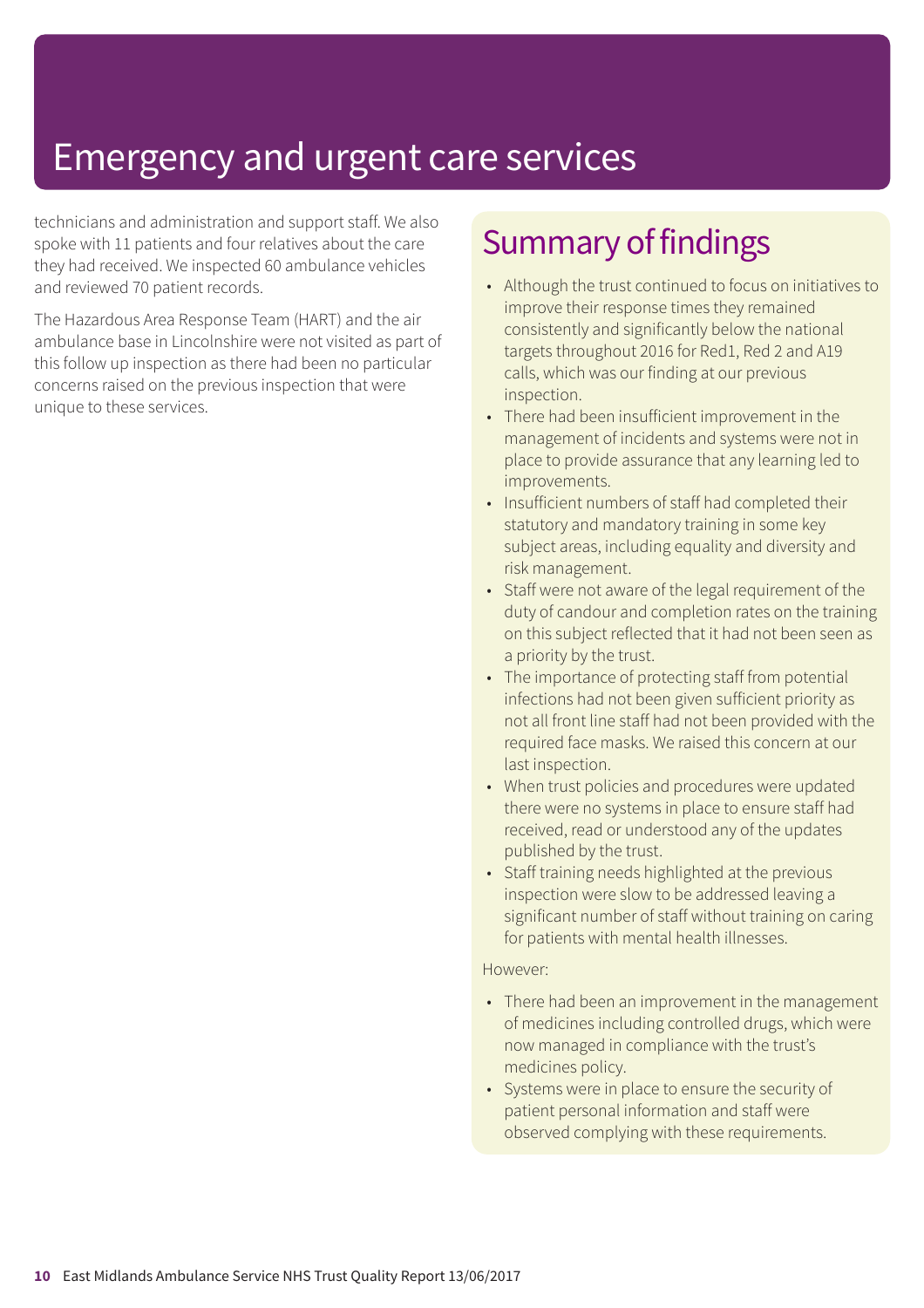- There had been a marked improvement on the completion rates of staff appraisals. Staff felt the process was of value when it was delivered by their clinical team mentors who accompanied them during a shift.
- There were good examples of partnership working across all divisions and with staff from a wide range of professions. There was evidence where services had improved as a direct result of collaborative working.
- Patient outcomes were consistently monitored and this enabled improvements in care delivery to be made. The trust had performed well in delivering first line care to patient's suffering heart attack

#### **Are emergency and urgent care services safe?**

**Requires improvement –––**

We rated safe as requires improvement because:

- Incidents were not always reported and some that were reported were not investigated promptly. Methods used to share learning did not assure changes were made to improve practice to prevent future incidents. The quality and detail of the feedback provided to staff when they reported was not always sufficient. We raised these concerns at our last inspection.
- Despite the legal requirement of the duty of candour being implemented in April 2015, a significant number of staff had not received training and remained unaware of this legal principle. Staff were however open and honest in the way they delivered patient care.
- Mandatory training had not been delivered to all staff in emergency and urgent care. Compliance rates for equality and diversity and risk management training were particularly low. The trust target for training was 95% in most mandatory subjects.
- There were still some areas of infection prevention and control that required improvement. Clinical waste management had improved but clinical waste was not always managed in line with legislation and guidance. Not all staff had been trained on the use of and supplied with filtered face piece masks. Those that had been supplied with a mask did not always have them available for immediate use. We raised concerns about the provision and fitting of these masks at our last inspection.
- A proportion of medical sterile supplies had passed the dates on which they should be used and some equipment was outside its scheduled service date. However, the trust took prompt action to address these points and we saw an improvement during our unannounced inspection. Equipment was not always checked in line with the manufacturer's guidance.

However:

• The trust had increased the number of operational vehicles they had available to deliver urgent and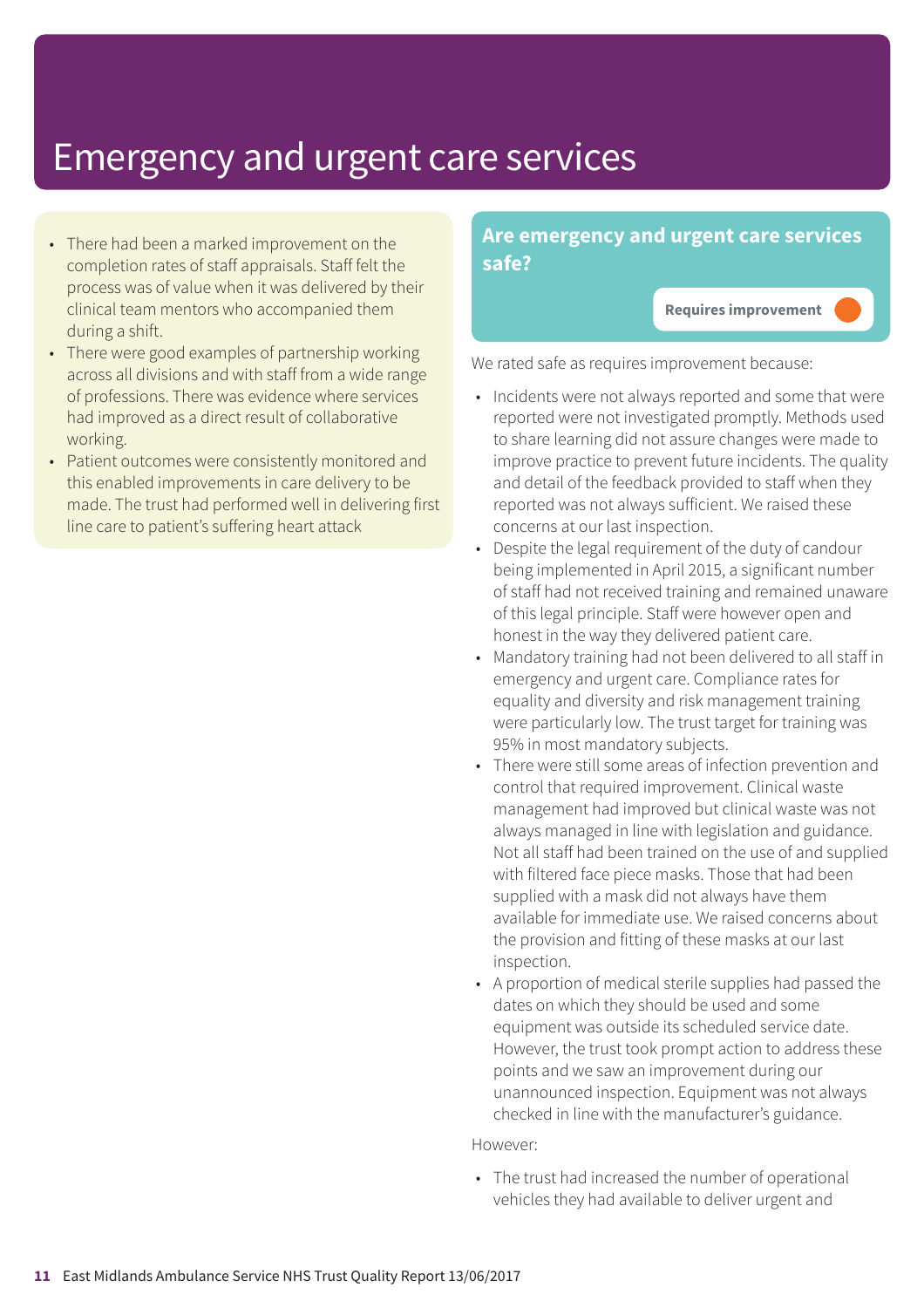emergency care services when compared to the number they had available on during the previous inspection in 2015. The majority of the time safer vehicle checks were completed and recorded by the crews.

- The trust had taken actions since our last inspection to ensure front line staff and particularly those with operational responsibility in the management of a major incident had access to the appropriate training.
- The training of staff was given a higher priority, mandatory and statutory training was not cancelled and staff reported the quality of the training had improved. Career progression opportunities had been recognised as important in recruiting and retaining staff and training courses provided greater progression opportunities.
- Medicines were stored securely and the management of controlled drugs was in line with trust's policy, however we still had some concerns about the traceability of controlled drugs due to the access arrangements on vehicles.
- The management of confidential information on trust vehicles ensured it was kept safe. Storage of patient records had improved and the trust took prompt actions to address any concerns that were raised.
- The management of trust vehicles had improved, vehicles appeared visibly cleaner and staff reported there had been improvements in the reliability and quality of the vehicle deep clean process.

#### **Incidents**

- Following our previous inspection in 2015, a notice was issued to the trust which required them to ensure they had systems to assess monitor and mitigate risks ensuring incidents were reported and investigated. The trust was also asked to consider how feedback was supplied to individual members of staff in a timely manner and how lessons learnt from incidents could be shared across the trust.
- On this inspection, we found there had been a delay in the investigation of some incidents. Individual feedback was not always given to staff who reported incidents. Where learning from incidents had been identified this was not shared in a way that assured actions would be taken to make improvements. There was very limited evidence of learning from incidents across divisions.
- Between January and December 2016 there had been no never events reported by the trust. Never events are serious patient safety incidents that should not happen

if healthcare providers follow national guidance on how to prevent them. Each never event type has the potential to cause serious patient harm or death but neither need have happened for an incident to be a never event.

- In accordance with the serious incident reporting framework 2015 the emergency and urgent care service reported 40 serious incidents, (SIs) from January to December 2016. These met the reporting criteria set by NHS England. Of these the most common incident type was treatment delay which accounted for 21 (52%) of the reported incidents. Sub optimal care of the deteriorating patient accounted for four (10%) of the incidents.
- On this inspection, we spoke with 81 front line staff about incidents. All the staff were confident in the incident reporting process, how this was accessed on line or via an incident reporting telephone line. Two non-clinical staff had not been shown the incident reporting procedure. These members of staff were working within trust premises. Clinical staff were all able to provide examples of what they had or would report as in incident. Staff explained they sought the advice of their team leader if they were unsure on whether something should be reported.
- Crews explained that they had insufficient time between calls to report incidents and they often had to file incident reports in their break or after their shift had finished.
- From June to December 2016 there were 1789 incidents reported by urgent and emergency care staff via the trust's internal reporting system. Common incidents related to violence, assault and aggression against staff, which accounted for 341 (19%) of the incidents reported and incidents which related to manual handling accounted for 129 (7.2%) of those reported.
- There were varying views amongst staff on the feedback received after an incident was reported. Team leaders explained an acknowledgement was sent to the reporter via email. Staff reported receiving an acknowledgement from the on line reporting system but personal feedback was not recalled by the majority of staff we asked. Eight staff across two divisions stated they would not always report incidents due to the lack of feedback they had received in the past.
- Staff were aware that updates from safety alerts and changes to clinical practice were forwarded to staff in clinical bulletins. Staff spoke of how these were colour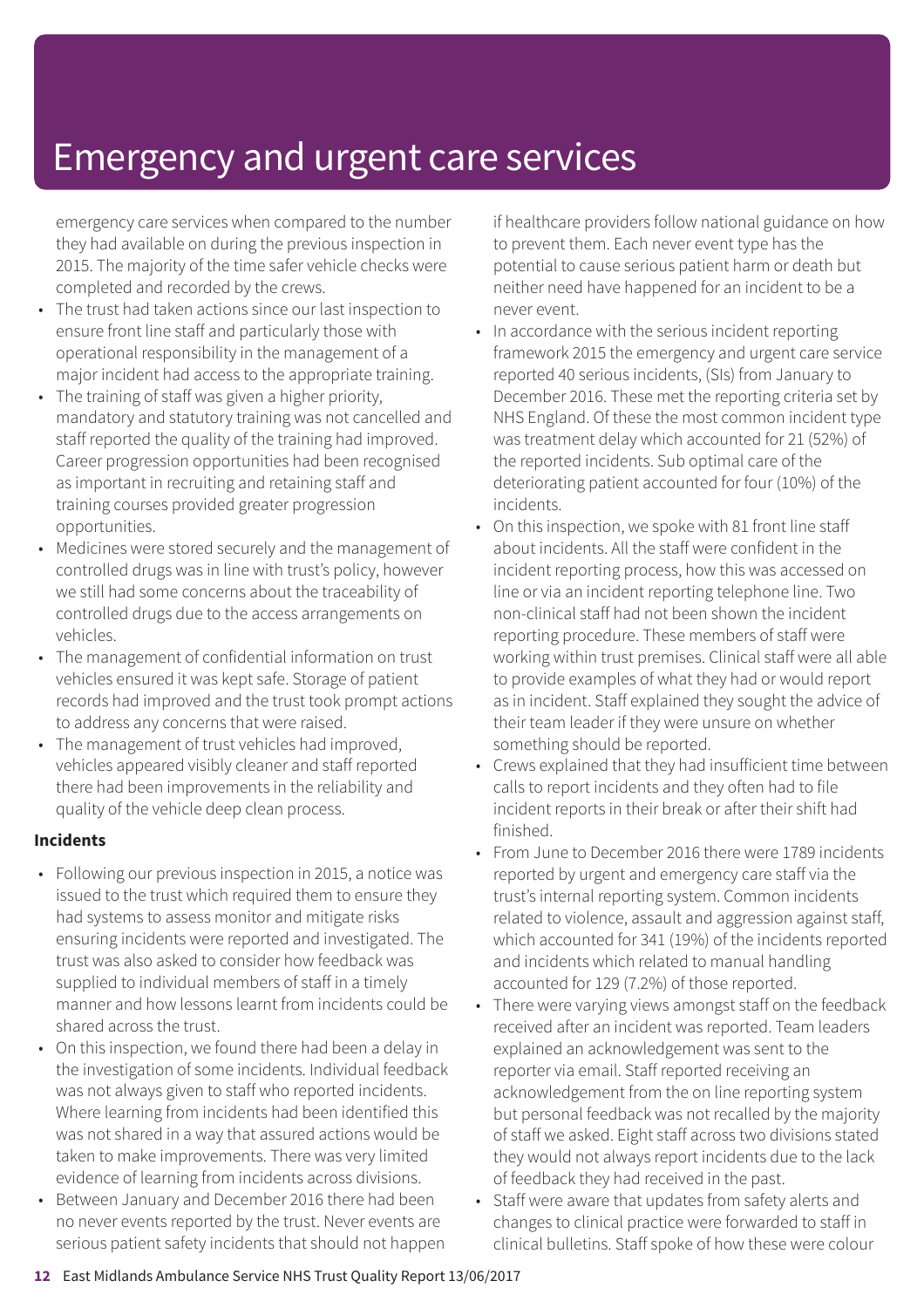coded, red ones highlighting the most significant information. There were updates displayed at all the stations we visited, however staff had very little knowledge of the content of what was displayed on the noticeboards. We saw alerts displayed from the medicines healthcare regulatory agency.

- Team leaders confirmed there was no trust procedure for recording if staff had received, read and understood the clinical updates or changes to policy that were sent to staff via email or those displayed at stations.
- In 2016, there had been a serious incident where a patient had absconded whilst in EMAS care. Following an investigation, an action plan was compiled to ensure the learning identified would be shared. Actions included an anonymised report in the staff on line newsletter and for an absconder policy to be produced. We asked 27 staff across all divisions if they either knew of the incident or the policy. Six staff, four of who were team leaders or more senior, knew there had been an incident or knew of the policy. Twenty one staff did not know about the incident or the absconder policy. In one station we saw information about the incident displayed.
- Some stations had divisional information about the incident themes displayed. Some staff did know about incidents within their division but this had been via their colleagues. There was very little evidence of learning across the trust.
- Managers in one division explained an assurance group had been developed to look at investigations and the actions that had been taken. Also, a learning group had been established to ensure learning was shared and meetings were held for all RCAs and staff were invited to attend where appropriate. Team leaders told us they would share learning at their team leader meetings
- A clinical team mentor (CTM) gave an example where learning from an incident had led to additional local training and a course tutor explained mandatory and statutory updates incorporated themes identified from incidents. The example given was of manual handling incidents.
- The trust had support systems in place for staff who had been directly involved in an incident. These included a peer to peer support programme. We had mixed and limited evidence of how effective the support process was to staff. One member of staff explained they had not received any support following an incident that took

place in the New Year. A clinical team mentor explained how they had provided support for a member of staff involved in a serious incident. This had involved working with the member of staff to improve their confidence.

- The duty of candour is a regulatory duty that relates to openness and transparency and requires providers of health and social care services to notify patients (or other relevant persons) of certain 'notifiable safety incidents' and provide reasonable support to that person. The duty of candour became law in April 2015.
- Following the previous inspection the trust were informed they should consider how to ensure all staff understood duty of candour and their responsibilities under it.
- We asked 48 staff about their understanding of the duty of candour. The term, duty of candour appeared unfamiliar to 31 of the staff we spoke with. Team leaders had more familiarity with the term than crews and were aware of the need to escalate a concern to more senior managers. A CTM explained how the principle had been applied recently in relation to a medication.
- All staff we spoke with discussed the principle of being open and honest with patients. There was little knowledge of the trust's on line duty of candour training package which had been introduced in July 2016. Data supplied by the trust reported 131 (5.9%) front line staff had completed the on line training during the seven months the training had been available. We asked one team leader about staff who had completed the on line training but they had no knowledge of which of their staff, if any, had accessed the training.
- In January 2017, a bulletin was sent to all staff, which stated a leaflet would be available for them on the duty of candour. During the inspection, staff in Lincolnshire explained this had not yet become available. We saw posters displayed at some stations explaining the duty of candour principle.

#### **Mandatory training**

- Following our previous inspection in 2015, a warning notice was issued to the trust which required them to deliver appropriate training to staff to enable them to carry out their duties. Mandatory training had not been delivered to all urgent and emergency care staff.
- From data supplied by the trust and from speaking with staff in all divisions actions had been taken by the trust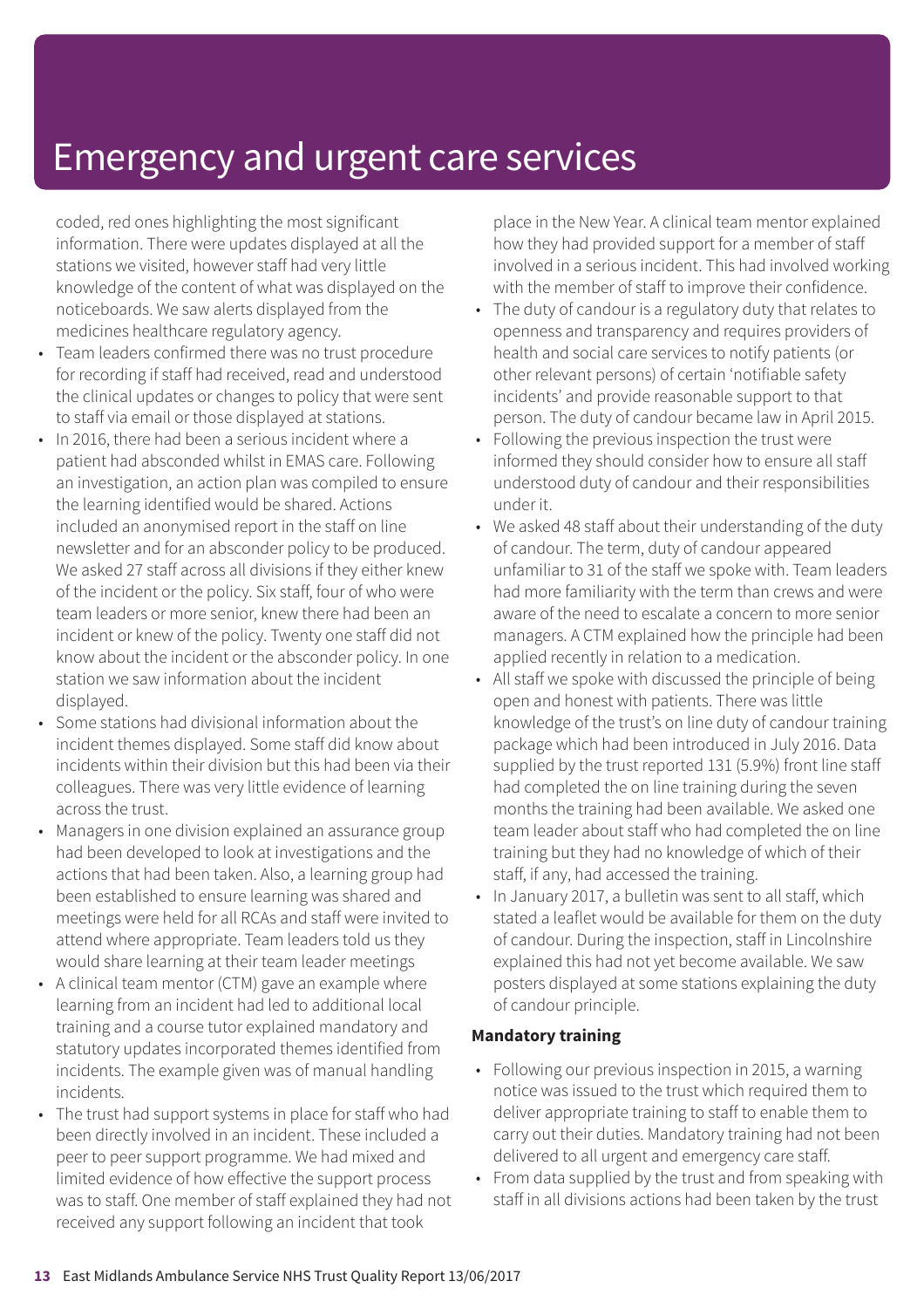to address this requirement notice. However, the completion rates for some of the mandatory and statutory training were below the trust target and not on track to achieve it by the end of March 2017.

- In the urgent and emergency care service as of the end of October 2016, eight of the 11 course modules making up the trust's statutory and mandatory training had achieved compliance for the majority of the divisions.
- However, there was a failure to meet required training levels for equality and diversity and risk management training across all divisions. Leicestershire division had particularly low compliance rates for annual resuscitation training, annual manual handling training, annual infection prevention control and information governance training. Northamptonshire division had particularly low compliance rates for annual resuscitation training and annual infection prevention control training.
- The trust had incorporated a new mental health training programme as part of the statutory and mandatory training. This had begun in September 2016 with an initial completion target of 20%. This had already been exceeded by the end of October 2016 when 28.8% of staff had completed this training. There was a two year role out programme for this training.
- Staff we spoke with had all either completed or were booked to complete their mandatory training. An overwhelming majority of staff reported the quality of the training had improved over the last 12 months. No members of staff reported any mandatory training had been cancelled and staff who did not attend their booked session had been followed up for their non-attendance.
- We reviewed the course agenda and lesson plans of a mandatory training day course, the subjects covered were infection prevention and control, information governance, resuscitation and moving and handling theory and adult and paediatric resuscitation practical and assessment. Course content made reference to current trust policy and procedure.
- Staff who drove under emergency conditions completed specific training to ensure they were able to safely perform this role. Additional training was provided if any concerns were raised about the driver's performance or they had been involved in a road traffic collision.
- The trust's safeguarding policies for adults and children provided information and guidance to front line staff on how to recognise and respond in situations where they suspected a person may be at risk of harm or abuse. The trust provided mandatory adult and children safeguarding training every three years for all front line staff and data supplied by the trust showed 94.5% of staff had completed this training as of October 2016.
- Trust policies were available on the intranet and we saw a copy of the trust's current safeguarding policy on a station in Nottinghamshire.
- Staff we spoke with understood their safeguarding responsibilities and were able to discuss examples of when they had or would make a safeguarding referral. These examples included when a family member appeared to be neglecting an elderly relative, when a child had bruising that was not able to be explained and not expected and when a crew had concerns about a patient had been a victim of female genital mutilation (FGM). FGM is defined as the partial or total removal of the female external genitalia for non-medical reasons.
- All staff knew the trust's procedure for raising a safeguarding concern and explained they telephoned the designated internal safeguarding referral line. There were a number of staff who raised concern the safeguarding referral line was not always available and a message facility was provided for them to leave a message asking the referral desk to re contact them.
- A manger and clinical team mentor (CTM) confirmed the referral line was not always available and this led to staff informing their immediate manager of safeguarding concerns that still required referral at the end of their shift where the crew had not received a call back. One CTM we spoke with had five referrals to follow up and although these had been assessed as non-urgent concerns there had been a delay in the information being relayed to the trust's safeguarding team.
- When the safeguarding referral line was not available and there was an immediate concern that could not be left the crews contacted the clinical advice team desk where a member of staff would take details of the urgent concern.
- Staff were concerned that leaving a message regarding a safeguarding concern delayed the referral process, left them recalling information when they had already moved onto another job or even after they had returned to work the following day. Retaining sufficient information to make a comprehensive referral at a later

#### **Safeguarding**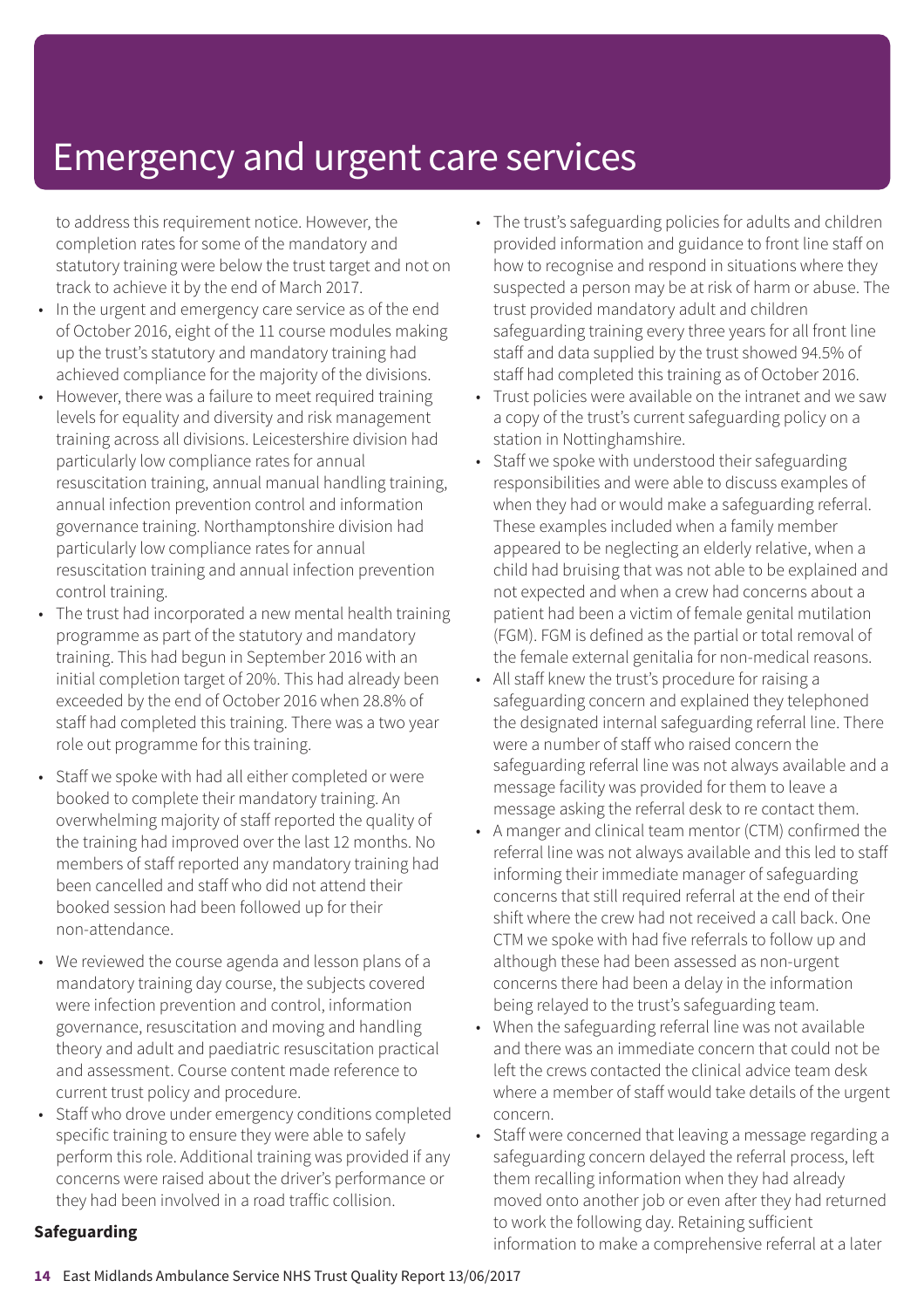date was difficult as the patient's report form would have been transferred to secure storage and retaining other written records was a potential for personal information to be lost.

• We asked the trust for records of how many occasions staff contacted the safeguarding team and were unable to speak directly to a member of staff but required to leave a message. The trust did not keep records of this information.

#### **Cleanliness, infection control and hygiene**

- Following our previous inspection the trust were issued with a requirement notice requiring them to manage domestic, clinical and hazardous waste materials in line with current legislation and guidance. From data supplied by the trust and from observations made during the inspection we established the trust had taken actions in response to this notice.
- The trust had made some improvements to the management of waste and in most areas we inspected it was managed in line with legislation and guidance. In those areas where we found this not to be the case the trust confirmed they had taken action following or during our inspection to address our concerns.
- Vehicles were visibly cleaner than on our previous inspection, there was a documented process for identifying when a vehicle was due to be taken off the road for a deep clean. Staff confirmed vehicles were now deep cleaned in line with the planned schedule of every 42 days. The vehicles we observed were within their scheduled cleaning dates.
- During 2016 there was an internal infection prevention and control (IPC) audit programme covering trust vehicles, staff adherence to IPC procedures and ambulance station environments carried out by the trust's IPC team. A report was produced in October 2016. From data supplied by the trust an audit of 50 vehicles showed compliance across the divisions of 58% to 85% against a trust target of 95%. Common areas of concern were dusty or dirty equipment and fittings and waste not segregated appropriately. We did not find these concerns on the vehicles we inspected.
- Vehicles contained sufficient personal protective equipment and the majority of staff we observed used this in line with the trust's April 2016 infection prevention and control (IPC) operational procedure. Reusable equipment was cleaned after patient use and

all equipment in the ambulances was noted to be visibly clean. We observed a crew thoroughly cleaning the inside of vehicle outside of an emergency department and specific equipment was kept at this location for this purpose.

- However personal issue of protective equipment was not available for all staff. Following our previous inspection the trust were issued with a requirement notice as 39% of staff had been fitted for and trained in the use of filtered face piece masks. These are masks used to protect the wearer from infection. On this inspection data supplied by the trust showed as of January 2017 divisional compliance ranged between 80% for Northamptonshire and 32.3% for Nottinghamshire, with compliance in Derbyshire at 56.4%, Leicestershire at 64% and Lincolnshire at 74.5% against a trust target of 100%. The majority of staff we spoke with had been fitted with and trained in the use of their face masks however in Leicestershire, 11 of the 29 staff had not got their masks with them on the vehicle. Staff who had not received one were waiting for an additional fitting. There were some staff who were unclear on which specific infections would trigger its use. One member of staff demonstrated how it was worn.
- There had been some improvements in the cleanliness at some ambulance stations; we noted significant improvements at the stations in Nottinghamshire. In Lincolnshire some stations had limited space and this impacted on their ability to segregate clean areas from areas where cleaning took place. This had been highlighted on an infection prevention and control audit in November 2016 and was managed via the central risk register. The station was waiting for the estates department to make improvements to the environment. The trust told us they implemented an interim solution involving bagging and tagging clean items.
- At one station in Northamptonshire we did not see improvements in the storage of sterile consumables. Shelving was not wipe able and although plastic boxes had been used to improve the cleanliness of some stored items we noted the inside of one of these boxes to be visibly dirty and other items were stored in their original packaging on wooden shelving.
- The trust's IPC audit of 16 stations across all divisions reported compliance rates of 58% to 88% against a trust target of 95%, areas of non-compliance included dusty and dirty surfaces and a lack of up to date IPC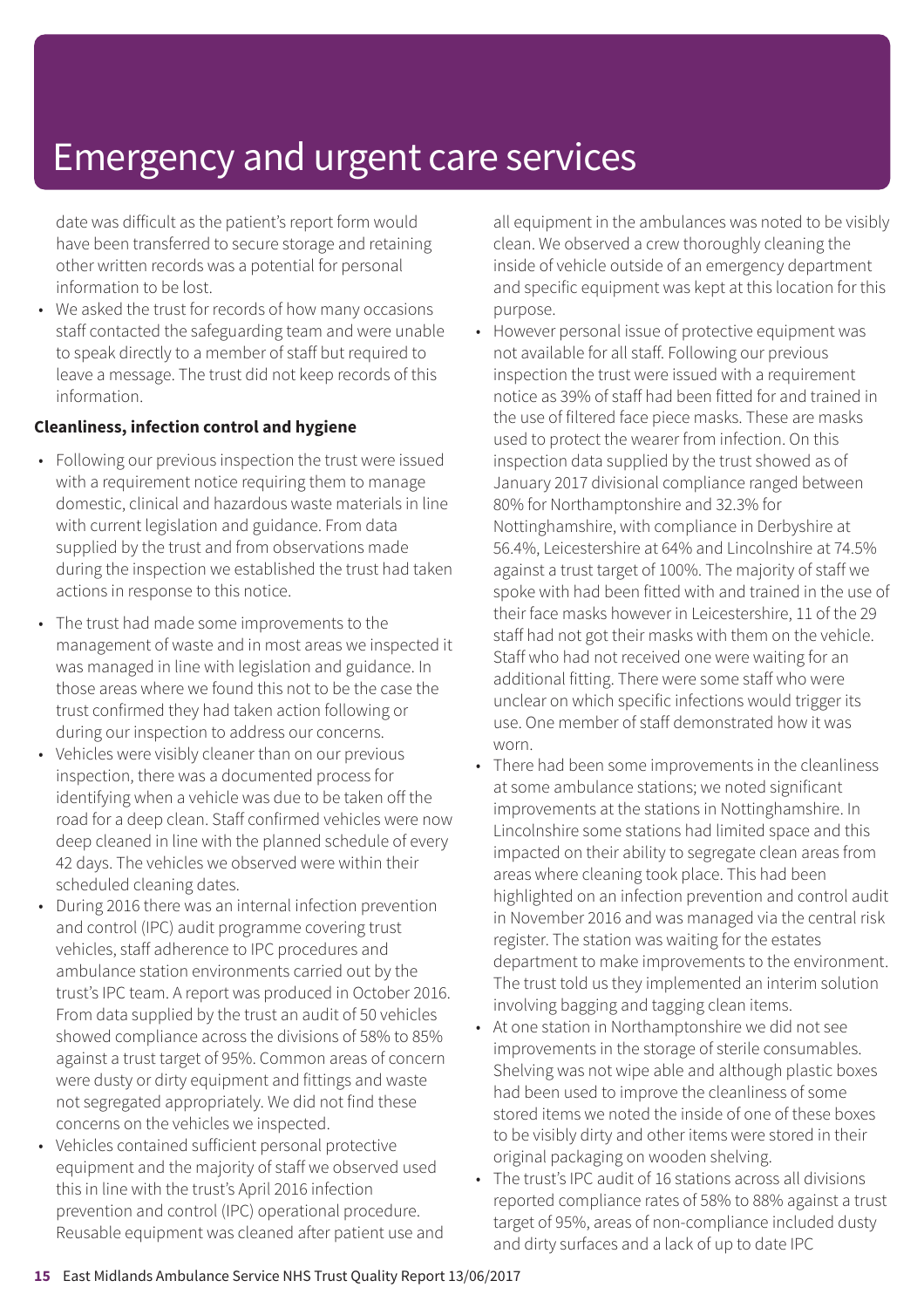information on station notice boards. In Leicestershire, we noted infection prevention and control hand decontamination audit results displayed from October to December 2015.

- At a station in Leicestershire, we saw equipment waiting for repair, segregated from other equipment and accompanied by a completed decontamination form, this was in line with the trust's infection prevention and control operational procedure.
- Infection, prevention and control training was part of the trust's mandatory training programme, with a yearly course being provided for all front line staff. Data from the trust showed three out of five divisions were on track to achieve the 95% target for completion of the yearly course.
- Staff had access to documented infection prevention and control advice in the trust's infection prevention and control policy and procedures we saw the contact details of the trust's infection prevention and control team were displayed at some stations.

#### **Environment and equipment**

- Following our previous inspection the trust were issued with a notice requiring them to make sure all premises and equipment were properly used and maintained. A notice was also issued which required the trust to make sure there were sufficient ambulances to meet the demands of the urgent and emergency care service in order to attain and sustain national target response times for Red 1 and Red 1 calls. The national standard for ambulance services is to send an emergency response, with a defibrillator, within eight minutes to 75% of Red 1 and Red 2 calls.
- We visited 30 ambulance stations across the five divisions, and inspected 60 vehicles the majority of equipment in the stations and on vehicles was in good condition, maintained and within service date. In two of the five divisions, Lincolnshire and Derbyshire all equipment we checked was within its service date and sterile single use items were in date.
- In Leicestershire, 11 ambulances contained equipment outside of the scheduled service dates or sterile items there out of date. There were 13 items of equipment outside of their scheduled service date; most services should have been carried out within the previous six months. These were mainly parts of equipment used to deliver oxygen on the vehicle to the patients. There were 11 single use packaged items out of date, all the dates

had expired in the previous six months and the packaging was still intact. All of the concerns we identified were raised with the crews or senior staff at the time of the inspection and the crews took action to remove the packaged sterile items out of use.

- Information provided by the trust following the inspection provided a record of the actions taken in the Leicestershire division to address the equipment which had been found outside its service date.
- On our unannounced inspection, we inspected 17 ambulance vehicles in Leicestershire and found significant improvement in maintenance of the equipment on the vehicles. We found the equipment on 14 of the vehicles to be within the scheduled service dates and all consumable items we checked on these vehicles were in date. Of the other three vehicles, one had two items of equipment which should have been serviced in December 2016, and on the other two vehicles there were a total of three single use sterile items passed the date they should have been used by. The out of date equipment was immediately taken out of use by the crews and the un-serviced items were reported to senior staff.
- In Northamptonshire and Nottinghamshire, we identified a much smaller number of concerns. In Northamptonshire, there was one item of equipment where there was no clear mark on the equipment of when the service was due. In Nottinghamshire there was service date which was not clear and two items past passed their service date by three weeks. The clinical team mentor in Northamptonshire had was already aware of the poor quality service due sticker and had reported it to the medical devices department.
- Staff explained there was usually sufficient equipment and sterile supplies available for them to carry out their role. When they did find they were short of essential equipment they liaised with the emergency operations centre (EOC) to obtain supplies from a local station. On occasions, this meant the vehicle had to be taken off the road while essential supplies were obtained.
- As part of the trust's quality improvement plan implemented following the previous inspection in 2015, a new system had been introduced for the recording of the trust's medical devices. This had been completed by the end of 2016 and all equipment had been audited and central database held the details of all equipment and their servicing requirements. We visited the fleet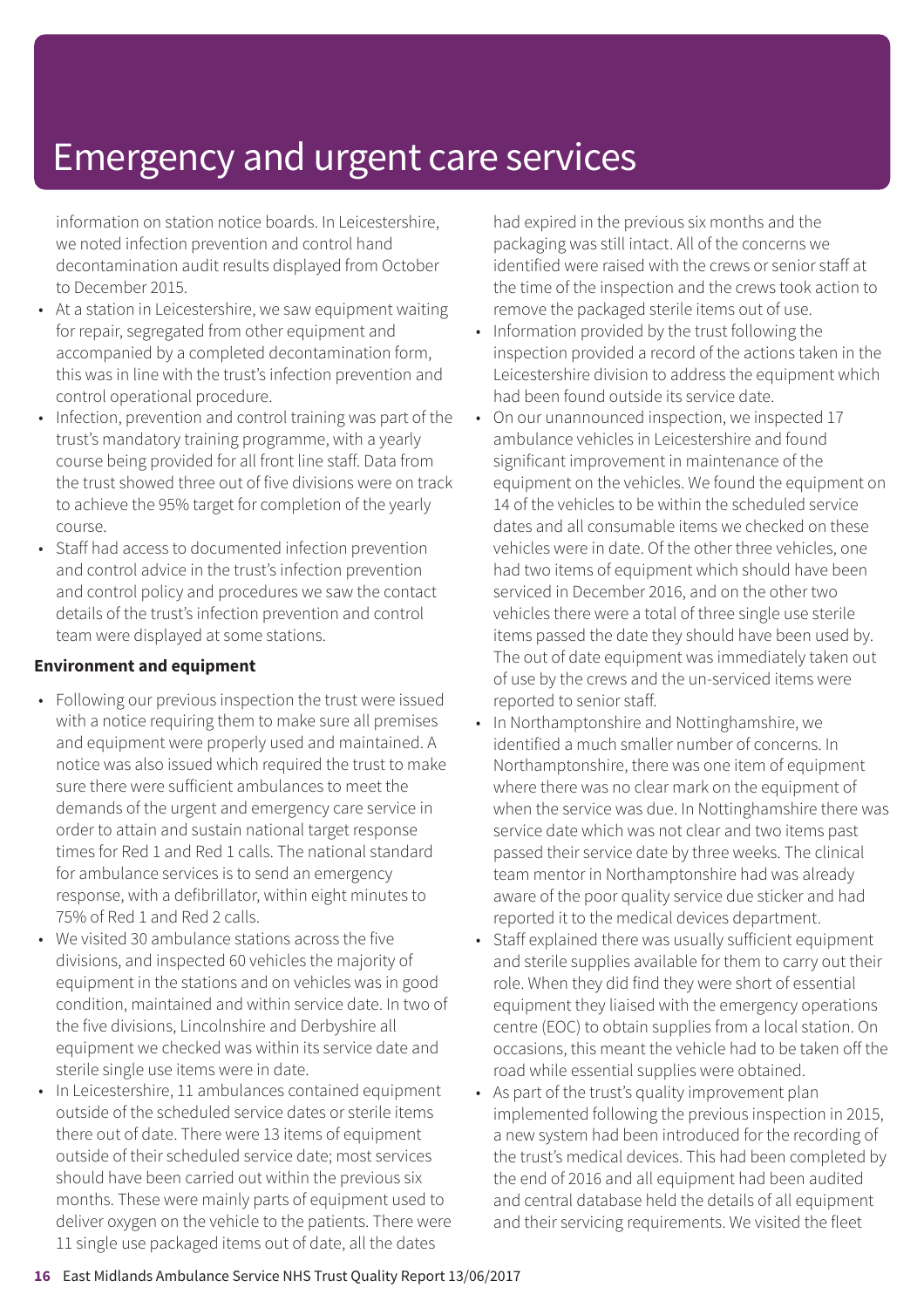department and saw how this system operated to track trust equipment and identify when it required servicing. We reviewed 12 vehicle records and noted all equipment was within service date.

- Staff were required to check vehicles at the start of their shift and complete the trust's safer ambulance check sheet document to record their findings. The checks were separated into red and green checks, the red being essential checks must be completed prior to using the vehicle and the green checks were those which needed to be completed at some point during the crews shift.
- As on our previous inspection staff explained they felt they did not have sufficient time to complete these checks thoroughly and just the very essential checks were completed at the start of a shift. When vehicles had not been used immediately prior to the crew coming on duty they had to rely on the previous crews stocking the vehicle prior to it being left. No checks were made on vehicles on the days they were not in use and therefore there was the potential for equipment to be removed to be used in other vehicles.
- We reviewed the safer vehicle check books on 36 vehicles and found the checks had been appropriately completed on 33 vehicles. In Leicestershire two crews had not recorded that any checks had been completed on the day we inspected the log and the vehicle had been in use that day. One of the crews stated they had not had time to record the checks. A third vehicle did not have a log book; the crew explained this was a new vehicle. We escalated our findings to the crews at the time of the inspection.
- As part of the red safer vehicle checks the crews checked the vehicles portable suction equipment. We observed staff in three divisions checking this suction equipment. We were concerned the process used was not in line with the manufacturer's instructions for testing the equipment. Following the inspection, we raised our concerns with the trust. They provided a copy of the manufacturers checking procedures and this confirmed the staff we observed checking the equipment had not followed the correct procedure.
- Clinical team mentors and team leaders performed ad-hoc spot checks of the safer vehicle check books to evaluate if the checks were being recorded. The trust provided data to evidence the spot checks had been completed in all divisions. Where there were occasional non-compliances documented which included a few

occasions when there was no log book on a vehicle and where crews had stated they had insufficient time due to being allocated a call, the actions taken to raise this with the crews were also documented.

- Since our previous inspection in 2015, the trust had increased the number of vehicles they had available to respond to calls. Sixty six additional and new vehicles had been purchased and the trust had decommissioned one of their older vehicle stock. Staff explained there were more vehicles available than in 2015. The additional vehicles meant crews coming on duty did not have to wait for the crew finishing their shift returning to the station before the next crew could start. Staff explained there was less waiting at stations for vehicles and we observed this during the inspection.
- The trust had employed fleet drivers to move the vehicle and equipment to the required location, however in Northamptonshire the operational team leaders were responsible for driving spare vehicles to the stations where they would be next required.
- Vehicles were taken off road for their scheduled servicing and MOT tests, a sticker was displayed in the windscreen of the vehicles as a reminder as when these dates were due. The fleet services contacted the stations to arrange for the vehicles to be taken off road. In Northamptonshire we were informed there is not always sufficient notice of vehicles required for maintenance. We observed an example of this when the team leader received an email from the fleet workshops informing them three vehicles were to be taken off road the following day.
- At some stations, there were some concerns with the general safety of the environment, which we escalated to the trust. In Derbyshire, there was a potential electrical safety hazard identified from multiple electrical extension cables being used from one power supply. This had been done to increase the amount of equipment batteries which could be charged. At one station we saw how the vehicular entrance and exit from the station was regularly being used by the general public as a walkway despite trust signage warning them of the dangers of doing this. In Northamptonshire a fire extinguisher was overdue its service.

#### **Medicines**

• Following our previous inspection in 2015 the trust were issued with a requirement notice requiring them to ensure the proper and safe management of medicines.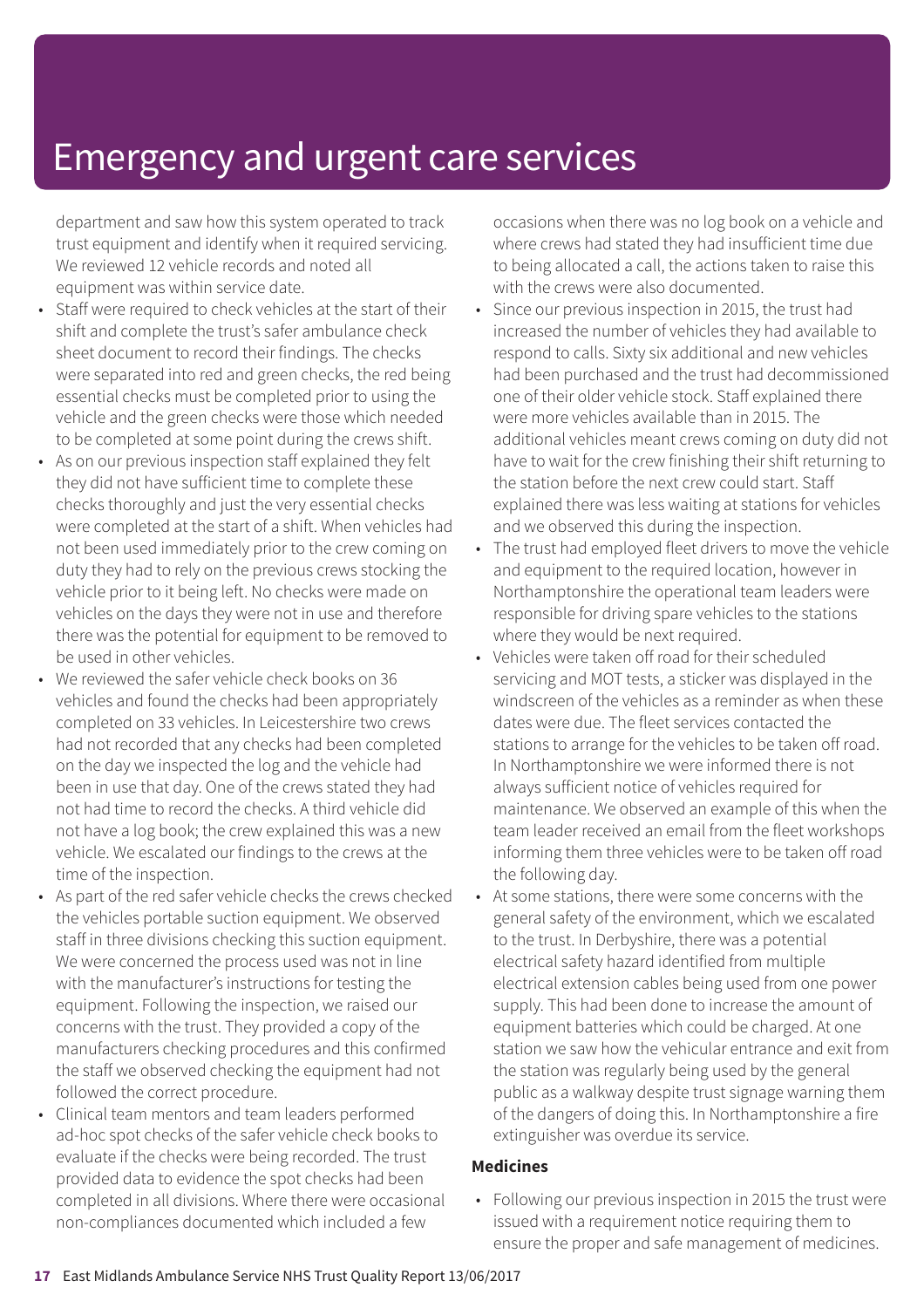We had concerns medicines were not always stored securely, that medicine audits were not always completed and the trust policy on controlled drugs was not always followed. Controlled drugs are medicines which are controlled by the Misuse of Drugs Act 1971.

- Data supplied by the trust showed actions had been taken following the 2015 inspection to address the medicine management concerns which had been raised. All divisions had conducted a self-assessment of their medicines management and these had been reviewed by a senior clinician in the trust. Checks were being completed at stations and on vehicles to review the accuracy of records and stock balances and the use of countersignatures.
- On this inspection, we found the trust had made improvements to the management of medicines. In an ambulance station in Lincolnshire, we saw the security of the medicines had been improved by moving the location of the storage. In stations across the divisions, the access to medicine storage areas had been restricted and new procedures were in place. Access was restricted to authorised trust staff who could access the station medicine stores promptly at any station but prevented any unauthorised access. Where medical gas cylinders were stored in publically accessible areas outside of ambulance stations these were locked to restrict unauthorised access.
- We reviewed controlled drug storage records. All 30 records we checked showed accurate stock balances to the current stock levels of the medicines. From reviewing the records, we saw an increase in the number of countersignatures present on the controlled drug records compared to our previous inspection. It is considered good practice by NHS Protect to have a countersignature to ensure a robust audit trail however it is recognised when clinical staff work alone it is not possible to always obtain a witness signature. NHS protect is responsible for tackling fraud, violence theft and criminal damage in the NHS.
- Where there had been a previous stock discrepancy recorded in a controlled drug book the team leader was able to produce records to show how this had been followed up with the staff who had worked on the vehicle. The stock balance was correct and one administration record had required updating.
- The stock levels of controlled drugs on the vehicles were checked when the vehicle was in use, current

procedures did not ensure there was a robust audit trail of access to the vehicles drugs, which was not best practice, however this had been risk assessed by the trust and the process remained unchanged from 2015.

- Staff we spoke with had a good understanding of the trust procedures for the safe storage and administration of medicines and were able to explain the procedure for returning unwanted medicines to a central location. At a station in Leicestershire, out of date intravenous fluids had been removed from their usual storage location, however they had not been placed in medicines returns bag nor were they were they sufficiently segregated from in date stock to prevent them from being placed on a vehicle. We raised this at the time of inspection.
- We observed the administration of four medicines which included medicines administered both orally and intravenously. All the medicines were administered in line with the trust policy.
- Staff were updated to changes in the trust's medicine policy and to any alerts issued by the Medicines and Healthcare Products Regulatory Agency (MHRA) via clinical bulletins and via the trust's e newsletter. At a Northamptonshire station, we saw information displayed which updated staff on the process for returning out of date medicines to a central medicine location for destruction.
- Staff were encouraged to report medicine related incidents and this was reflected in the medicine incidents recorded on the trust's internal incident reporting system. From data supplied by the trust from June to November, 262 medicine related incidents had been reported. The majority 67% (175) were from front line staff reporting discrepancies in stock balances. Incidents reported where the wrong drug, wrong dose or wrong medication route had been chosen accounted for 6% (15) of the incidents.

#### **Records**

- Following our previous inspection in 2015 the trust were issued with a requirement notice requiring them to ensure patient records were kept secure on vehicles and at ambulance stations.
- On this inspection, we found actions had been taken to address the concerns previously raised. There were notable improvements in the security of patient's records completed and retained by the crews whilst away from their base stations. There had also been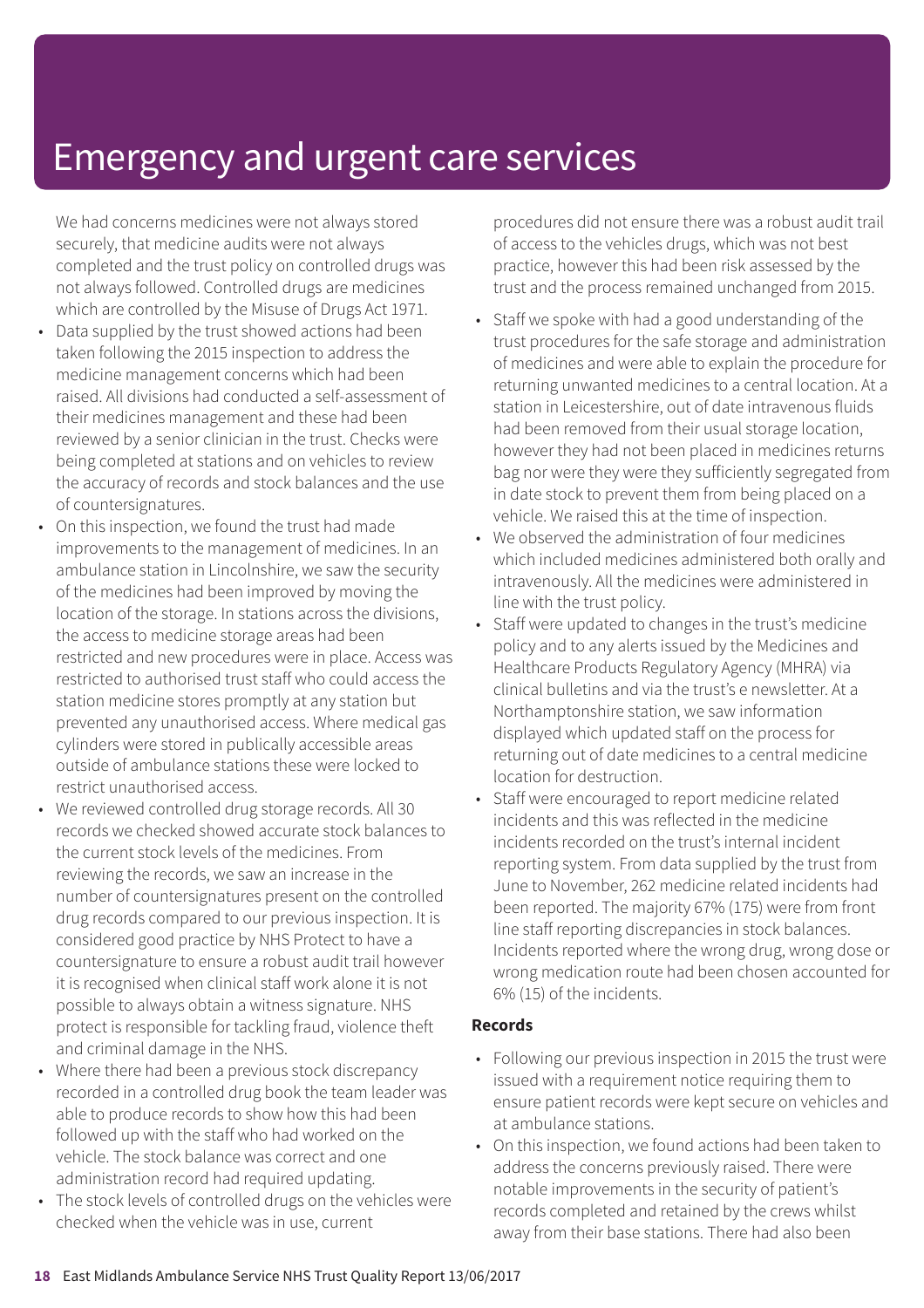changes to the storage arrangements for patient records and confidential waste at all the ambulance stations we visited. Information governance relating to patient records had been included in the mandatory training programme.

- Of the 60 vehicles we inspected there was one patient record form (PFR) found with a patient's confidential information stored in an unsuitable location. This was visible through the vehicle windscreen in an unlocked, unattended vehicle. Immediate action was taken to protect the information and the crew were informed. In all the other vehicles we inspected staff stored patient record forms appropriately.
- We observed staff placing completed PRFs in the station storage bins at their earliest opportunity and records we reviewed at stations showed forms were regularly stored at the stations, some forms were from the same day as the inspection.
- There had been a change to the trust's procedure for the storage of confidential waste and completed patient record forms (PRFs) which were waiting to be collected and taken to the audit department. Storage boxes had been provided at each station, at the majority of stations we visited these were located in a room with restricted access by means of an electronic fob. A team leader in Leicestershire confirmed non-clinical staff had access to this room and therefore access to confidential information which was not relevant to their role. During the week of the inspection, the trust took action to address this and we found access had been restricted at some stations we visited. In Lincolnshire, at one station the storage bins were in the station office, which may not always have been occupied however this room was lockable.
- In Nottinghamshire and Lincolnshire, staff explained the boxes were secured with a tag prior to their removal from the station.
- We reviewed 63 hand written patient record forms and seven electronic patient record forms. As on the previous inspection, the trust used electronic and paper records for recording patient information. Some staff raised concerns about the electronic devices used to complete the electronic record could be unreliable. The trust provided information that an order had been placed to purchase new electronic patient record devices for all divisions.
- All the records we reviewed had been fully completed, on the hand written records, writing was legible and

signed, records contained the incident number, details of the presenting condition, patient observations and a record of the treatment provided. Where patients had not been conveyed to hospital and left at home a patient signature had been obtained on the form.

• If the trust held a record on their database of a patient's do not attempt cardiopulmonary resuscitation (DNACPR) decision or an advanced decision to refuse treatment then the emergency operations centre would notify the crews that this was noted for the address. Crews confirmed they would always seek a written record on arrival at the call location and treatment would be administered until any legally applicable and valid records directed them otherwise.

#### **Assessing and responding to patient risk**

- Crews were dispatched to emergencies by the emergency operations centre (EOC). All calls were assessed as to their level of priority using an Advanced Medical Priority Dispatch System. (AMPDS). The emergency medical dispatches in the EOC asked a series of pre-determined questions, the answers to which determined the level of response the caller required.
- The trust's conveyance and referral policy ensured a standardised approach was taken to decisions on whether a patient needed to be conveyed, referred to another health care professional or treated at the scene without the need for a referral. To assist the crews in their assessment and decision making process they used the paramedic pathfinder clinical decision-making tool. Staff used this tool in conjunction with their own clinical knowledge, professional judgement and experience to care for the patient covey them to other health care services where necessary.
- The national early warning scoring system (NEWS) was used in conjunction with the paramedic pathfinder to help promptly identify changes in the patient's condition and ensure appropriate treatment was provided. The patient's vital signs were given a numerical score which was used to determine changes in and severity of illness. The tool also provided a standardised communication format for relaying the information to other health professionals.
- Staff could obtain advice from the clinical assessment team in the EOC if there were changes in the patient's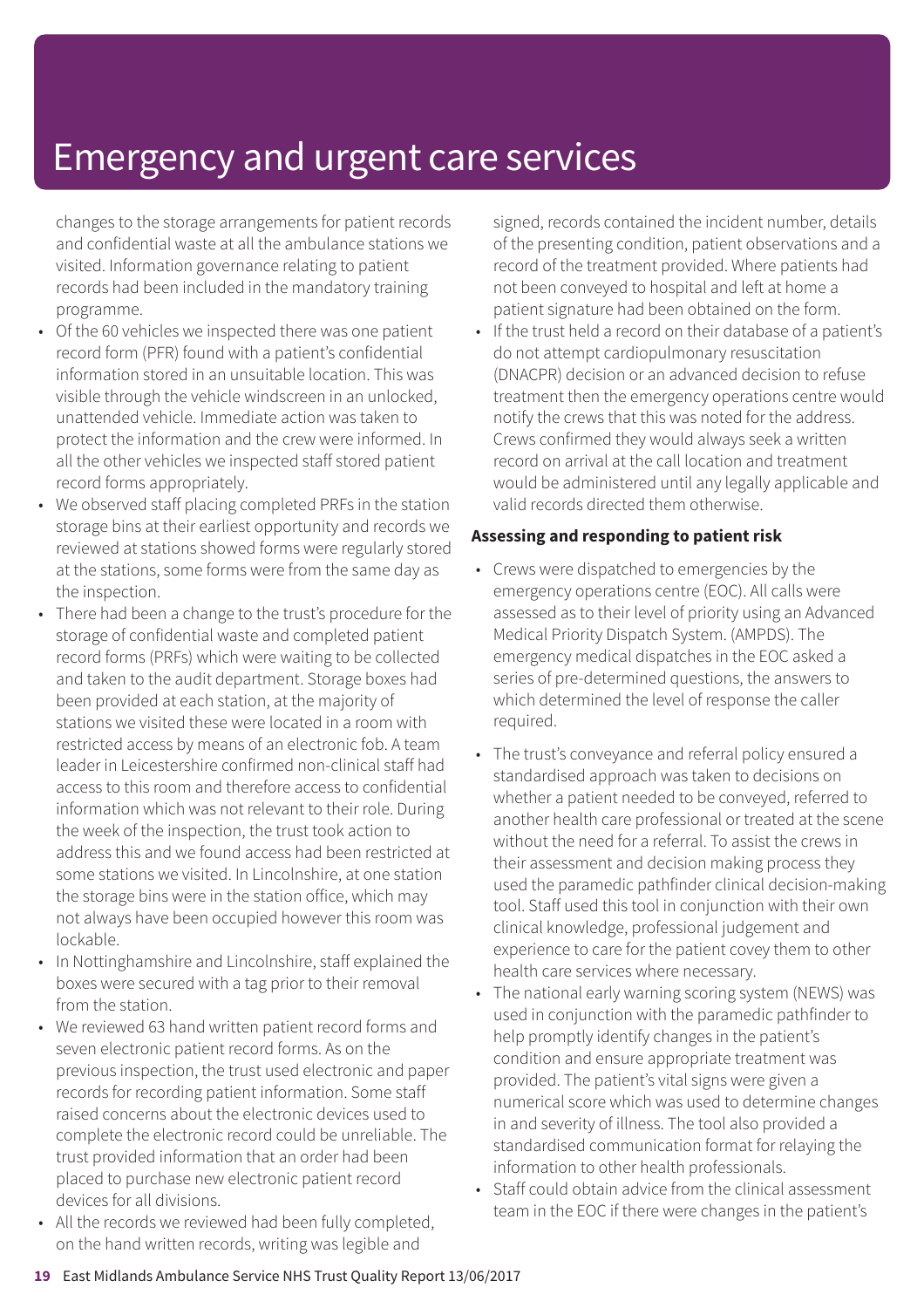condition and they required additional support. The clinical assessment team (CAT) were available twenty-four hours a day. Staff explained they were able to contact the CAT desk at any time.

- If a rapid response vehicle was the first to arrive on scene a decision would be made whether the patient required conveyance to hospital or to another care setting. If conveyance was required a request was made via the EOC and a double crewed ambulance dispatched to the scene. An assessment of the patient's condition determined if a paramedic, where available was required to accompany the patient to the hospital. This enabled intravenous pain relief to be given or invasive procedures that only paramedics could perform, to be carried out on route.
- When seriously ill or very unstable patients were conveyed the crews pre alerted the hospital's emergency department prior to their arrival. This ensured the patient could be transferred to the hospital's care with the minimum of delay. We observed the arrival of a patient at an emergency department in cardiac arrest, the hospital was ready for the patient and there was no delay in the patient being transferred into the hospital.
- The trust were trialling an initiative in North and North East Lincolnshire where patients who were assessed as having septicaemia had blood cultures taken by the ambulance staff and were given their first dose of antibiotics prior to them arriving at hospital. This enabled prompter treatment to be given to patients with a potentially life threatening illness.
- Due to the demand for hospital emergency department services, patients arriving by ambulance were sometimes delayed in their care being handed over to the hospital staff. In Leicestershire, we observed patients having to wait in the ambulances because the emergency department was unable to safely care for any more patients. Where there were delays at acute hospital emergency departments escalation procedures were in place with standard operating procedures agreed with the acute trusts. A team leader from the ambulance trust would act in the role of hospital ambulance liaison officer (HALO) to facilitate a timely and safe handover of patients to hospital staff.
- Patients arriving at the department by ambulance remained in the care of the ambulance staff until they could be handed over to the care of hospital staff. Patients waiting for admission were assessed based on

their current condition and treatment needs given a dynamic priority score. This was part of a standard operating procedure at this hospital. This score identified the level of priority the patient's current condition required. A member of the ambulance crew remained with the patient at all times and there was on-going monitoring of observation and care delivered in the ambulance. A written record of the care was maintained.

- We observed the care of a patient who arrived at the emergency department and remained in the ambulance. The crew continued to monitor the patient and remained in contact with the hospital department to keep them updated on the patient's condition. When patients remained in the back of an ambulance their dynamic priority score was reassessed to make sure changes in their condition were taken into account and their needs responded to.
- The trust had teams of volunteer community first responders (CFR) to respond to emergencies in their own communities whilst EMAS resources were travelling to the scene. The volunteer responders were often able to reach patients in remote rural locations quicker than an EMAS vehicle could respond. In the rural counties, for example Lincolnshire, this enabled lifesaving help to be on scene as quickly as possible. The CFR was able to relay patient information to the clinical assessment team in the emergency operations centre.
- Where a patient's condition suddenly deteriorated and a crew on scene needed additional help, a request was made via the EOC and an additional resource was dispatched urgently. Where urgent resources were required and there were no resources showing on the dispatch system as available, then an urgent call went out to all staff. This call could be responded to by staff stood down from duty for their break or by staff who were qualified but not allocated to clinical duties at the time.

#### **Staffing**

- Following our previous inspection in 2015 a warning notice was issued to the trust which required them to ensure there were sufficient numbers of suitably qualified, competent, skilled and experienced staff employed to deliver safe care and treatment and meet national response targets.
- On this inspection we found the trust had taken actions which had been successful in increasing the number of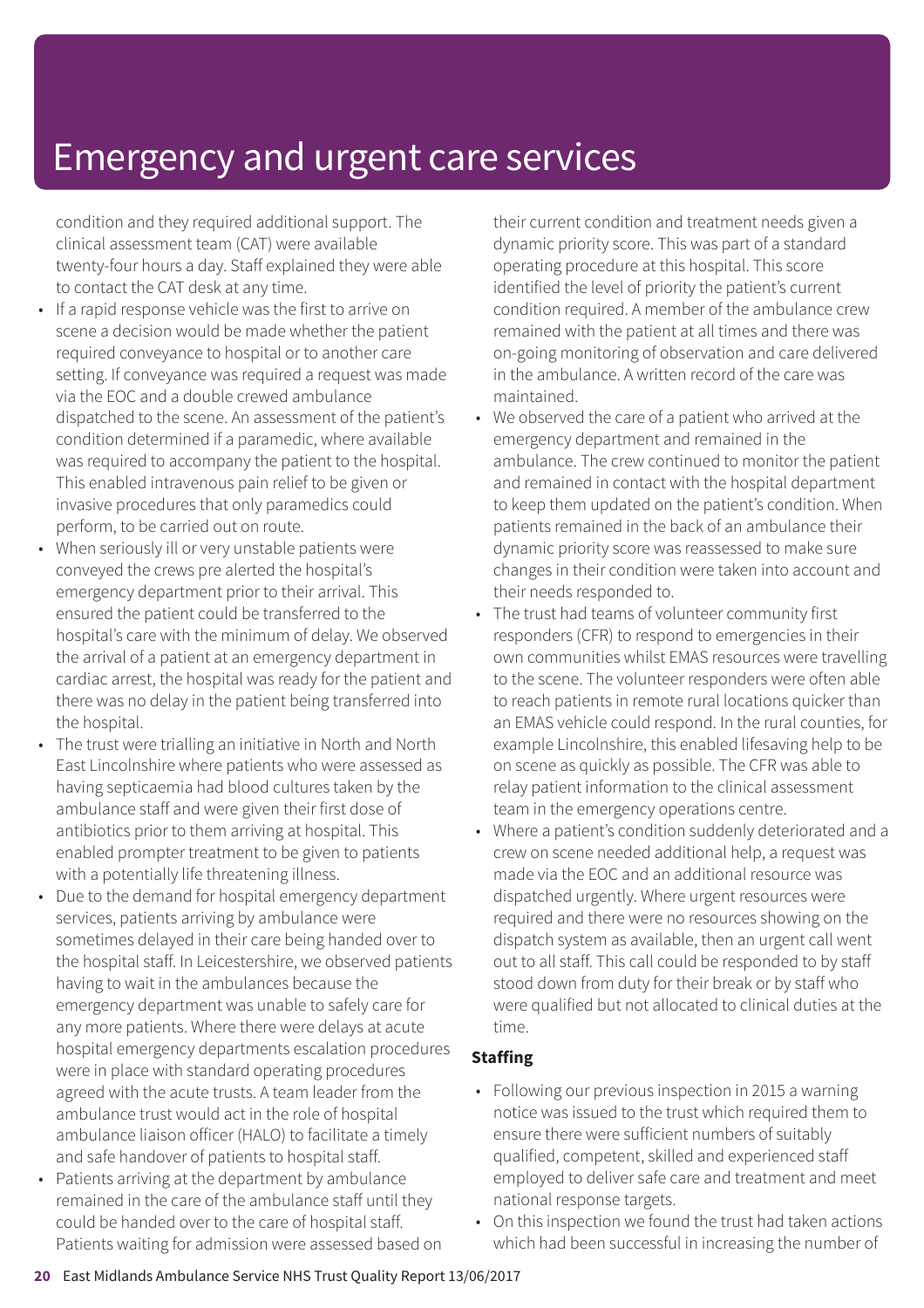front line staff. As part of the trust's wider improvement plan, the trust's workforce plan had focused on recruiting and retaining sufficient staff and ensuring they had the correct skill mix to meet the demands of the service. However from April to November 2016 the availability of front line staff did not meet the number of resources that were required across all divisions, despite achieving the numbers agreed by commissioners.

- There had been a recent pricing review and a capacity and demand review of the service was being completed. The outcome of these reviews were to be used to inform the contracting process with the clinical commissioners to determine the workforce needs for future delivery of the service.
- The trust had completed a recruitment campaign using a variety of methods including social media, their new careers website, a campaign to recruit qualified paramedics from overseas and they had developed partnerships with higher education institutions. The campaign aimed to improve the skill mix and increase the numbers and flexibility and of the workforce.
- The trust had recruited an additional 398 operational and emergency operations centre staff and 27 international paramedics. The skill mix of the workforce had been improved to 84% qualified to 16% unqualified as the focus of the recruitment had been on staff who were already qualified and staff who would complete technician training.
- The trust's urgent and emergency care workforce consisted of approximately 95% of the staff who were directly employed by the trust and 5% who were bank or agency staff. As of the end of November 2016 the trust reported a vacancy rate in urgent and emergency care of 2.8% which equated to 61.4 (WTE) positions. All divisions had some vacancies however there was some variation across the divisions. Leicestershire had the lowest vacancy rate of 0.1% and Northamptonshire the highest at 6%.
- The number of ambulance hours the service planned to have available compared to the number of hours that were provided was recorded as the fill rate. Where the trust could not supply enough of its own double crewed ambulances (DCAs) then an independent ambulance service would be contracted to provide the service on behalf of EMAS.
- Leicestershire was the only division that met the fill rate for DCAs during April 2016 to November 2016. No

divisions consistently met the fill rate for solo responders during the same time period. In Northamptonshire the fill rate for solo responders was consistently low, from April 2016 to November 2016 the lowest rate was 49.6% and the highest was 66.2%. Although additional DCAs were made available on some occasions this did not compensate for the low fill rates of solo responders.

- From April 2016 to November 2016 the trust reported similar staff turnover rates across the urgent and emergency care workforce, 5.7% for emergency care assistants, 5.6% for registered staff (including mangers) and 5.7% for technicians. During the same timeframe sickness rates across the divisions were variable. The division with the lowest average over the eight months was Lincolnshire at 6.5% and the highest in Northamptonshire 8.0%. Sickness rates across urgent and emergency care had shown a slight rise in trend towards the later months of 2016. However, sickness absence for 2016/17 was 5.9% compared with 6.3% for 2015/16 so showing a slight improvement.
- Staff explained there had been a change to shift rostering, this had been moved from a central team to divisional level and this had been an improvement. A team leader explained staff were either rostered on a permanent rota with their shift pattern including their leave rostered up to 12 months in advance or on relief. All staff new in position were initially on relief; relief staff did not have a permanent shift pattern and usually had two weeks rota planned in advance. Their shifts could be changed with a minimum of 24 hours notice and they could be asked to work from any station.
- Staffing numbers and skill mix were monitored on a daily basis. Team leaders checked the rotas in a morning. A conference call was then held by the team leaders and the local quality managers to review the level of cover and make any necessary changes for example to cover last minute sickness.
- Staff who were on relief had varying views on the position. Some liked the flexibility but most felt they didn't have the opportunity to be part of a team of staff, the short notice changes impacted negatively on their work life balance and both rostered and relief staff found it difficult to book leave. Staff who had recently moved to a permanent position on the rota were pleased.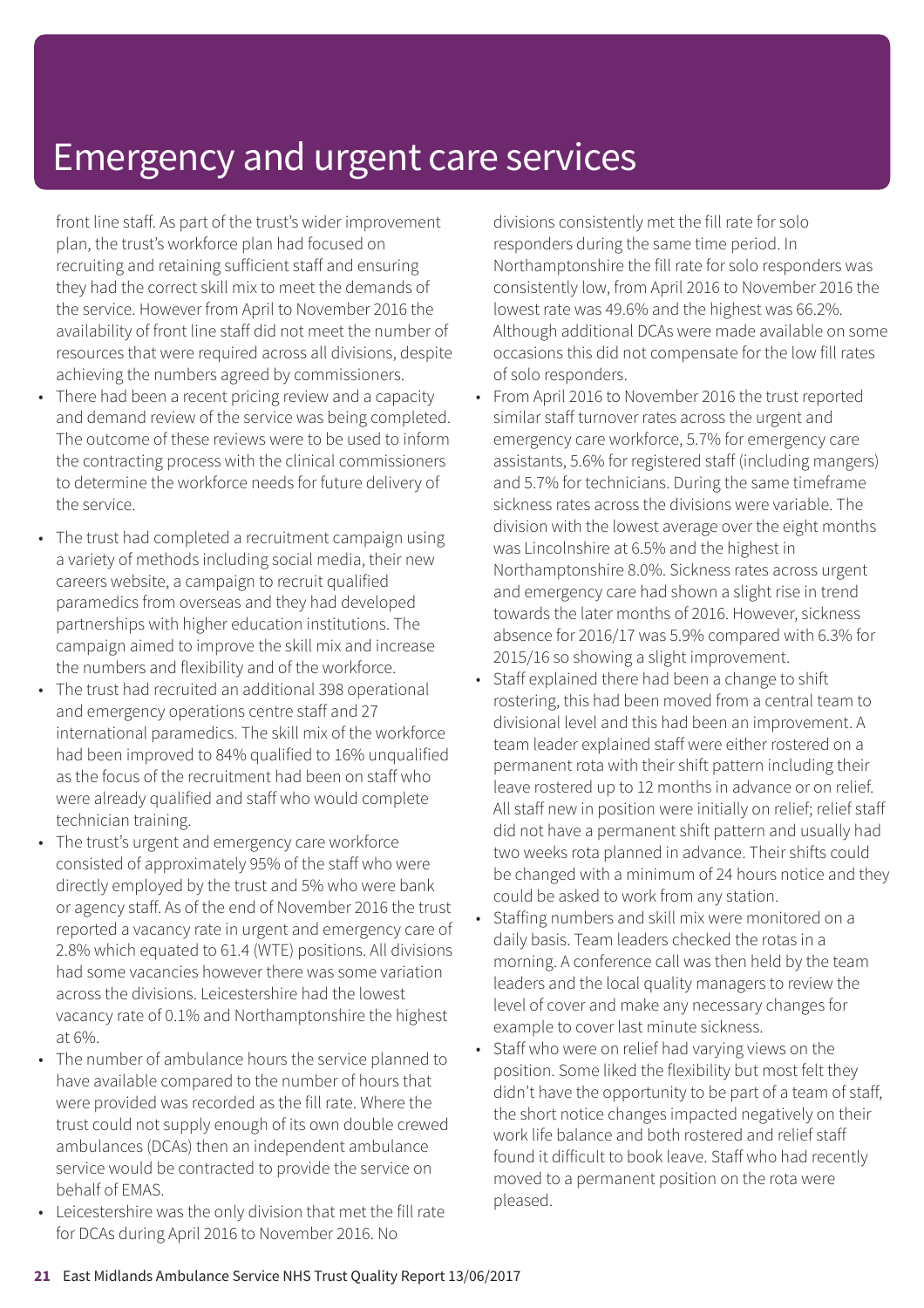- Two members of staff gave examples where they had requested leave 18 and 24 months in advance and their request had been refused. There was an option to swap a rostered shift with a colleague of the same experience and skill level.
- On the previous inspection staff were frequently not getting their allocated breaks during their shifts and finishing late. The majority of staff we spoke with felt getting their breaks had improved however staff were still regularly finishing their shifts late. When staff were delayed handing over a patient at the emergency department this had on occasions caused them to be several hours late off shift.
- Where staff were due to return to shift the following day they would be given the appropriate hours off duty before their next shift. Data supplied by the trust showed the monthly additional hours worked because of late finishes was 13,241 for January 2017. The trend (apart from a slight decrease in September 2016) was upwards since August 2016 where the figure was 11,060 hours.
- Across all the divisions staff told us and we saw there were less crews comprising of two emergency care assistants (ECA). Where this had happened on the rota in one division the team leader had changed the rota and both care assistants were crewed with a trained member of staff. Where there were double ECA crews they were assigned health care professional requests for conveyance.
- Clinical team mentors (CTM) and team leaders explained there were challenges with supporting the number of new inexperienced staff, particularly as they understood in the new operational structure there would be fewer clinical team mentors (CTMs). Staff in all divisions raised this concern.

#### **Anticipated resource and capacity risks**

- The trust had a comprehensive business continuity policy and process which set out business continuity management arrangements. These arrangements ensured critical functions were maintained during a major incident or business disruption.
- The trust identified a wide range of challenges that could threaten their ability to deliver normal services including severe weather, fuel shortages, an information

technology system failure or extreme demand for their services. By identifying the potential difficulties it enabled the trust to be prepared to deal with the problems should they arise.

- The trust used a capacity management plan (CMP). This helped manage demand and resources during high periods of demand, where the supply of normal ambulance service resources was insufficient or potentially insufficient to meet the clinical demand of patients. The aim of CMP actions were to maximise responses to the most seriously unwell patients. Following a review of the trust's CMP there were now four levels to the plan. This had brought the plan in line with the number of Resource Escalation Action Plan (REAP) levels. Early in January 2017 the trust had escalated their CMP level to four and declared a business continuity incident.
- Resource Escalation Action Plan (REAP) levels are a national indicator of the demands and pressures on ambulance services. The level the service operates at determines the actions required to continue to supply the best level of service. Factors taken into account by the trust when determining their REAP level included their response times to Red 1 and Red 2 calls, the demand for the service over their contracted amount and the number of calls from the NHS 111 service that required a 999 response.
- Front line crews were aware of the difficulties severe weather could pose to the service. In deep snow additional vehicles were used with four by four capabilities and there were volunteer drivers who would assist the service. Staff were asked to go to the nearest station from their home address.
- During the inspection there were severe weather warnings in place for extremely high winds. In Northamptonshire we observed a senior manager liaising with several partner agencies via a teleconferencing call where current information was disseminated and potential concerns relating to the winds highlighted. The manger had on going access to live data via a resilience website and could update partners with any information for example road closures. EMAS staff were sent a text reminding them to allow sufficient time for their journey into work due to the severe winds.
- The education centre in Leicestershire had carried out an exercise of continuing their services in the event of an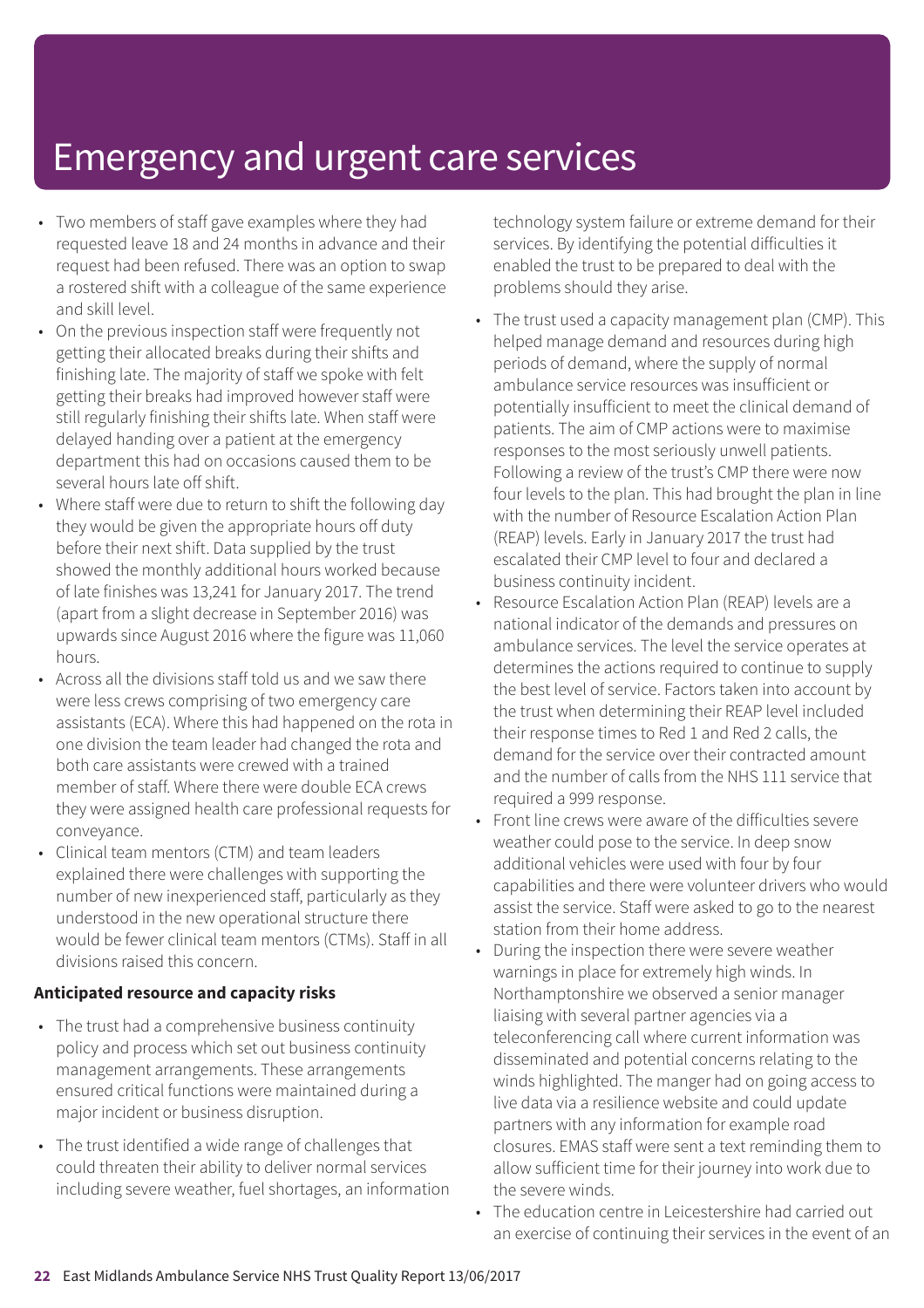information system failure. The exercise had highlighted areas of learning including for essential information to be backed up off the main computer system. This would enable access to the information should the main system fail.

- Mangers in Northamptonshire and Leicestershire explained the fast response vehicle (FRV) resources were being managed differently. There was a moving stand by plan which aimed to make the most appropriate use of FRVs. The vehicles would respond to different levels of calls dependant on the number of vehicles available in the area. If there were four FRVs available they would respond to all cars, if three cars they would respond to Red calls and most Green 2, if there was just one FRV then this would only respond to a Red 1 life threatening emergency call.
- Establishing the number of staff required to meet the fluctuating demand was managed via a central resourcing team. Data from the previous five years was used to inform resource planning. Seasonal trends as well as more predictable changes to demand for example special events were all taken into account to determine staffing and vehicle resource requirements.

#### **Response to major incidents**

- During the previous inspection in 2015 we found some front line staff had not received any major incident training and some more senior staff with operational responsibilities in the event of a major incident had also not received any training for their role.
- On this inspection we established actions had been taken by the trust to provide front line staff with the information and knowledge they needed to respond to a major incident.
- The Civil Contingencies Act 2004 (CCA) set out the duties and responsibilities of ambulance services to have arrangements in place to respond to all major incidents**.** The CCA also required ambulance services to provide training and exercises for their staff to ensure the service is prepared to respond to a major incident. A major incident is any emergency that requires the implementation of special arrangements by one or all of the emergency services. Incidents of this nature will generally involve either directly or indirectly large numbers of people.
- As part of the trust's quality improvement plan all front line staff were to complete an e learning training package provided by National Ambulance Resilience

Unit (NARU) and be provided with major incident action cards. Staff we asked had received action cards providing them with an aid memoire in the event of a major incident and had them available to use.

- From data supplied by the trust 89% of frontline staff had completed initial operational response training (IOR) which contained some elements of major incident training. We spoke with staff who had completed their on line major incident training. Training and knowledge on major incidents was variable. Some staff had received training many years ago and had not completed an update. Staff who had recently finished or were in the process of training for their role had received training.
- The majority of the team leaders and clinical team mentors (CTMs) we spoke with who had operational responsibilities in the event of a major incident had received bronze commander training to support them in their role. In the event of a major incident team leaders and CTMs would be a bronze commander; this role is part of a nationally recognised command and control structure used to manage major incidents. Senior managers would take more responsibility as silver and gold commanders and during the inspection some senior managers were attending a multi-agency gold incident command course.
- A specific training data base had been established to record all emergency planning and incident command training and learning from major incidents. Training records showed operational staff had attended multi-agency simulation exercises since our previous inspection. Some of the team leaders and clinical team mentors we spoke with confirmed they had attended multi-agency training exercises to prepare them for a major incident.
- There was a new standardised approach to identifying and sharing learning from major incidents via a specialist online tool. We reviewed three major incident debrief reports which all included feedback from EMAS staff involved in the incidents. Good practice and learning was identified and had been shared. We followed up on one action from a debrief report, for all clinical team mentor and team leader cars to contain a commander pack to ensure sufficient causality documentation at the scene. From the vehicles we inspected we established this action had been completed.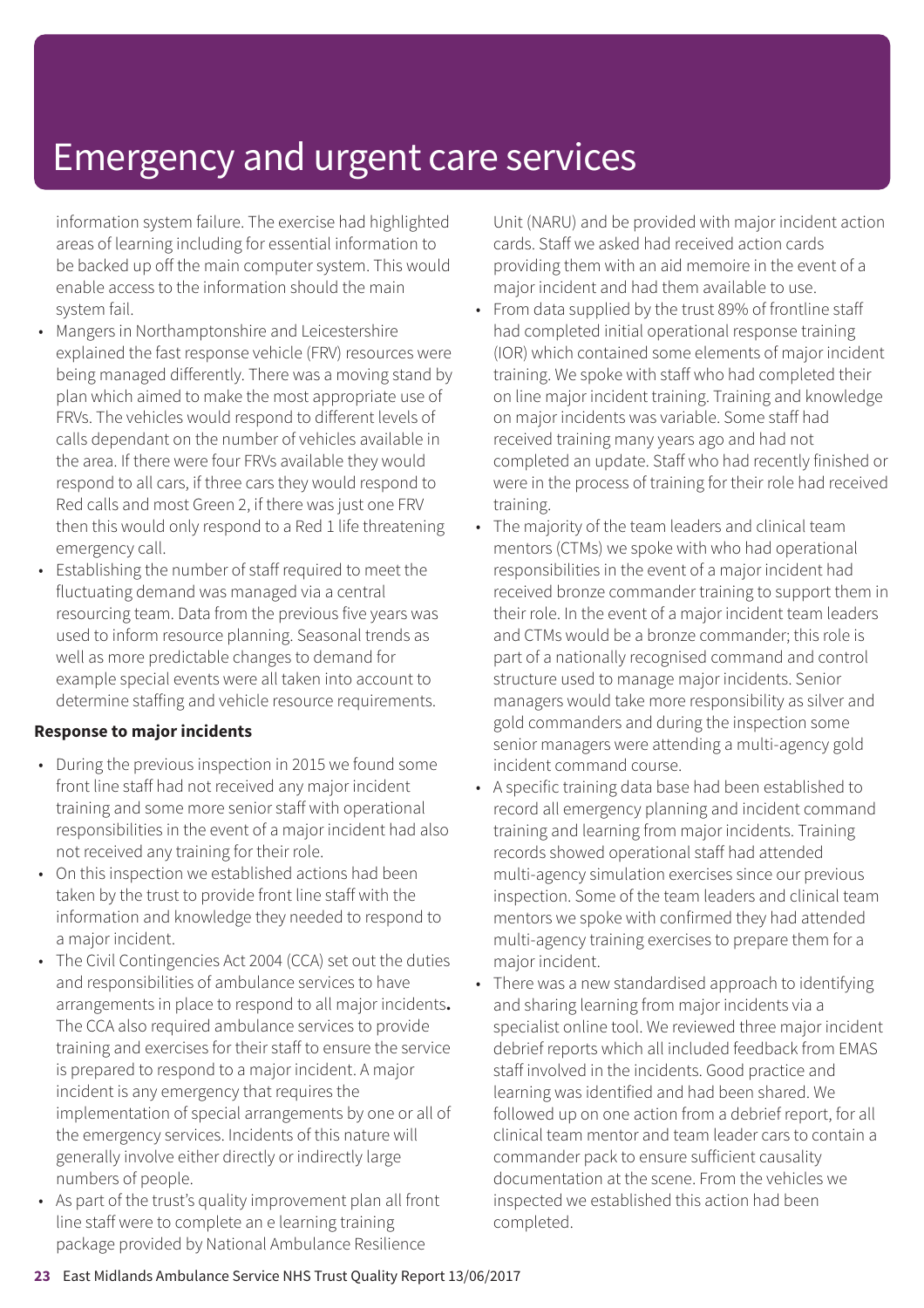### **Are emergency and urgent care services effective?**

(for example, treatment is effective)

**Requires improvement –––**

We rated effective as requires improvement because:

- There had not been significant improvements made in the response times to Red 1, Red 2 and A19 calls since the CQC warning notice was issued to the trust in July 2016. The national performance targets had not been met for Red 1, Red 2 or A19 calls during 2016. The trust's performance for Red 2 and A19 calls was below the England average response rate throughout 2016.
- The trust faced increasing demand for both Red1 and Red 2 responses and more patients were left without the required response for all red calls from August 2016 to December 2016 than in the same time period the previous year.
- There was no trust procedure to establish whether staff had received, read and understood the information the trust provided on changes to policy and procedure, therefore all staff may not have always delivered the most current evidenced based care.
- The training programme on mental health illnesses and the Mental Capacity Act 2005 had not been established until September 2016 and therefore a large proportion of staff still required their training. We raised a concern about lack of training at our inspection in November 2015.

#### However

- Patients received comprehensive assessments of their needs. Care and treatment was planned and delivered in line with evidenced based and best practice guidance.
- Training was a trust priority and most staff felt supported to achieve and maintain the clinical competence and knowledge they required to deliver effective care. However, staff had to attend some of the non-mandatory training in their own time.
- Staff had received timely appraisals which had been perceived by most staff to be a meaningful process and had helped them identify areas for further development and reflect on their current practice.
- The initial care provided to patients suffering heart attack or a stroke was in line with or better than that provided by most other ambulance trusts during the first nine months of 2016.
- Effective multidisciplinary working took place and there was a coordinated approach to service delivery with other providers and partner agencies across all divisions.
- Staff showed understanding of the principles of consent and the principles of the Mental Capacity Act 2005 were followed

#### **Evidence-based care and treatment**

- Patient care and treatment followed evidence based guidance. Treatment was planned and delivered in line with national guidance from the National Institute for Health and Care Excellence (NICE) and the Joint Royal Colleges Ambulance Liaison Committee (JRCALC). We saw evidence of staff following NICE guidance during our observations of care provided to a patient with shortness of breath and chest pains.
- Policies were evidence based, for example, the trust's stroke care policy was based on the national stroke strategy, and JRCALC guidance. This ensured patients suspected of having a stroke received safe and effective pre hospital care and were conveyed to the most appropriate stroke facility.
- Evidence based tools were used to assess and monitor a patient's condition; a copy of the national early warning system tool was displayed in all vehicles. Staff used this tool to make sure changes in a patient's condition were quickly recognised and the appropriate treatment provided.
- Trust policies and procedures were available on the trust's intranet site. Policies were approved by the trust's clinical governance group and were scheduled for review. This ensured they contained current and best practice guidance. Clinical governance meeting minutes provided evidence of updates being made to procedure and policy documents.
- Staff were updated on changes to clinical practice via email, via the trust's on line staff newsletter and via clinical bulletins which we observed were displayed at ambulance stations. Several staff explained they received so much information it was difficult to read every document. Senior staff explained there was no trust procedure to record which staff had received, read and understood the clinical or procedural updates.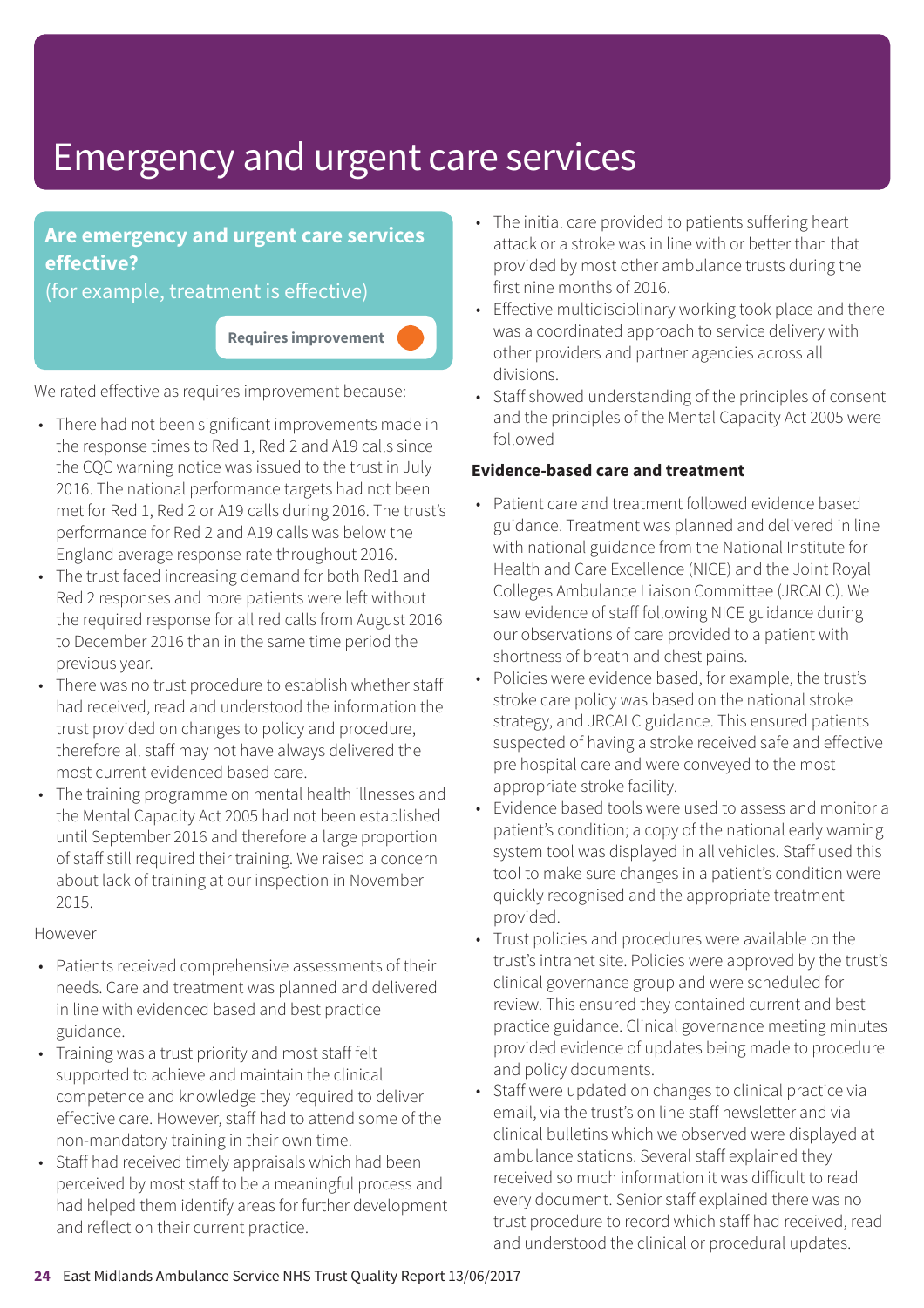- In a regulation 28 prevention of future death report sent to the trust in January 2017 the coroner had raised a concern that most staff attending an emergency in March 2016 had not been aware of a change to local policy on diagnosis of death, which had been made a month prior to the emergency. The coroner also informed the trust that nothing the ambulance staff did would have changed the patient's outcome. Prevention of future death reports are produced where the coroner believes that action should be taken to prevent future deaths. The trust were in the process of preparing a response for the coroner within the timeframe specified by the coroner.
- On the previous inspection in 2015 some divisions did not have clear evidence based care pathways for patients experiencing mental health illnesses. On this inspection we found the trust had progressed its mental health strategy. Divisions had developed closer partnership working with the police and mental health professionals which had improved mental health care pathways. The pathways provided alternative care options for patients to being conveyed to emergency departments unless admission to the emergency department was really necessary. We observed a crew providing support for a patient experiencing mental health difficulties, the crew tried to arrange support for the patient in the community.
- Since the previous inspection, the trust had developed a mental health conveyance policy which provided guidance for staff on the conveyance of patients detained under the Mental Health Act 2005. This ensured practice was in compliance with the Act and relevant codes of practice. Front line staff spoke of some improved access arrangements to mental health services but some staff felt accessing mental health care remained a challenge.
- In Leicestershire, an EMAS paramedic now worked with a specialist mental health professional from another provider. This ensured patients received quicker specialist care delivered in the most suitable location. However there was concern this service was limited to an evening service and may not be continued throughout 2017.
- A similar service had continued to be provided in Lincolnshire On our previous inspection paramedics staffed the mental health car on a voluntary basis however this was now a rostered position from 4pm to

midnight seven days a week. In Derbyshire crews had access to a mental health advice assessment hub, which meant patients were assessed by a qualified professional and support was provided for the crews.

- EMAS were involved in local and national pre hospital research. Research participation during the previous 12 months included a national study on the clinical and cost effectiveness of different equipment used to manage patient airways. Airways are used when patients were unable to breathe for themselves. In September 2016 the trust reported over a third of EMAS clinicians were involved in research.
- The trust's clinical audit and research department aimed to ensure standards of clinical care were set, maintained and monitored and audit outcomes led to improvement in patient care. Improvements were instigated via the trust's clinical governance and clinical effectiveness groups.

#### **Assessment and planning of care**

- Since our previous inspection the trust had implemented a new on scene conveyance and referral procedure to ensure decisions on whether a patient should be conveyed or referred to another health care professional were consistent and ensured patient safety.
- We observed staff assessing patients immediately on their arrival at the patient's location. An initial visual assessment was completed and where appropriate, questions were asked to establish the history of events. Initial clinical observations were taken and all the information was recorded on the patient record form. A second set of observations were recorded to identify changes to the patient's condition. Continuous monitoring and assessment of a patient's heart rate and oxygen saturation could be carried out where necessary. This ensured any changes in a patient's condition would be identified quickly.
- The findings from the clinical assessment process were used to inform the staff's decision on the most appropriate pathway of care for the patient. Staff appeared confident in making these decisions and involved patients and where possible their families in the choices that were available. A clinical advice team (CAT) based at the emergency operations centre provided clinical advice and supported front line staff in their decision making where necessary.
- A national early warning scoring tool was used to help crews promptly identify serious or life threatening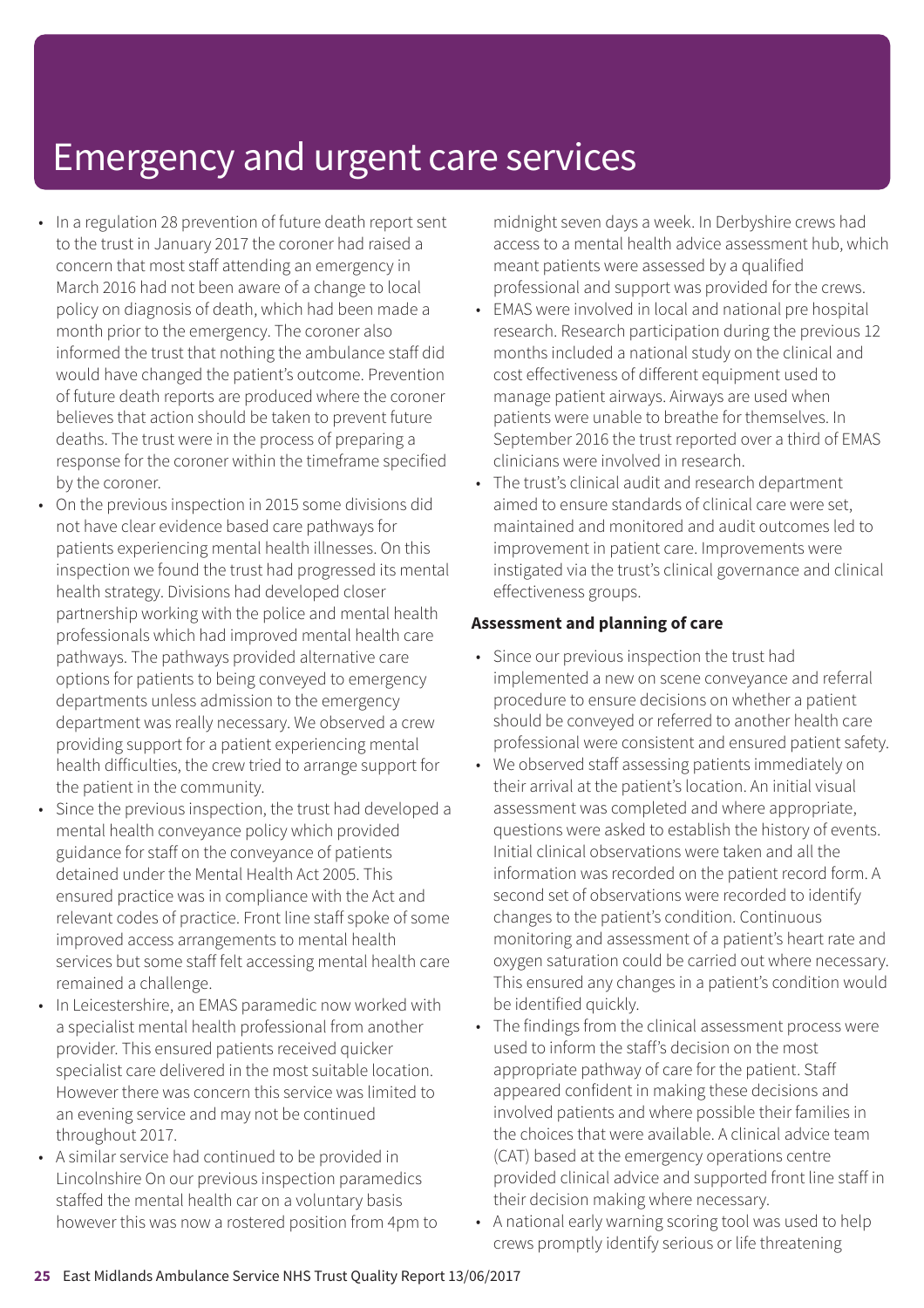symptoms. This was a standardised assessment tool used to determine and communicate acute illness severity. This assessment tool ensured the severity of illness was recognised early which enabled prompt and effective care to be provided.

- There were documented care pathways in place, these included for patients who had experienced an acute stroke, heart attack or suffered serious traumatic injury. Staff appeared knowledgeable and identified the most appropriate pathways for patient's and spoke of ensuring patients were conveyed to the most appropriate care setting.
- Where patients had specific clinical needs, for example symptoms of an acute stroke, or blocked blood vessel to their heart, or women who required maternity services then pathways were in place to facilitate direct and timely admission to these services without attending the emergency department. In Lincolnshire, EMAS staff had direct access to the Lincolnshire Heart Centre for patients requiring primary percutaneous coronary intervention following a heart attack. Primary percutaneous coronary intervention is a procedure to treat the narrowing of the arteries of the heart.
- Staff assessed patients and identified those where admission to the local emergency department or other acute care services was not required. Some patients were supported and received advice which enabled them to care for themselves, others required a referral to alternative health or social care services. To support staff make these decisions they had access to a paramedic pathfinder clinical triage tool. This tool supported crews to make the most effective referral and treatment option decisions for patients. Alternative treatment options included, referring a patient to the out of hours GP service, community nursing or community therapy services. We observed the pathfinder tool used during the care of a patient nearing the end of their life and for another patient requiring support for a mental health illness.
- Where patients were seen in response to a call to EMAS and then treated at the scene and not conveyed this was known as see and treat. Patients who were discharged at the scene were provided with a record of the care and advice they had received. The trust's on scene conveyance and referral procedure standardised

the decision making process for determining the appropriate outcome of whether a patient should be conveyed or if a referral to another health professional was indicated.

#### **Response times**

- Incoming emergency calls were categorised based on their degree of urgency. The trust used an Advanced Medical Priority Dispatch System (AMPDS) to determine the most appropriate response for the call based on clinical need. Red 1 calls were the most time critical calls they covered cardiac arrest patients and other severe conditions for example an airway obstruction. Red 2 calls were serious but less time critical and included the response required for patients suffering a suspected stroke or having a fit.
- The national standard for ambulance services was to send an emergency response, with a defibrillator, within eight minutes to 75% of Red 1 and Red 2 calls. These were known as Category A calls. A second standard (A19 Standard) required a fully equipped ambulance to be sent to 95% of Red 1 and Red 2 calls within 19 minutes of a request being made for a vehicle to convey a patient to hospital. The ambulance needed to be suitably equipped to safely transport a patient.
- Following the previous CQC inspection in 2015 the trust were issued with a warning notice in July 2016 which required the trust to make significant improvements in their response times to Red 1 and Red 2 calls by the 30th November 2016.
- During this follow up inspection we found there had not been significant improvement in the response times to life threatening emergency calls or to the response of providing a vehicle equipped to convey a patient to hospital. From August 2015 to December 2015 and from August 2016 to December 2016 EMAS did not meet the national response targets for Red 1, Red 2 or A19 calls.
- From August 2016 to December 2016, 6,578 patients required a Red 1, eight minute response from EMAS, 4,563 patients (69.4%) received an eight minute response. Compared to the same five month period in 2015 this showed a very slight improvement on the percentage (68.2%) of Red 1 calls responded to within eight minutes.
- From August 2016 to December 2016, 136,702 patients required a Red 2 eight minute response from EMAS, 78,237 patients (57.2%) received an eight minute response. Compared to the same five month period in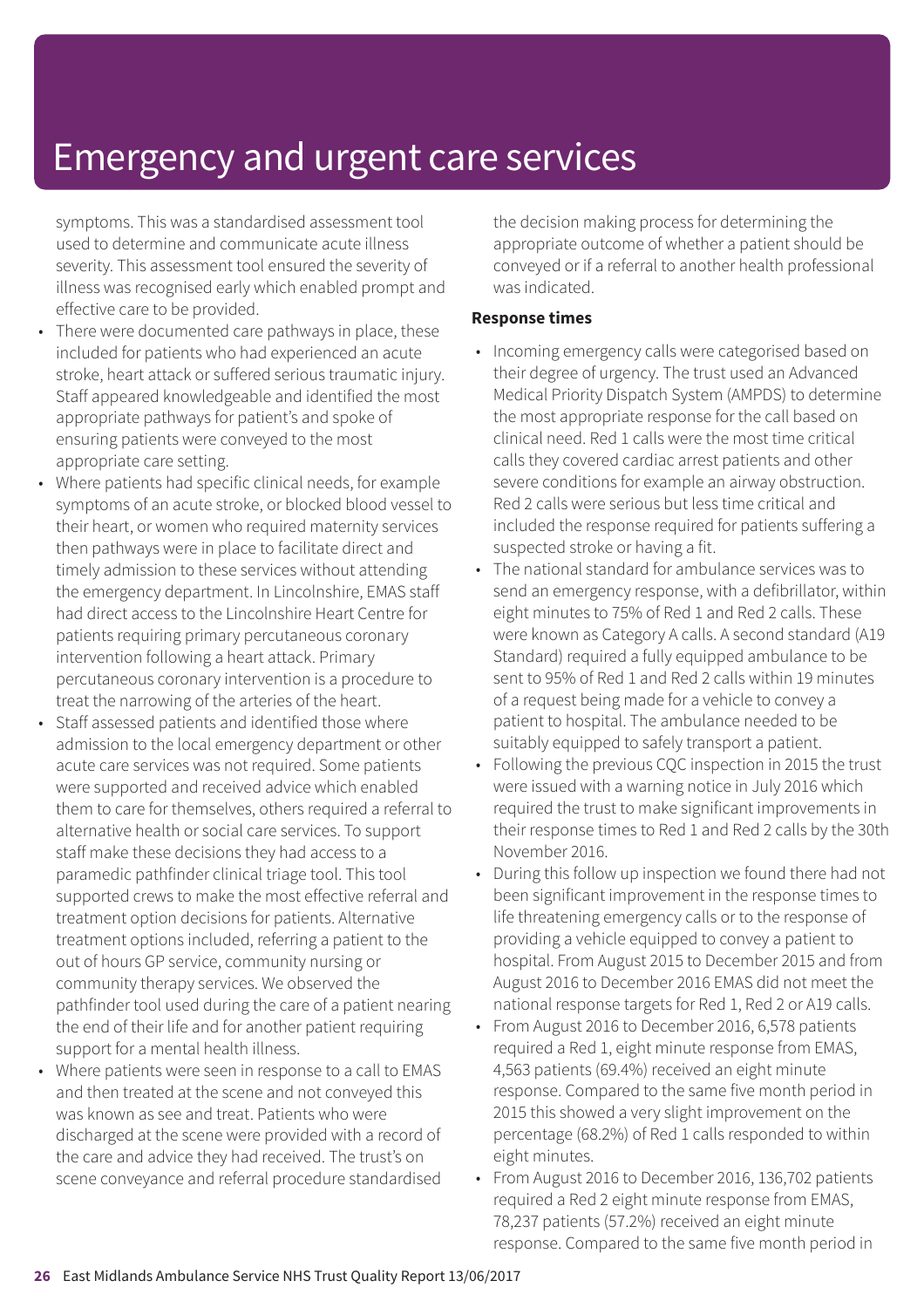2015 this showed deterioration in the percentage (60.8%) of Red 2 calls responded to within eight minutes. As the number of patients requiring a Red 2 response had increased in 2016, this meant 46,773 patients had not received an eight minute response between August to December in 2015 and 58,472 Red 2 calls did not receive an eight minute response during the same five month period in 2016.

- From August 2016 to December 2016, 142,926 patients required an A19, 19 minute response from EMAS, 120,060 patients (84%) received a 19 minute response. Compared to the same five month period in 2015 this showed deterioration in the percentage (87.2%) of A19 calls responded to within 19 minutes. As the number of patients requiring a resource to convey had increased in 2016 this meant 15,745 patients had not received a 19 minute response between August to December in 2015 and 22,866 patients had not received the 19 minute response in the same period in 2016.
- Due to changes in operational practice relating to call triage times and a review of clinical codes applied to calls in some ambulance trusts response data was not comparable across all the 11 ambulance trusts in England. From July 2016 when the England average performance became based on eight trusts EMAS had met or exceeded the England average. The most recent data from December 2016 the trust had achieved the eight minute response target for 66.3% of the Red 1 calls, this compared to the performance across the eight trusts of 52.5% to 67.4%.
- From July 2016 to December 2016 EMAS was between 2.6% and 7.4% below the England average performance for Red 2 calls. From July to December 2016 they were between 4.1% and 7.5% below the England average performance for A19 calls. The England average performance however was between 2.6% and 7.3% below the national standard throughout 2016.
- The trust monitored divisional performance against the national standards. From April to December 2016 no division met the national response targets for Red 2 or A19 calls. The Red 1 national response target of 75% of calls responded to within eight minutes was met by two divisions in August 2016. In all months other than this no divisions met the Red 1 response target.
- The trust emergency services were commissioned by a lead clinical commissioning group (CCG) on behalf of a further 21 CCGs across the East Midlands region. Performance response targets had been set as part of

the contract and these were lower than the national response targets for Red 1, Red 2 calls and the A19 standard. Each division had different targets to meet to fulfil their contractual obligations.

- The CCG contract also set the response times for calls where there was no immediate risk to life, these were known as green calls and were categorised into four levels depending on their degree of urgency. Green 1 and Green 2 (G1 and G2) calls were the most serious conditions but not immediately serious or life-threatening, but urgently required a face to face response. Green 3 and Green 4 (G3 and G4) were non-life-threatening conditions which required a telephone clinical assessment by a paramedic or nurse. This was known as see and treat, where patients were provided with professional advice and where appropriate, referred to another health care professional or service.
- The locally agreed response time for G1 and G2 calls was 30 minutes, for G3 calls a call back within 20 minutes and for G4 it was a call back to be completed within an hour. The trust's performance for G4 telephone response met their commissioned target of 85% of calls being made within 60 minutes in all divisions from April 2016 to December 2016.
- The trust failed to meet the target of 85% of G2 calls receiving a response within 30 minutes in any division from April 2016 to December 2016. Data supplied by the trust showed deterioration in performance for G1 and G2 calls from April 2016 to December 2016 across all divisions and deterioration in performance for G1 and G2 calls when compared to the trust's performance in 2015. The trust told us the increasing number of calls categorised as Red impacted on their ability to respond to Green calls.
- Health care professionals for example GPs, community nursing teams and hospital staff could request EMAS services to carry out patient admissions and transfer between hospital sites and to other hospitals both within and outside the East Midlands region.
- EMAS provided vehicles to transfer critically ill adults and children from one location to another. The urgency of these requests was determined by the health care professional organising the transfer.
- There was an expectation that within 30 minutes of arriving at a hospital emergency department the crew would have handed over the patient prepared the vehicle and be ready to accept the next call. As on the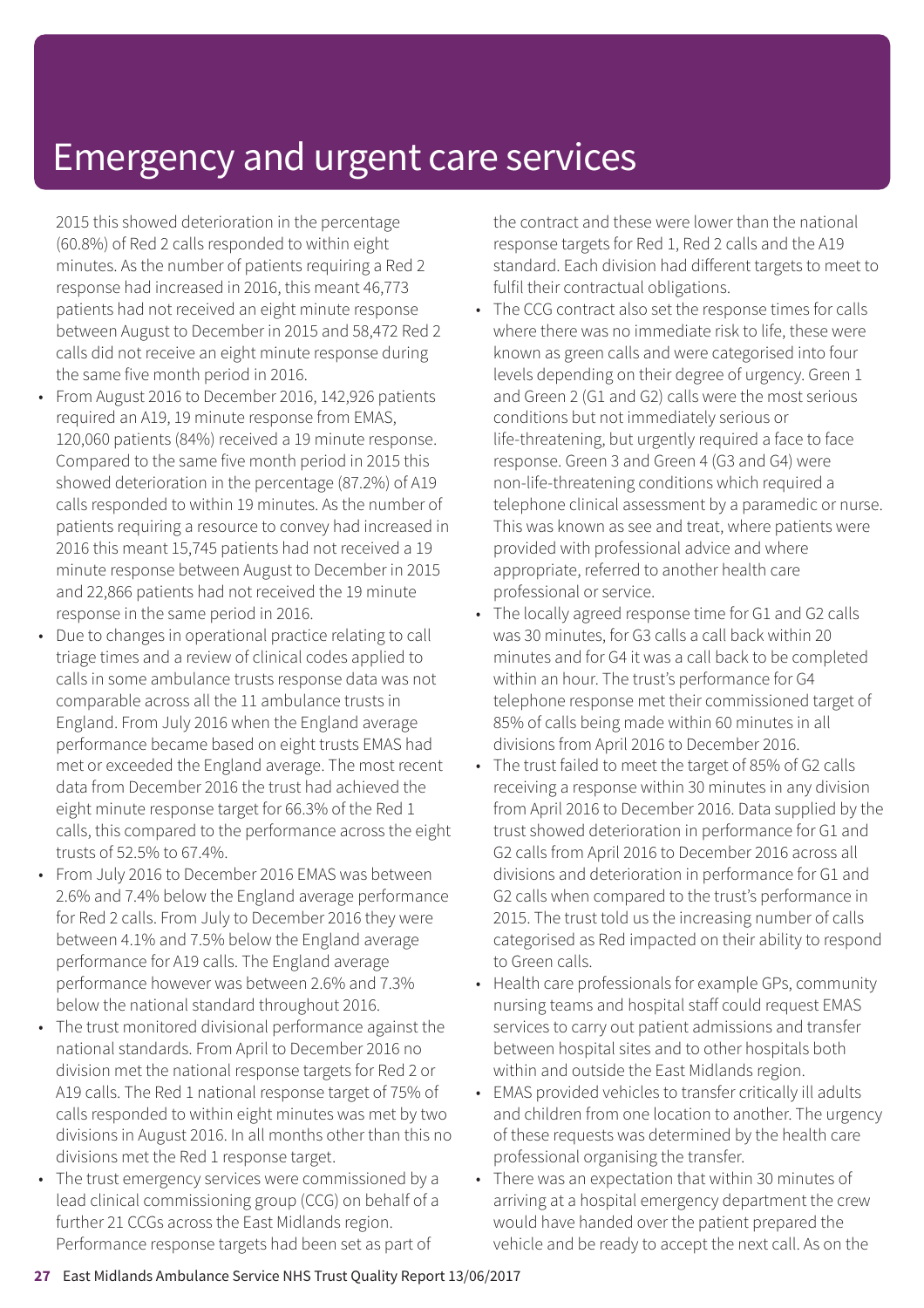previous inspection we observed crews being delayed at acute trust emergency departments while they waited to handover the patient to a member of acute trust staff.

- In Leicestershire we saw patients had to wait in the ambulance they had been conveyed in until there was room in the emergency department for them to be taken inside. In January 2017 the trust reported over the previous 18 months it had experienced increasing pressures around delayed handovers at a number of the hospitals in the East Midlands region. There had been deterioration in handover turnaround times from October to December 2016 and at some hospitals this had deteriorated further into January 2017.
- The trust highlighted three emergency departments where during December 2016 a total of 3,710 EMAS front line staff hours were lost. EMAS crews had visited the departments on 12,074 occasions to covey patients and were delayed by more than 15 minutes on 2,302 of those visits. The majority 2259 (98%) were delays of up to an hour, however on 23 (1%) occasions delays had been over four hours. Whilst crews were delayed at hospital they were then not available to respond to emergency calls from other patients in the community.

#### **Pain relief**

- We observed patients being assessed for signs of pain and discomfort. A numerical scale was used to assess the severity of pain; this enabled the staff to make a clinical decision as to which type of pain relief was the most suitable.
- Patient group directives(PGDs) were in place for a arrange of pain relief medicines, these included tablets for example paracetamol for the less severe pain and very strong pain relief for example morphine which was prescribed and administered for more severe pain. PGD provide a legal framework which allow some registered health professionals to supply and administer specified medicines to a pre-defined group of patients, without them having to see a doctor.
- Paracetamol was also available to be given intravenously were a patient's condition made it unsuitable or impossible for them to take oral medicines. Under the PGD, Entonox gas was available for the crews to prescribe and administer. This gas was inhaled and provided sedation and pain relief.
- Stronger pain relief for example morphine could only be prescribed and administered by a paramedic. We

observed one patient who had fallen being effectively assessed for their severity of pain using a numerical pain scale. Pain relief medications were recorded on the patient report forms, and we observed the information about what pain relief a patient had been given handed over to the staff in the emergency department.

• Patients pain levels were re assessed following the administration of pain relief medicines. This was to ensure the pain relief had been effective.

#### **Patient outcomes**

- Patient clinical outcomes were monitored as part of the NHS England's Ambulance Quality Indicators. Data was provided by all eleven NHS ambulance services. The trust's clinical audit department collected and analysed patient data and submitted a monthly report on patient outcomes.
- Outcomes were monitored for patients who have suffered a cardiac arrest, specifically whether circulation was re-established and whether they recovered sufficiently to be discharged from hospital. National data was also collated for patients following a stroke, specifically whether they received the appropriate initial care and were conveyed to a specialist stroke unit within an hour of seeking help.
- The third outcome was for patients who had suffered a heart attack. This monitored if patients had received all the appropriate initial treatment and were conveyed within 150 minutes, to a hospital providing specialist cardiac care to unblock arteries in the heart.
- From January to September 2016 EMAS performed in line with, and for the majority of the time better than, the England average for providing initial care for patients suffering a stroke or heart attack.
- From January to September 2016 EMAS cared for 251 patients who had been witnessed to have collapsed and required resuscitation. Of these patients 111 (44.2%) had their circulation restored by the resuscitation they had received at the time they were admitted to hospital. This performance was worse than the average performance of 51.2% across all 11 ambulance trusts during the same period.
- There was a planned programme for service monitoring and clinical audit. Local audits were informed by numerous factors including patient safety incidents, patient complaints and reviewing changes to practice.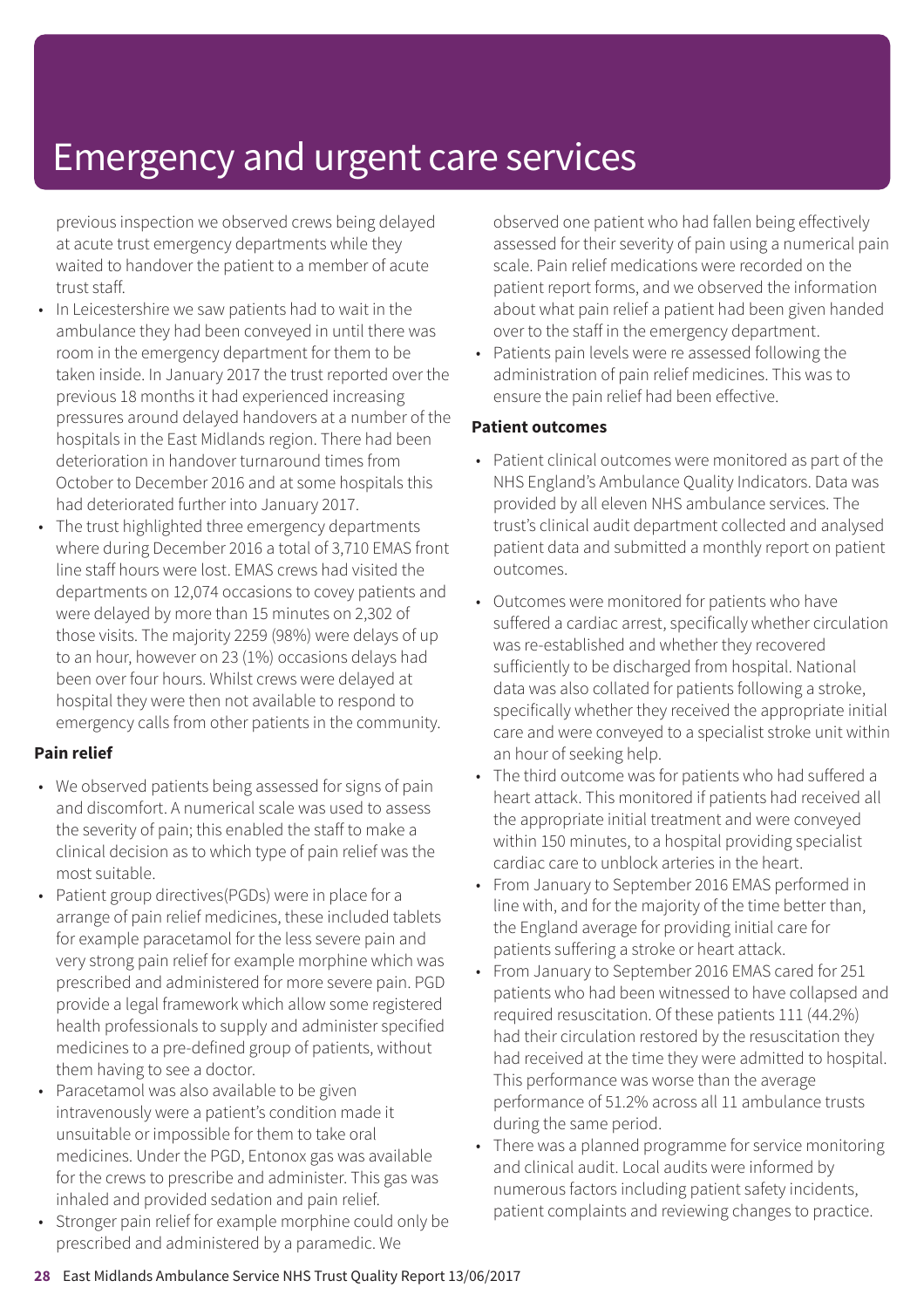- Audits included a review of compliance to evidenced based care bundles, including the care of patients who had received care for a suspected fractured neck of their femur bone and for patients with chronic obstructive airways disease. Care bundles are a documented set of evidence based practices which have been proven to improve patient health outcomes.
- There was evidence in clinical governance meeting minutes where clinical audit data had been used to inform the group on how staff were recording specific observations on the patient record forms. The group then made an informed decision on the actions required to address an area of low compliance.
- Patient outcome data was used to improve the service. In Northamptonshire, we spoke with staff who were aware of the outcomes of patients who had required resuscitation within their area, and were proud of the care they had delivered. Patient outcome data was displayed in stations.
- The number of patients who re-contacted a service within 24 hours of their initial call can be an indication of whether the advice or care they received was appropriate. From August 2015 to November 2016, the proportion of patients who re-contacted the service following treatment and discharge at the scene, within 24 hours was consistently better than the England average. From January to August 2016 the trust's performance showed a trend of improvement. However in November 2016 there was a sharp increase in the trust's re-contact rate, although this still remained better than the England average

#### **Competent staff**

- Following the 2015 inspection the trust were issued with a warning notice and a requirement notice which informed them of the need to ensure staff received appropriate training, supervision and appraisal to enable them to carry out their duties. Low competition rates for non-mandatory training and low appraisal completion rates were highlighted in the report.
- At this inspection we found the trust had taken action to ensure more annual appraisals were completed and staff received training to support them in their role. Staff appraisal completion rates were now closely monitored at both divisional and trust level. The risk of service demand affecting the availability of senior staff to complete appraisals was highlighted and managed across all divisions.
- Various control measures had been put in place, these included additional staff being trained to conduct appraisals. As of January 2017 appraisal rates had improved since our previous inspection. Completed appraisal rates were 62.7% in Lincolnshire, 72.7% in Northamptonshire, 78% in Nottinghamshire, 79.5% in Derbyshire and 81% in Leicestershire.
- The majority of staff who were asked had completed their annual appraisal or had it arranged for the next couple of months. The majority of staff felt the appraisal process had been improved.
- There were some staff who felt their appraisal had been a tick box exercise but these were in the minority. In one division team leaders and clinical team mentors (CTMs) carried out staff appraisals, where it was more of a team approach, with staff across four stations being appraised by any of the team leaders covering those stations.
- There were some variations across the divisions on how the appraisal process was completed. In divisions where the appraisal was incorporated into a shift and staff spent a day working alongside a clinical team mentor this was seen as a very positive experience. Clinical team mentors (CTMs) explained they planned their shifts to work with their staff who were due an appraisal and they felt this approach worked well. There were several concerns raised about the new operational structure reducing the number of CTMs and how this could prevent this approach being continued.
- The trust's clinical supervision policy set out how clinical supervision was part of an annual supervision process for clinical staff. Staff we spoke with explained they were accompanied once a year by a CTM and this part of their annual appraisal and performance review. There was an opportunity during the day to reflect on clinical practice. Where required the supervisor could increase the frequency of the clinical supervision sessions based on the supervisee's individual needs. Additional clinical supervision could be required for staff returning from a period of prolonged absence. Clinical team mentors and team leaders were clinical supervisors for front line staff. Data provided by the trust showed 46.5% of these staff had completed the leading a team module and 39.5% the managing a team module of the EMAS supervisor training.
- The access to training had improved since our previous inspection. All staff felt training was now given a much higher priority. Some training was now delivered locally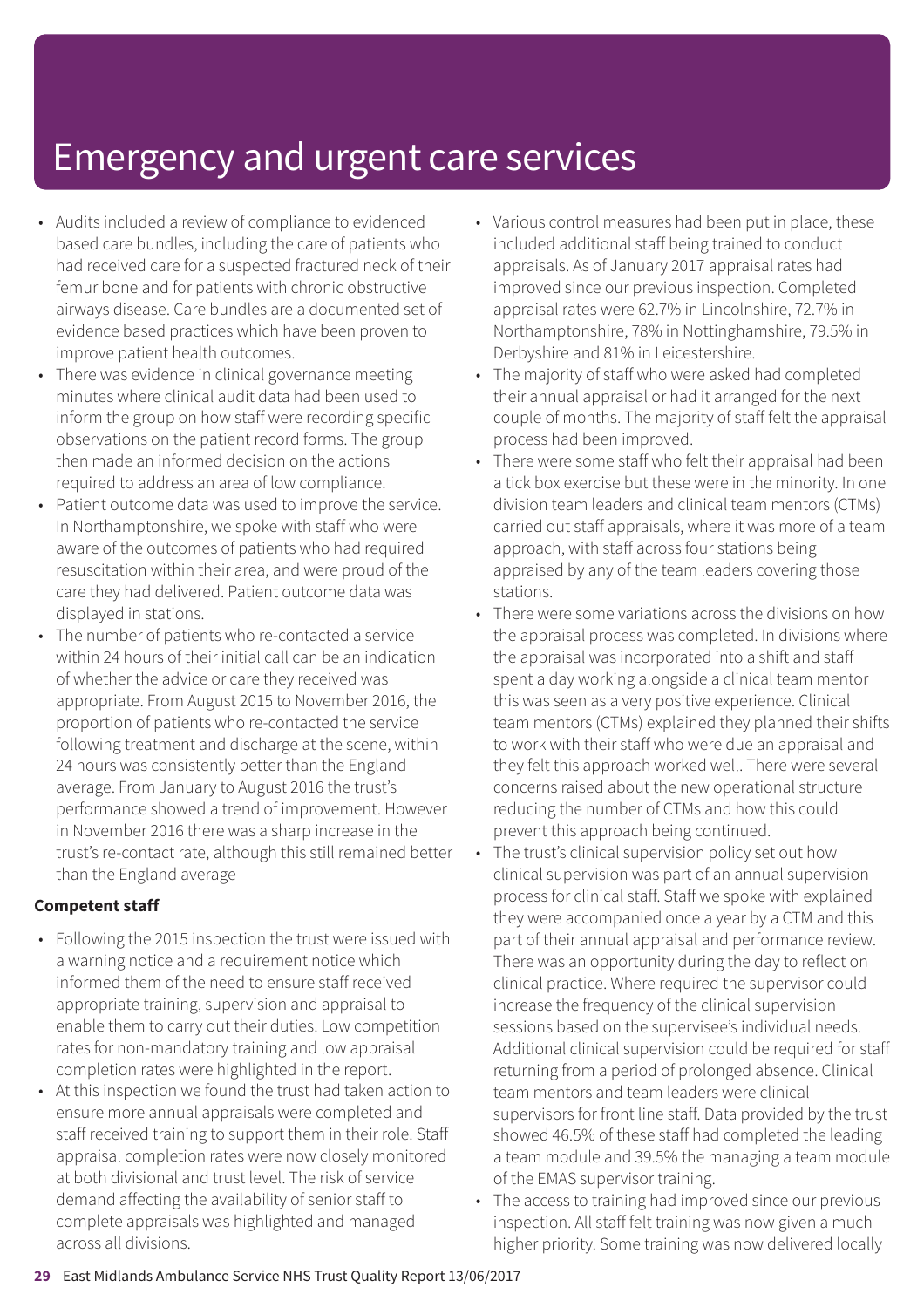rather than just at the main training centres and this made it more accessible to front line staff. Training was delivered via face to face and via on line learning packages. Staff were able to access the training pages of the intranet from any computer.

- Front line crews and CTMs explained continuous professional development (CPD) sessions were now provided. These were hosted by the CTMs and team leaders. These were clinical based training sessions and subjects had included cardiac care, trauma care and care of the elderly patient. Guest speakers delivered some of the training. We saw future sessions advertised at stations and staff spoke positively about sessions they had attended.
- Staff attended some of the CPD sessions in their own time but most staff who we spoke with felt having these training sessions available was really positive. The CTMs we spoke with were motivated to deliver the training and reported attendance rates were good.
- Paramedics who were required to evidence continual professional development to support their two yearly registration process with the Health and Care Professional Council (HCPC) had used attendance at these sessions to evidence their professional development.
- Front line staff felt they had good access to an immediate manager, and felt they could contact any CTM or team leader for support or advice if their own local CTM or team leader wasn't available. Staff reported seeing very little of any more senior managers and would associate their arrival on station with a problem or concern being investigated.
- The trust provided an accredited training programme for technicians. This could be accessed by candidates completely new to the profession or as part of career progression for staff in the emergency care assistant role. Training comprised of classroom training sessions with theory and practical assessments. On successful completion of these assessments new technicians were supervised for 750 hours of clinical practice and completed of a portfolio of evidence in support of their experience. During this time there were three points where their progress was reviewed by a CTM. A final review on successful completion of the portfolio was carried out and the technician was signed off as competent to practice.
- There had been a short period of time where the trust offered an un accredited technician course. Staff who

had completed this were now able to complete additional practical based workbook to obtain accreditation for their course qualification and for it to be recognised as meeting the criteria for higher level professional studies and qualification.

- Technicians we spoke with felt the training they had completed was comprehensive and they had been supported during the 750 hours supervised practice. Newly qualified technicians were concerned they had very little opportunity to consolidate their learning following qualification and were part of a two man crew with an unqualified member of staff very soon after qualification. Experienced front line staff also raised this as concern and similar concerns for newly qualified paramedics who joined the service. Trust policy required paramedics to have six months experience before being a solo responder and this was due to be extended to 12 months.
- The trust had close working relationships with two universities who delivered the paramedic training course. Student paramedics completed their practical training hours working alongside trust staff. Student paramedics were assigned a mentor to support them during their placement. Staff explained there was a shortage of mentors in some areas, however other staff explained they had expressed an interest in becoming a mentor which had not been progressed.
- We visited the trust's training facility in Leicestershire, training was delivered using equipment that was used by front line staff, training was interactive and we saw students completing group work and others were off site learning casualty extraction techniques with the fire and rescue service.
- From May 2016 leadership training courses had been available for managers. A skills gap analysis had been carried out to identify manager training needs to ensure they were equipped with the skills for their role. We spoke with managers who confirmed they had received additional training relevant to their role. Not all senior staff had received training, but those who had not received support from their colleagues where required.
- No formal training was provided for staff specific to the team leader's role as hospital ambulance liaison officer (HALO) and this was where less experienced staff relied on their colleagues for support. Staff working in this role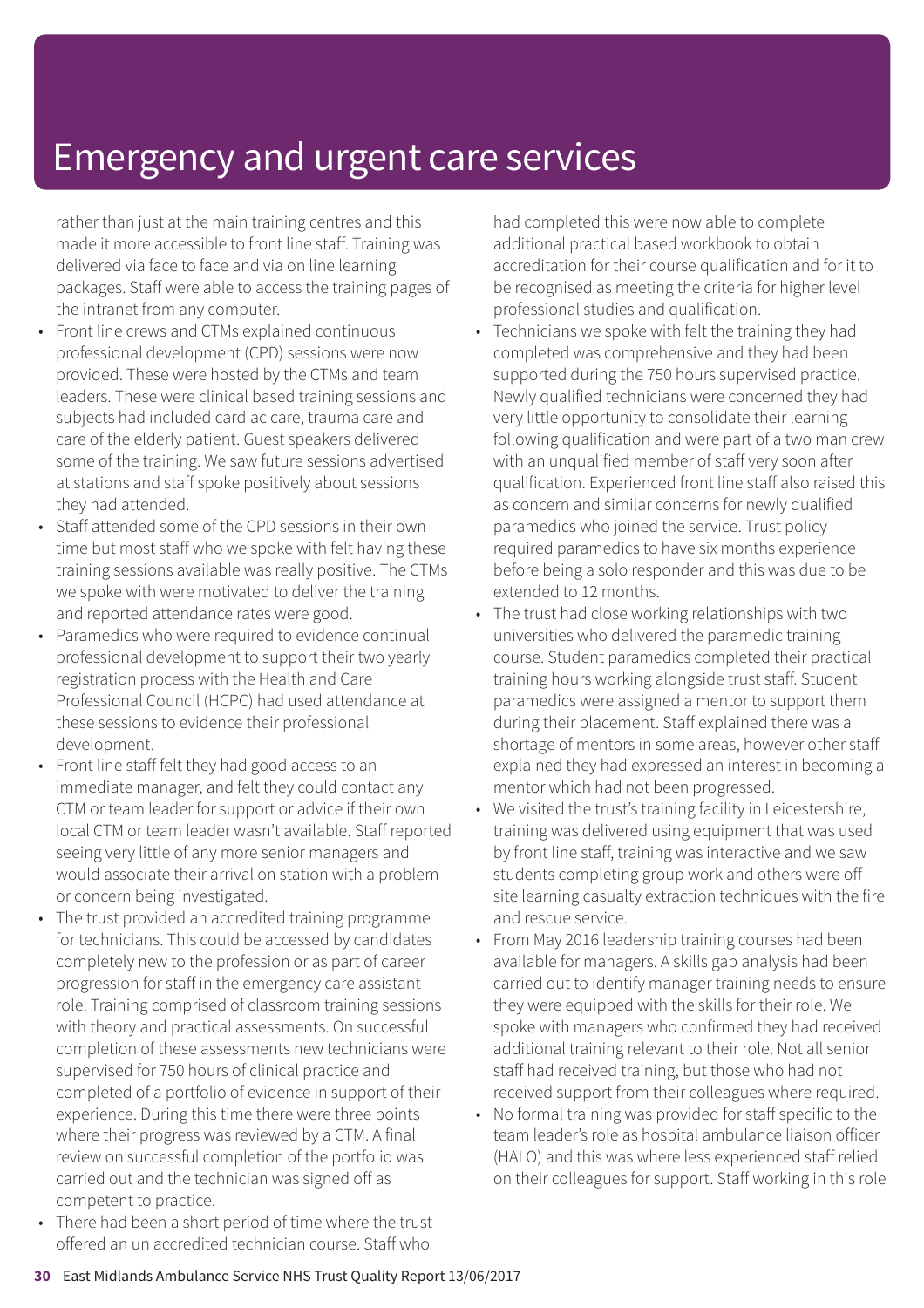explained they learnt on the job. A HALO worked with ambulance crews and hospital staff to facilitate the timely and safe handover of patients to the hospital staff.

- A new training package had been developed to support staff care for patients with mental health illnesses and the trust had begun delivering this to staff in September 2016 with a two year programme for all front line staff to be trained over two years. Staff who had completed this training all gave positive feedback on the content of the course and its relevance to their role, staff spoke of feeling more confident to help patients with mental health illnesses. Current completion rates reflected the quite recent commencement of the training. Completion rates as of the end of October 2016 were 28.8% against a trust target of 20%. Feedback from the initial courses had led to changes in the programme with training due to be delivered over a shorter face to face training session and supported by an e learning package.
- The trust's driving policy set out the initial and refresher driver training requirements for staff who drove emergency response vehicles. All staff who drove under emergency conditions were required to complete an emergency driving course. Staff we asked had completed this course. The requirement for refresher training was triggered by driving incidents for example a road traffic collision. A re-assessment was then completed by a trust driving assessor. The trust had a standard procedure for managing incidents involving trust vehicles.
- Staff had varying opinions on the career progression opportunities within the trust. We spoke with staff who had progressed through the career structure and were in senior managerial positions, we also spoke with unqualified staff who had been unsuccessful in their application to become a technician.
- Training centre staff explained support was available to employees who may not currently hold the general education entry requirements they needed to access technician training. They also explained the accredited technician course was also aligned with the higher education programmes for paramedic training and this should help technicians who wanted to progress further to access paramedic training.
- For front line staff who wanted greater involvement in staff training there were some opportunities to become an associate tutor where staff remained part of the front

line workforce but spent a proportion of their time delivering training to staff. This enabled training to remain current and meet the needs of the front line workforce.

- In 2015 we found some front line staff had not received training to equip them for their roles in a major incident and some managers who took a lead role in responding to major incidents or high levels of service demand had not received training. Data provided by the trust reported 89% of front line staff had completed an e learning training package provided by National Ambulance Resilience Unit (NARU). Staff had also been provided with major incident action cards and staff who were asked had these available to use.
- Trust data recorded from April to December 2016 EMAS had participated in 34 multi-agency major incident practice exercises. A total of 191 staff across all five divisions had been involved in the exercises.

#### **Coordination with other providers**

- EMAS had a coordinated approach to delivering their services to patients throughout the East Midlands. There were established protocols which demonstrated how they had and would work with other health providers and other agencies. Care pathways for patients with specific clinical needs were in place enabling direct conveyance to other provider's specialist services.
- Trust policies had been developed in conjunction with other providers to ensure patients were treated in a way which would achieve best outcomes. The trust's 2016 stroke care procedure had been developed in conjunction with East Midlands clinical advisory group for stroke which included representation from all stroke facilities within the East Midlands. The trust's management of obstetric emergencies policy had been developed in conjunction with the regional clinical network (maternity care).
- A clinical team mentor explained how they worked with a local trust and reviewed patient outcomes following their admission to a specialist heart centre. Feedback was obtained from the hospital and this enabled front line staff to continually improve the care they delivered.
- Another provider had delivered training for EMAS staff on the care of older people with frailty and this had led to ongoing direct communication between EMAS staff and senior specialist clinicians. Front line crews explained this had been a really positive for both staff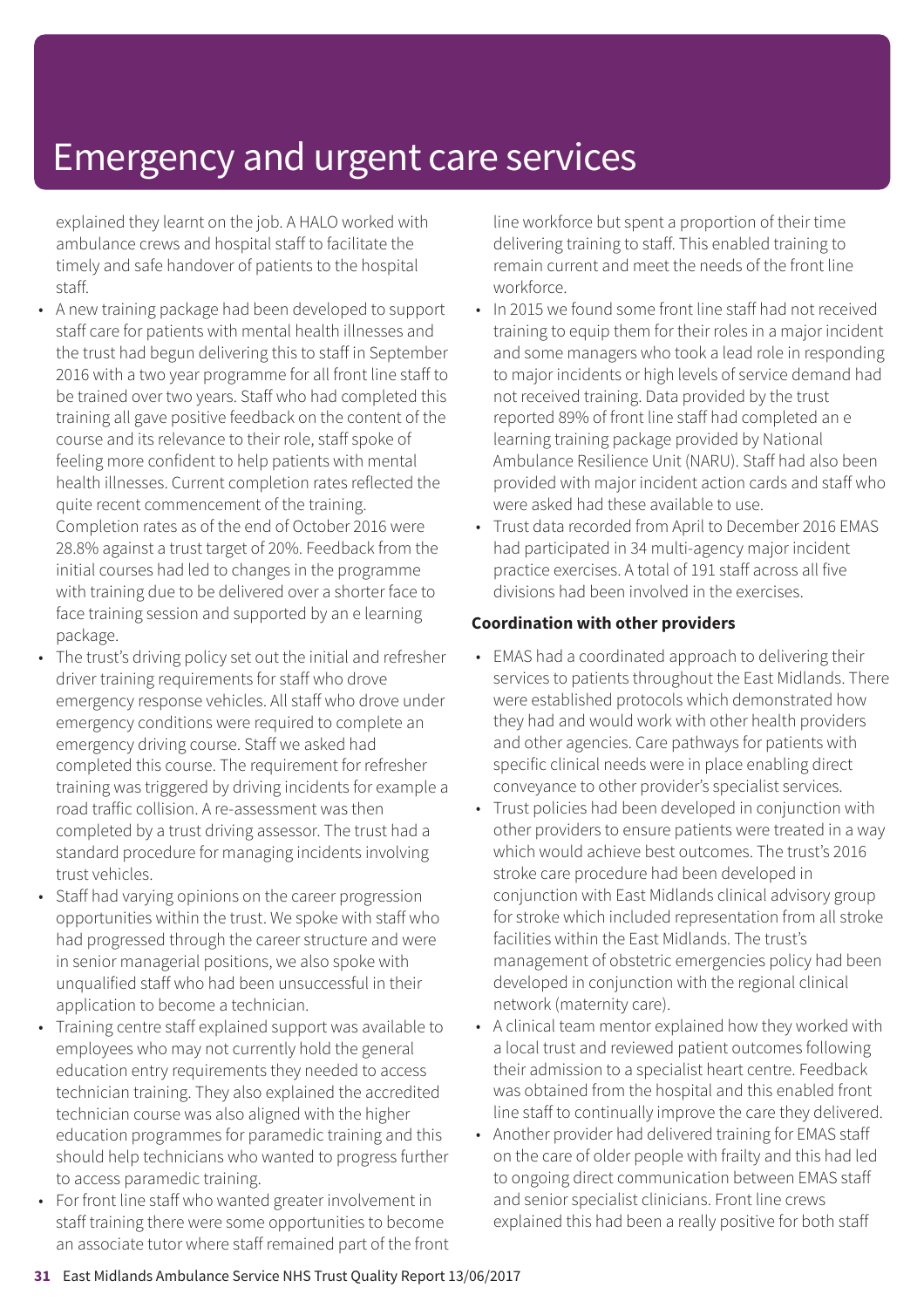and patients. Training was also delivered in conjunction with the fire and rescue service, this enabled staff to participate in safe but realistic road traffic collision training exercises.

- EMAS commissioned two independent ambulance providers to provide emergency services when they were unable to meet the demands placed on the service with their own resources. To ensure the quality and safety of these services EMAS completed audits of the services and monitored their performance using patient feedback. We reviewed the most recent audits for both providers and saw actions identified where required.
- Sustainability and transformation plans (STP) are five year plans developed by the NHS and local authorities working together. They focus on improved integration of health and social care services ensuring services meet local need. The current plans were from October 2016 to March 2021. Senior representatives from EMAS attended eight STP meetings throughout the East Midlands and worked in collaboration with partner agencies ensuring the ambulance perspective was included in the local plans.
- A debrief report following a major incident provided a record of how EMAS had worked alongside other providers including acute trusts, the police and the fire service in their response to and management of a serious road traffic collision in Northamptonshire in July 2016. Feedback had been received from partner agencies and learning from the incident had been shared.
- EMAS worked in cooperation with other providers and other agencies as part of their commitment to improving the quality of and providing care for patients in mental health crisis. A mental health crisis is where a person with mental health problems urgently needs help because of their suicidal behaviour, panic attacks or extreme anxiety, psychotic episodes, or behaviour that seems out of control or irrational and likely to put the person (or other people) in danger. The trust's new regional mental health conveyance policy set out working with the police to ensure appropriate and safe conveyance of patients requiring mental health care. The effectiveness of this policy was monitored externally by the each region's partnership board.
- In conjunction with other providers and partner agencies EMAS had signed the crisis care concordat for mental health in all the East Midland counties, an agreement declaring their commitment to improving

the quality of NHS emergency response to patients in mental health crisis. Some divisions delivered mental health services in conjunction with other providers for example a specialist mental health nurse and a paramedic responding in one vehicle.

- In the Braunstone area of Leicester, EMAS was part of a two year collaborative project with fire and police services to help patients look after themselves and choose the right service therefore reducing calls to emergency services. The project included home visits allowing time in the community to talk about safety, wellbeing and security. GPs and schools were key partners to the project. This project was known locally as Braunstone Blues.
- In Derbyshire, there was a coordinated approach to reaching patients in remote locations with EMAS working with the mountain rescue services. In Lincolnshire, there were several collaborative working initiatives. The Joint Ambulance Conveyance Project pilot with Lincolnshire Fire and Rescue Service built on Lincolnshire Fire and Rescue's existing co-responder scheme where on-call firefighters, respond to medical emergencies and delivered initial care. The fire and rescue staff attended in an ambulance. EMAS also responded and where conveyance was required the ambulance on scene could be used saving time.
- EMAS worked in collaboration with other emergency service partners in Leicestershire on the Blue Light Collaboration Programme. The programme enabled the services to work more closely together to deliver a better service to the local community. Part of the program had reviewed buildings and estates to identify opportunities for co locating services which enabled closer partnership working.
- EMAS was part of the national memorandum of understanding which existed between all NHS ambulance trusts to provide mutual aid between services in the event of a major or catastrophic incident. The memorandum of understanding provided a framework to ensure emergency preparedness, including support between ambulance trusts.
- EMAS worked with community first responders who were trained volunteers able to attend in an emergency to provide initial care before the arrival of an ambulance. They were asked to attend emergencies by the EMAS emergency operations centres often when emergencies were in remote locations.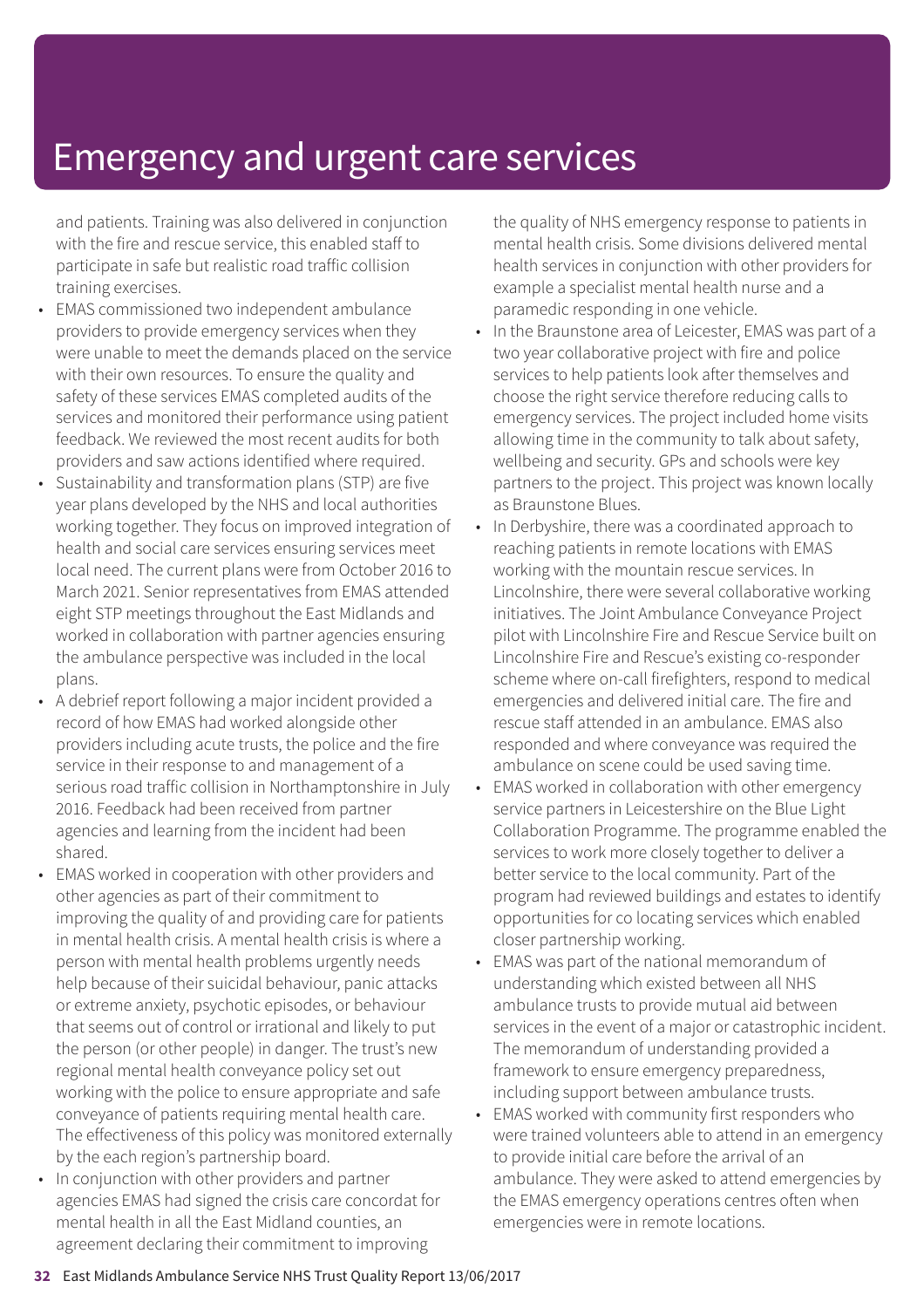#### **Multidisciplinary working**

- EMAS staff were observed working well with other health professionals. We observed a crew caring for a patient who had become unwell in a nursing home. There was effective communication between the care staff, the paramedic and the technicians who cared for the patient and conveyed the patient to the local emergency department. This ensured all staff were aware of the patient's previous medical history and care staff were able to update the patient's family on the patient's current condition.
- We observed good team working between EMAS and other providers during the handover of patients at emergency departments throughout the East Midlands. One handover we observed took place while a patient received resuscitation for a cardiac arrest; this handover was very well managed. We observed EMAS staff working effectively with a patient's GP and community psychiatric nurse and the wider mental health team during their care of a patient in Leicestershire.
- We were told by the crews how they were able to seek advice and support from social services and community nursing teams. Staff were aware of how to contact other health professionals for example community nursing services, who provided nursing care and support to patients in their own home to help keep them out of hospital.
- In the Nottingham city area EMAS were part of an emergency falls response team that responded to emergency calls where patients had fallen. A paramedic worked alongside an assistant practitioner who was a specialist in falls prevention and mobility and this provided multidisciplinary approach to the falls service.
- There was a multidisciplinary approach to managing handover delays at emergency departments. There was on going and regular communication between EMAS and the acute trusts both at board level and operational level. Senior EMAS staff had been involved in the development of the acute trust's standard operating procedures for the safe management of patients during handover delays.The operating procedures set out a multidisciplinary approach to managing the delays, with nursing and medical staff from the acute trusts working with EMAS clinicians.
- Ambulance staff were expected to take no more than 15 minutes from arriving at the hospital to handover the care of the patient to another health care professional.

Within 30 minutes of arriving they should be ready to respond to another call. EMAS worked with acute trusts across the East Midlands region to minimise the number and length of handover delays.

- In the Leicester, Leicestershire and Rutland area there had been significant and sustained delays in EMAS being able to hand over patients, additional collaborative actions had been put in place to help address this. During our inspection we observed crews being delayed in handing over patients to the emergency department staff. A team leader acting as a hospital ambulance liaison officer (HALO) was present at the emergency department and we observed communication between acute trust staff and the HALO during our inspection. However communication centred on all parties being updated on the current position of the handover delays and the number of patients waiting and we did not observe any actions taken by the HALO to minimise the actual delays. The trust had provided a third party ambulance crew to support patient management and a senior member of EMAS had attended a strategic meeting with the trust to discuss joint responses to the delays.
- When significant handover delays occurred EMAS contacted the hospital's senior manager and executive on call and alerted them to the extent of the handover delays. EMAS HALOs were deployed to local trusts to assist in the management of handover delays, and where required a more senior manager would also attend.
- We spoke with EMAS staff who would be deployed to the role of HALO if handover delays occurred. Staff were clear on their purpose in the role, but told us of variation in practise, however there were limited opportunities to see the effectiveness of the role as in most divisions there were few handover delays at the time of the inspection.
- EMAS executives had attended the accident and emergency delivery board meetings. This was to ensure the impact of handover delays was clearly understood and to work with other providers to implement actions to minimise the number and impact of delays. There was close monitoring of handover delays with daily reports being produced, this enabled the trust to see emergency departments which were have sustained periods of significant delays. Monthly meetings were taking place with acute trusts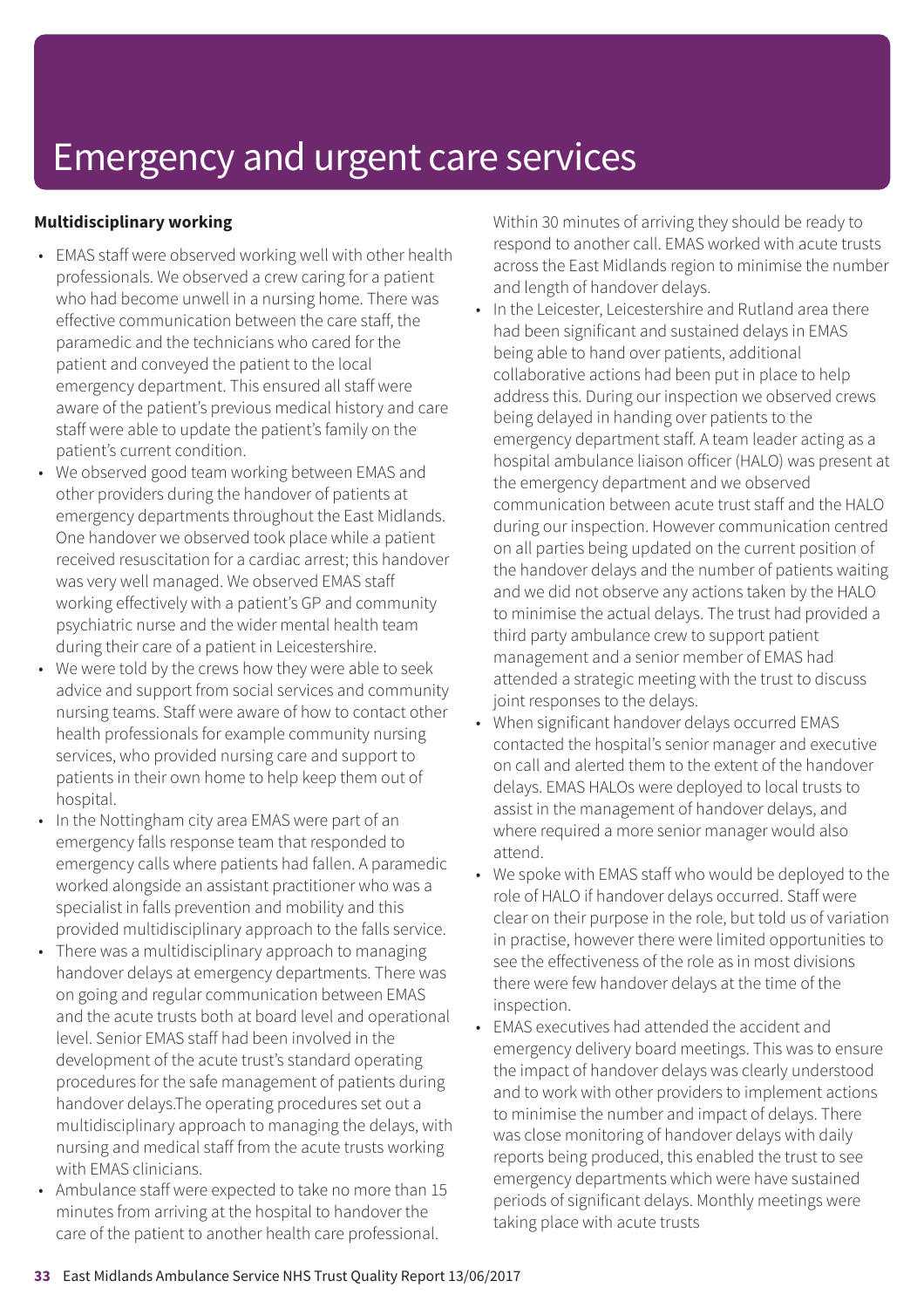- The EMAS on scene conveyance and referral procedure (December 2016) provided support to clinicians and the expected standards required of them when determining the most appropriate conveyance or referral options for a patient. Some patients could be assessed and treated by a qualified member of staff at the scene without the need for conveyance to hospital. These are known as 'see and treat.'
- Staff had access to the contact details and referral criteria for other health care professionals within their division. Staff felt having local knowledge and experience was very valuable and helped to make the referral process easier.

#### **Access to information**

- The trust produced a weekly staff electronic newsletter which included up to date trust news, clinical updates, and an update from the chief executive. Staff we asked were able to access the newsletter. Current trust policies were also available via the trust intranet, staff had a secure log in which enabled access from any computer.
- All stations had several notice boards which contained information displayed for staff which had been printed off the intranet. Information included clinical bulletins, scheduled training events, trust performance data and updates on incidents from across the trust. Some of the information was not current, infection prevention and control information referred to audits which had taken place during October to December 2015.
- Although the information boards were generally tidy staff felt they contained too much therefore it was difficult to keep informed and up to date about everything. Managers and team leaders explained there were no trust wide procedures in place for recording if staff had received, read and understood any information they were received. In one station, we saw a list of staff signatures was to be obtained to acknowledge receipt of a new aid memoire. In another station, a team leader kept recent publications in a separate file so staff knew where to look for new updates.
- We saw information displayed in vehicles, this included copies of the national early warning scoring tool and a copy of the flow chart of the steps a clinician was required to complete to carry out a mental capacity assessment on a patient.
- Current policies for example on stroke care policy and emergency maternity care policy contained direct

contact details for the services providing the specialist care. Staff also had access to service directories for their local areas providing contact details for local services including GPs.

- Satellite navigation systems on the vehicles were updated as part of the fleet maintenance programme. Staff explained on occasions where they were unable to use the vehicle navigation system to find an address they would use the internet, re contact the emergency operations centre (EOC) or if appropriate use their local knowledge.
- In Leicestershire, staff had been provided with a work mobile phone, this had been well received by staff who felt it had improved their access to information as remote workers. One member of staff explained not all applications were available on the EMAS phones and they would have access to additional information for example the Joint Emergency Services Interoperability Programme (JESIP) via their own mobile phones.
- Information from the EOC was relayed to front line crews via the vehicles mobile data system, this enabled the crews to receive current operational information on the calls they were responding to. We observed crews use the system to receive updated information whilst on route to a call; the EOC provided an update on the patient's condition.
- The clinical assessment team were based in the EOC and crews were able to contact the team for advice and support whilst they were on location with a patient. The crews we asked felt they had good access to the CAT team.
- Computer records of location addresses were held by the trust. This enabled notes to be attached to addresses where there was important additional information relevant for the crews who may attend. Notes were made to highlight important information obtained during previous calls. This information could be used to alert crews to potential health and safety concerns or about a particular difficult access to a property. Where medical information was held on the trust system crews were aware this may not be up to date or relevant to the current call.
- Crews did not have access to other health professional records or databases for example GP or district nursing notes, unless records had been left at the patient's home. Crews explained they relied on patients or their families providing details of relevant medical history. Where crews were advised of patient's wishes not to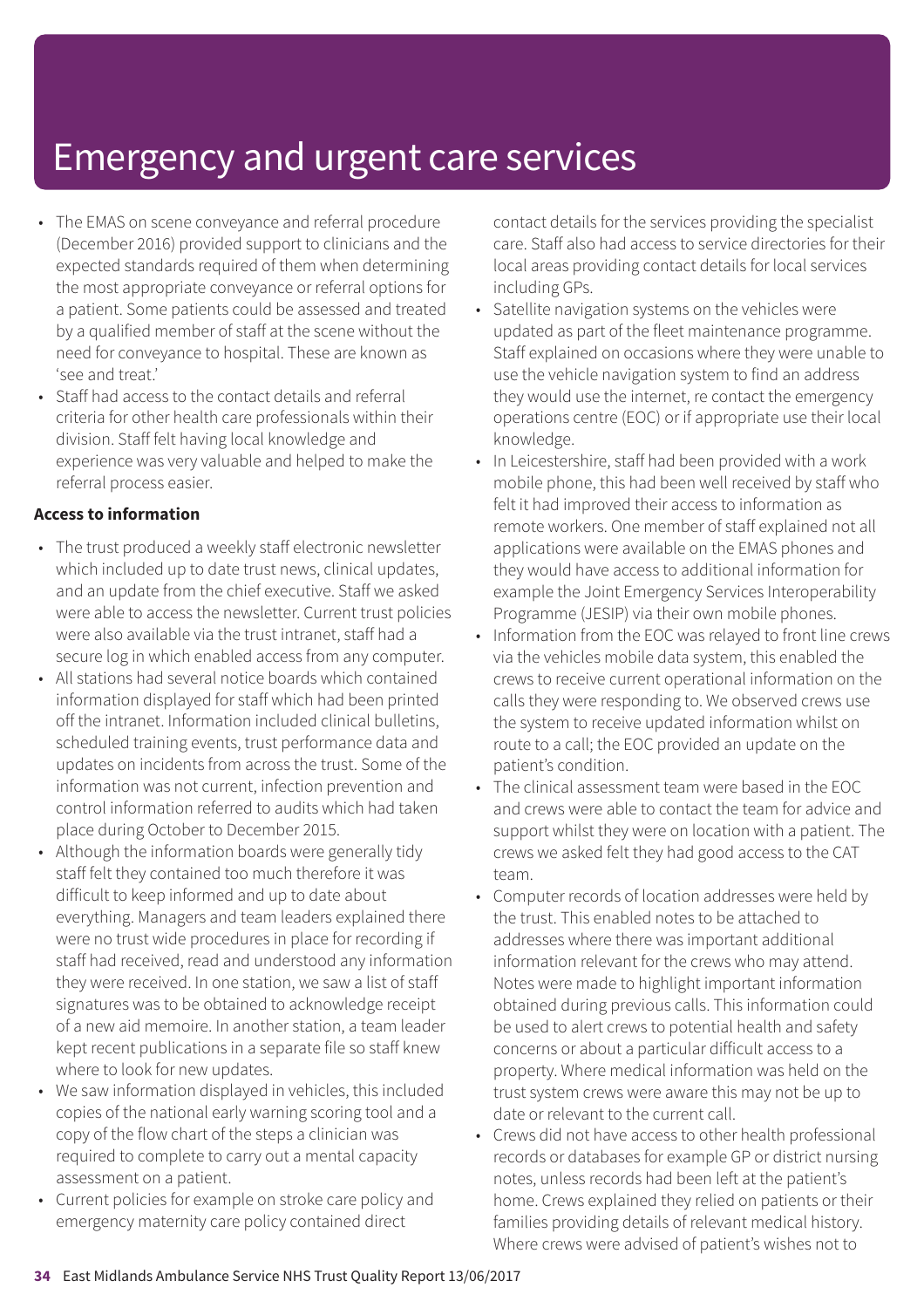receive treatment crews ensured this information was already documented and relevant to current circumstances. In an emergency situation crews explained they would always perform resuscitation until a documented do not attempt cardiopulmonary resuscitation order was produced.

#### **Consent, Mental Capacity Act and Deprivation of Liberty Safeguards**

- EMAS staff across all divisions demonstrated a good understanding of the principles of consent. We observed consent being obtained prior to all care being delivered. Patients were provided with sufficient information in a way they would understand which allowed patients to make an informed decision.
- As part of the trust's mental health strategy, training had been provided in the Mental Capacity Act 2005 and staff who had completed this training felt it had helped them have a better understanding of when they would need to formally assess the mental capacity of a patient. Staff spoke of making decisions in the best interest of the patients where their condition prevented the patient making the decision for themselves.
- Some staff demonstrated their understanding of patients making unwise decisions and gave an example of where patients had refused to be taken into hospital. When patients made their own decision to stay at home where possible a signature was obtained to confirm this was their decision.
- Reference material was displayed in the vehicles to assist staff with the process of assessing mental

capacity. There were varying degrees of knowledge amongst staff on the details of the two stage test required to assess mental capacity. However, staff had access to documented procedures and more senior staff for support if required.

• The trust's training programme for front line staff also covered safe holding techniques, staff explained how the training had been relevant to them conveying patients and had explained what would be considered as restraint.

### **Are emergency and urgent care services caring? Good ––– Are emergency and urgent care services responsive to people's needs?** (for example, to feedback?) **Good ––– Are emergency and urgent care services well-led? Requires improvement –––**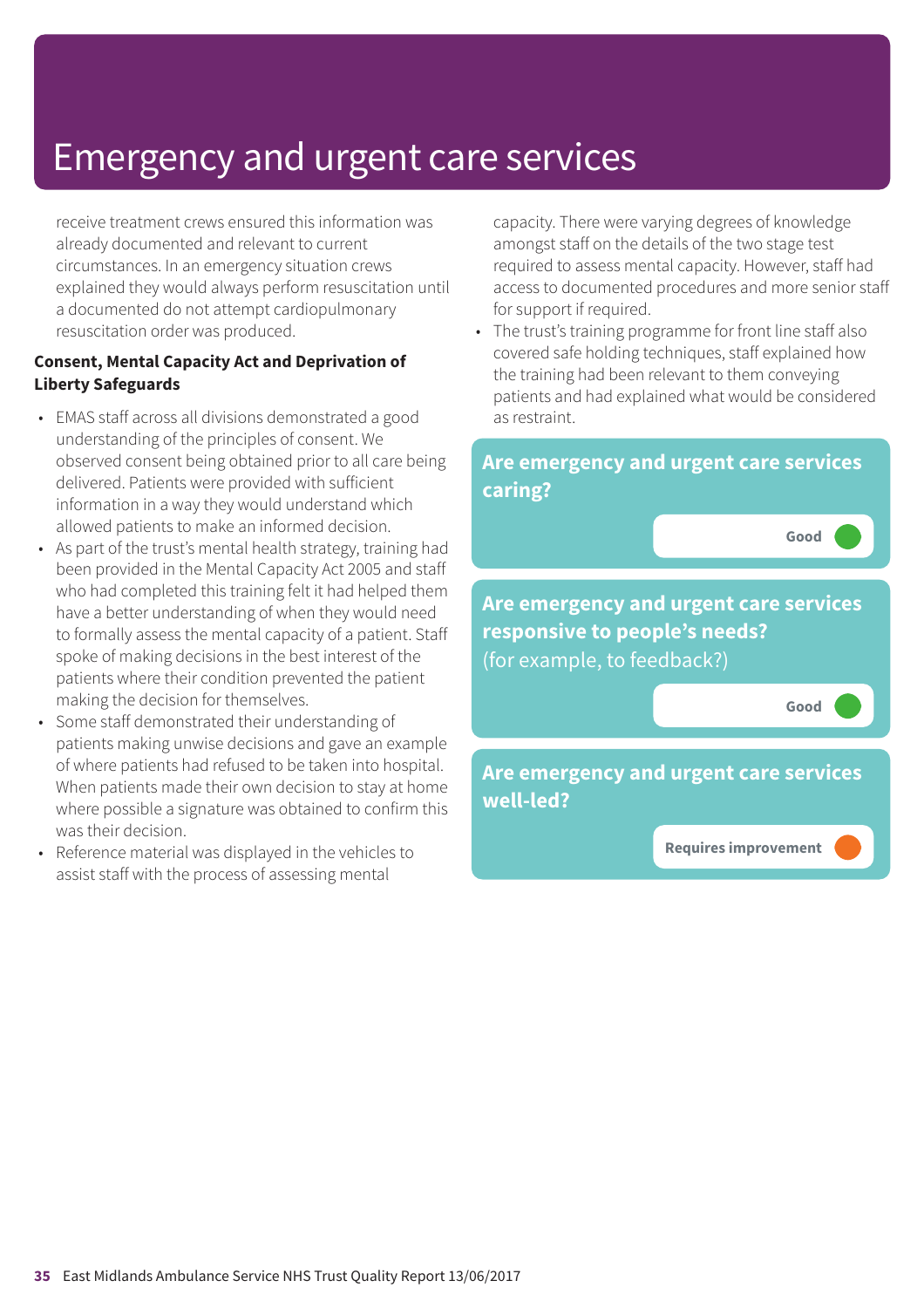| Safe             | <b>Requires improvement</b> |  |
|------------------|-----------------------------|--|
| <b>Effective</b> | <b>Requires improvement</b> |  |
| Caring           | Good                        |  |
| Responsive       | Good                        |  |
| <b>Well-led</b>  | Good                        |  |
| Overall          | <b>Requires improvement</b> |  |

### Information about the service

East Midlands Ambulance Service NHS Trust serves a population of 4.8million across the East Midlands (Derbyshire, Leicestershire, Lincolnshire including North and North East Lincolnshire, Northamptonshire, Nottinghamshire and Rutland), covering 6,425 square miles. Between December 2015 and November 2016, the trust received 939,499 emergency and urgent calls. Of these 659,480 calls resulted in an ambulance attending the scene of the incident.

The Emergency Operations Centre (EOC) receives and triages 999 calls from members of the public and other emergency services. It provides advice and dispatches ambulances to the scene as appropriate. As of November 2016 the trust employed over 325 staff in its two emergency operations centres, located in Lincoln and Nottingham. The EOC provides assessment and treatment advice to callers who do not need an ambulance response, a service known as 'hear and treat'. Staff give callers advice on self-care, making an appointment for a general practitioner (GP) or directed them to other services. The EOC also manages requests by health care professionals to convey people either between hospitals or from the community into hospital.

The trust has two emergency operations centres (EOC). One in Lincoln and a larger EOC at trust headquarters in Nottingham. The two EOC's work as one virtual EOC and all calls are routed to the next available operator across the two centres. Clinicians work at both EOCs triaging lower priority calls and providing clinical advice to patients. The Lincoln EOC manages emergency calls from Health Care

Professionals and GP urgent calls for Lincolnshire. In addition, Lincoln EOC responds to the community first responder (CFR) calls for the whole of the East Midlands area. Nottingham EOC responds to calls for the rest of the East Midlands including the air ambulance service. The incident command desk (the coordinated response for major incidents) is in Nottingham.

We inspected both EOC sites during our visit. We spoke to 33 staff across both sites including emergency medical dispatchers (EMD), dispatch officers, clinicians (including paramedics and nurses), team leaders, duty managers and senior managers.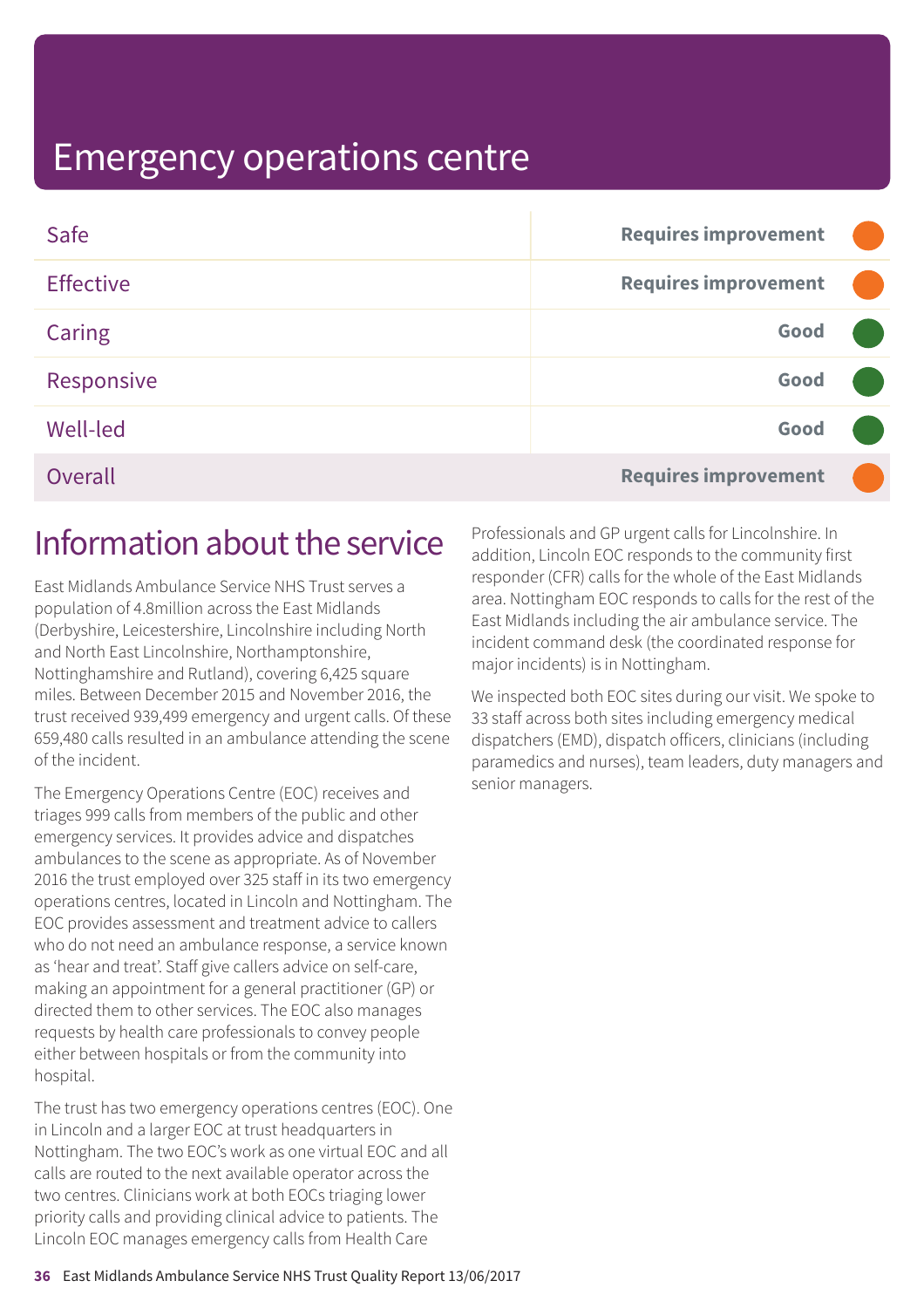# Summary of findings

This was a follow up focussed inspection and therefore we did not rate the EOC service overall. We found:

- The majority of staff we spoke with at Nottingham EOC did not know how to report incidents. Staff also said they did not receive feedback or hear about learning from incidents.
- At our previous inspection, we asked the trust to consider how all staff understood the duty of candour Regulation. During this inspection, Nottingham EOC staff did not know about the duty of candour or its principles.
- At our previous inspection we saw not all staff had access to or had completed their mandatory training. We saw staff had met mandatory training compliance targets in three out of eight modules. However, the average staff completion rate was 71.4% at the time of our inspection.
- Data showed poor trust performance in call answering response times. Callers were waiting longer for staff to answer their calls. The trust did not meet its own contractual targets regarding calls answered within five seconds.
- The trust demonstrated deteriorating performance in the proportion of calls abandoned before being answered. The trust was not meeting its target for green three calls (requiring telephone assessment within 20 minutes). Performance had deteriorated since our last inspection.
- At our previous inspection, we identified a large number of frequent callers who did not have care plans. We found the trust still had a high number of frequent callers who did not have care plans.

#### However:

- At our previous inspection, we found staff in EOC did not understand what a serious incident was. We found during this inspection staff knew about what they should report as incidents.
- At our previous inspection, we found there was insufficient numbers of staff with an appropriate skill mix to meet safety standards and national response targets. We saw the trust had responded to our findings and increased staffing levels.
- At our previous inspection we identified the trust should evaluate the effectiveness of single piece ear sets issued to staff at Lincoln EOC. The trust had conducted a review with staff and made two-piece headsets available for those staff requiring them.
- At our previous inspection, we found there were insufficient numbers of staff with an appropriate skill mix to meet safety standards and national response targets. We saw the trust had increased staffing and establishment levels.
- Staff used up to date evidenced-based electronic systems to assess and prioritise emergency calls. Staff used these systems to give advice to callers on resuscitation, dispatch resources or gain further medical information.
- The trust had positive hear and treat rates and demonstrated continuous improvements in the proportion of patients who re-contacted the service (following discharge by telephone) within 24 hours.
- All staff we spoke with said they had received a meaningful appraisal in the last year. The trust's overall appraisal completion rate stood at 76% at January 2017.
- At the last inspection, we highlighted the trust should consider training for staff in the management of patients with a mental health problem and child callers. In September 2016, the trust began rolling out a mental health training programme. The trust rolled out child caller training in October 2016.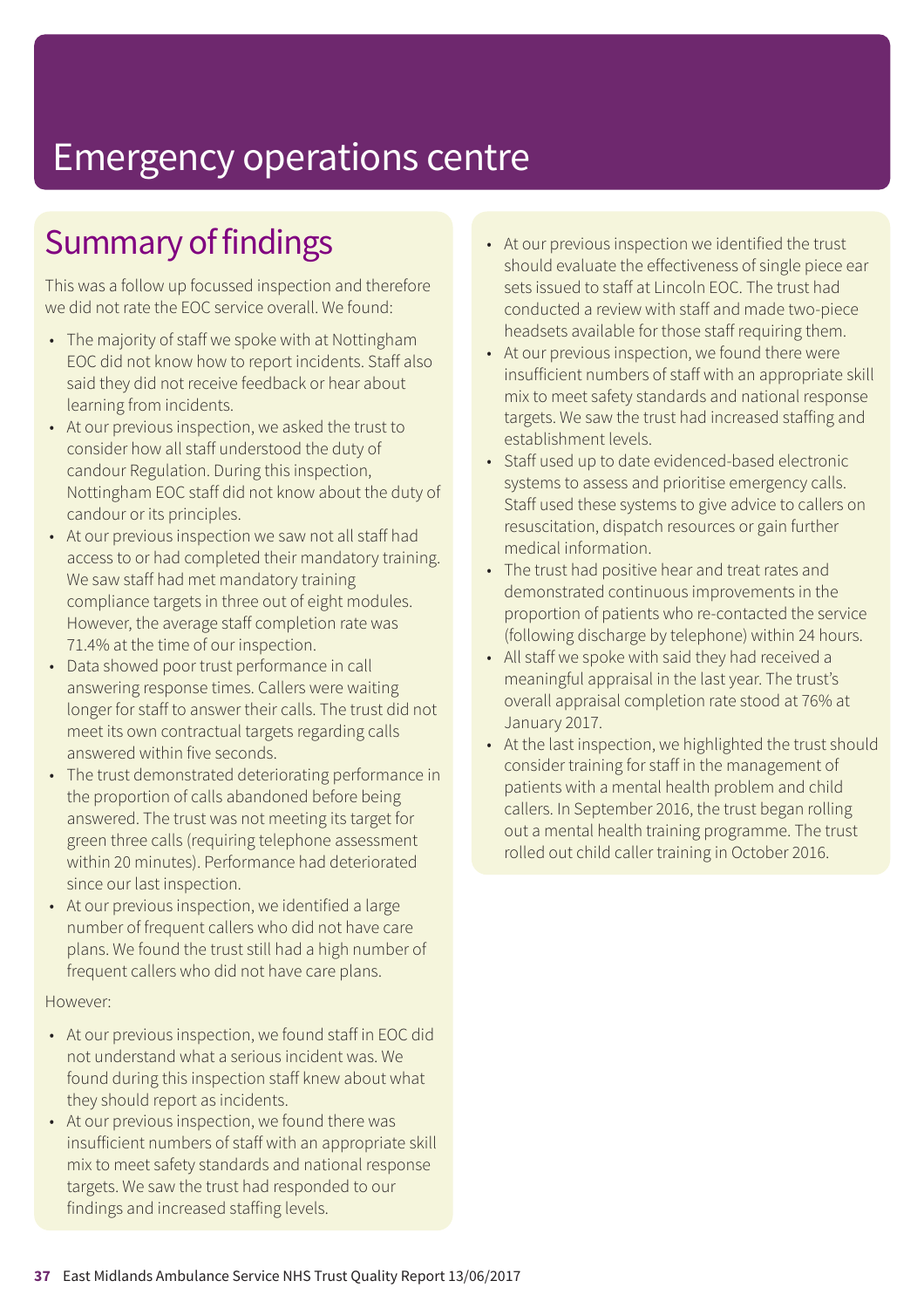### **Is emergency operations centre safe?**

**Requires improvement –––**

We rated safe as requires improvement because:

- The majority of staff we spoke with at Nottingham EOC did not know how to report an incident..
- Despite managers having processes to feedback and share learning on incidents, staff at Nottingham EOC said they received little or no feedback from incidents. In addition, 14 out of 15 members of staff could not tell us any learning shared from incidents.
- Staff did not know about the duty of candour or its principles.
- At our previous inspection we saw not all staff had access to or had completed their mandatory training. We saw staff had met mandatory training compliance targets in three out of eight modules. The average staff completion rate was 71.4%.
- At our previous inspection, we saw staff faced challenges in allocating resources at times due to hospital handover delays. We saw on inspection and from data provided by the trust this was still an issue at times.

#### However:

- At our previous inspection, we found some staff did not know what constituted a reportable incident. Staff knowledge of what constituted an incident had improved.
- At our previous inspection we identified the trust should evaluate the effectiveness of single piece ear sets issued to staff at Lincoln EOC. The trust had conducted a review with staff and made two-piece headsets available for those staff requiring them.
- At our previous inspection, we found there was insufficient numbers of staff with an appropriate skill mix to meet safety standards and national response targets. We saw the trust had responded to our findings and increased staffing levels.
- Managers investigated incidents in accordance with trust policy. Incident investigations were thorough and managers identified learning and actions.
- Almost 90% of staff had completed safeguarding training and the trust was in line to meet their 90% target by March 2017. Staff knew how to report safeguarding concerns.
- Staff gave medicines advice based on evidence based software and national guidelines.
- Staff used up to date electronic systems to assess and prioritise emergency calls. Staff used these systems to give advice to callers on resuscitation, dispatch resources or gain further medical information.
- Staff had resources, policies and procedures to follow in the event of major incidents.

#### **Incidents**

- Never Events are serious incidents that are wholly preventable, where guidance or safety recommendations that provide strong systemic protective barriers are available at a national level, and should have been implemented by all healthcare providers. Between January and December 2016, the trust reported no incidents classed as never events.
- The trust reported a similar number of incidents to other ambulance trusts but reported less death, severe and moderate incidents and many more no harm incidents The Emergency Operations Centre (EOC) reported 315 incidents between June 2016 and November 2016. This figure also included incidents related to the clinical assessment team (CAT). We looked at this sample to look at the types of incidents staff reported. Holding calls and delayed responses due to capacity issues were the most reported issues and accounted for 68 (21.4%) of incidents reported. There were no other trends in reporting identified.
- A Serious Incident is any incident (or series of incidents) that prevents, or threatens to prevent, an organisation's ability to continue to deliver an acceptable quality of service. Between November 2015 and October 2016 the EOC reported 22 serious incidents. Lack of resource was a primary factor in 13 of the incidents and a contributing factor in three more. Lack of resource meant no ambulances available to respond. The reasons provided were hospital handover delays and peaks of unprecedented demand.
- The service had processes and systems for investigating incidents. The EOC management team reviewed and discussed incidents. We reviewed 18 serious incident investigations. We saw detailed reviews of incidents and managers listened to calls where appropriate. Managers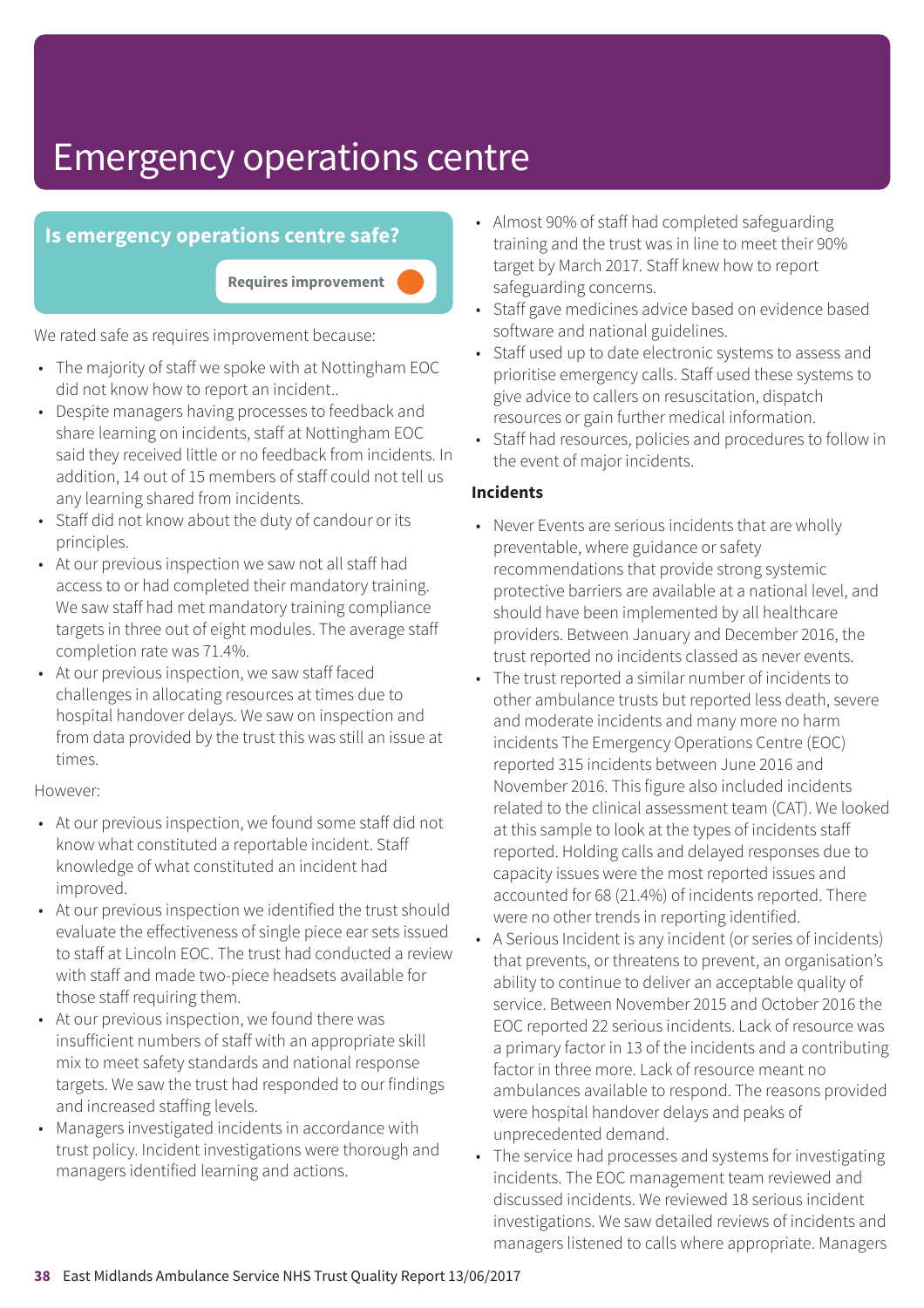conducted a root cause analysis (RCA) in which learning for both individuals and the organisation was established. Investigations had recommendations and action plans. We saw actions followed up and monitored on a monthly basis. For example, we noted an action in one incident report to implement help and support cards in the EOC and we saw this had taken place and the cards were available to staff at both EOCs. The board received regular updates on incidents as part of the investigation and review process.

- The trust had incident reporting procedures. There were four ways for staff to report incidents: paper forms, electronic forms on the trust intranet, a direct telephone line to the safeguarding team or by informing a line manager or team leader. This meant incident reporting was flexible to suit the needs of staff.
- At our previous inspection, we found some staff did not know what constituted a reportable incident. From talking to staff, reviewing incident reports and types of incidents reported staff knew what constituted an incident.
- However, staff in the Nottingham EOC did not know how to report incidents. Fourteen out of 15 staff we spoke said they did not know the incident reporting procedure. This presented a risk of either staff not reporting incidents in line with trust policy or not reporting incidents at all.
- The trust had processes to share learning and feedback from incidents. For example, managers posted learning from incidents in staff bulletins. However, the majority of staff we spoke with could not describe learning resulting from investigations and complaints. Most staff said they received little or no feedback from incidents. This would suggest feedback mechanisms were ineffective.
- Joint reviews of incidents with partner organisations such as other trusts, the police and fire services took place. There was a lead person and organisation to coordinate the investigation. Investigations were comprehensive with clear actions and learning identified in all cases.
- The duty of candour is a regulatory duty relating to openness and transparency and requires providers of health and social care services to notify patients (or other relevant persons) of 'certain notifiable safety incidents' and provide reasonable support to that person. We saw from incident investigations incident investigators had involved patients and their families through the investigation process. However, when

asked, staff in the Nottingham EOC did not know what the duty of candour was. Fourteen out of 15 members of staff could not describe the principles of the duty of candour.

#### **Mandatory training**

- Staff knew mandatory training in the trust as essential education. Staff received mandatory training delivered on a three-year rolling programme. In year one, staff received all ten modules of essential education which included infection control, conflict resolution, information governance, and safeguarding. In the following two years, managers chose individual topics depending on need, or the regularity of the delivery of the subject. New members of staff covered all eight modules during their induction period.
- At our previous inspection, we saw the trust did not meet its target for 95% of all staff completing mandatory training. In response, the trust set targets for each training module for staff in the Emergency Operations Centre for the period from April 2016 to March 2017. As of January 2017, EOC had met targets for two of the eight mandatory training modules across the service. These were resuscitation and conflict resolution (including mental health). The trust had introduced mental health training in September 2016. The average completion rate across all modules was 71.4% (excluding mental health as it had begun in September 2016). Trust data showed they were in line to meet or be within 10% of their targets for five mandatory training modules by March 2017.
- Managers delivered mandatory training by using conversation cards. Conversation cards were a set of questions or topics managers discussed with staff in a one-to-one or group situation. There was a conversation card for each of the ten mandatory training categories. This format meant managers could deliver training in an informal and flexible way.
- The National Ambulance Resilience Unit (NARU) works with ambulance trusts to support the development of properly trained, equipped and prepared ambulance responders to deal with hazardous or difficult situations. Staff received training which met NARU standards. The duty manger on each shift had received NARU approved training so there was at least one manager trained to support staff in dealing with difficult situations.

#### **Safeguarding**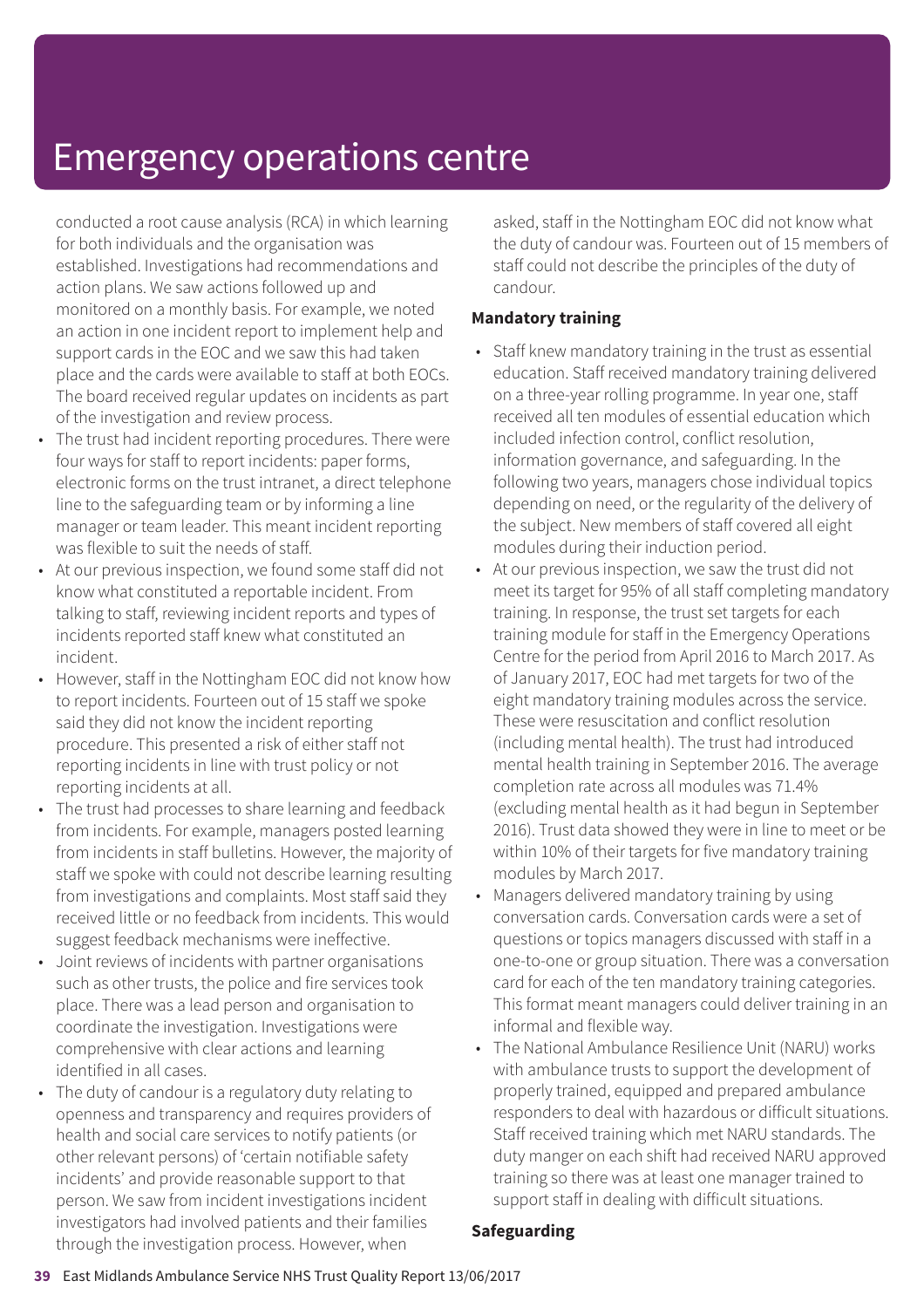- All staff received safeguarding level two training as part of their induction. Staff knew how to handle a safeguarding call. The trust repeated safeguarding training every three years as part of the essential education programme. The trust set a target for 90% of staff to have completed mandatory safeguarding training between April and November 2016. EOC had almost met this target with 89.8% of staff having completed the training. It was likely EOC would meet the target by the end of March 2017.
- The Nottingham based safeguarding team provided a 24-hour direct telephone referral service. Staff made safeguarding referrals using a direct line, which followed the safeguarding policy. Staff asked for support from their line manager appropriately.
- Staff in the EOC did not have direct access to child protection registers. Having direct access to child protection registers enables health care providers to check whether children have already been subject to safeguarding procedures. They told us if they had any concerns they would discuss the case with the clinical assessment team or the safeguarding team.
- There were safeguarding reporting arrangements with multiple local authorities across the East Midlands.

#### **Cleanliness, infection control and hygiene**

- We reviewed the infection, prevention and control (IPC) audit, dated 15 February 2016, for the Nottingham EOC. The overall score was 80% against the trust target of 95%. The audit highlighted several unclean areas including the kitchen, toilets and staff changing areas, out of date hand sanitiser and unclean hand get dispensers. The audit did not identify action to rectify the issues. However, in response to the audit the trust conducted a deep clean of the EOC shortly after the audit. Because they had conducted a deep clean, the trust said they did not conduct an IPC audit in December 2016.
- The national specifications for cleanliness in the NHS: A framework for setting and measuring performance outcomes in ambulance trusts (National Patient Safety Agency: February 2008) states the trust do not need to undertake IPC audits in call centres but there should be cleaning schedules which should be adhered to and audited on a regular basis. We saw the trust had cleaning schedules.
- After reviewing the audit data, we saw both EOCs, including kitchen and toilets, appeared visually clean at

the time of inspection. There was hand gel available and disinfectant wipes were available at workstations. There were notices and information in the EOC bulletin, the toilets and the kitchen providing guidance on infection prevention, control and hand hygiene.

- Staff received infection prevention and control training as part of their induction programme. Infection prevention and control training was repeated every three years. Data from November 2016 showed the majority of staff groups exceeded training targets. Training included hand hygiene, sourcing infection control information, return to work after illness and use of food and drink. If EOC staff needed further information about infection prevention and control, they could contact the infection prevention and control team.
- The service had processes for identifying and passing on infection control risks to crews and hospitals. We observed EMD staff asking callers if they knew of any known infections or contagious diseases affecting the patient. Staff recorded details and recorded on the patient's electronic record if the answer was yes. The information was then visible to the dispatch officer who would pass it to the ambulance staff attending the scene. The clinical assessment team (CAT), a team of clinicians who provided clinical advice and support to staff and patients, could make other health providers aware.
- Staff had a toolkit providing guidance on what to do in the event of a suspected infection control incident. The infection prevention and control team at the trust provided telephone advice to frontline staff including EOC. Clinical staff knew where to go to get guidance on infection control issues.
- We saw both EOC sites had legionella and water hygiene risk assessments. Managers completed the risk assessments comprehensively and issues identified with actions to address them. The risk assessments were up to date and due for review in 2017.

#### **Environment and equipment**

• Staff at both EOCs said there were quiet rooms they could use to go for 'time-out'. There was also a kitchen area with a sofa at Nottingham EOC where staff took breaks away from the control centre. A quiet or separate space is important when staff have been dealing with particularly distressing calls.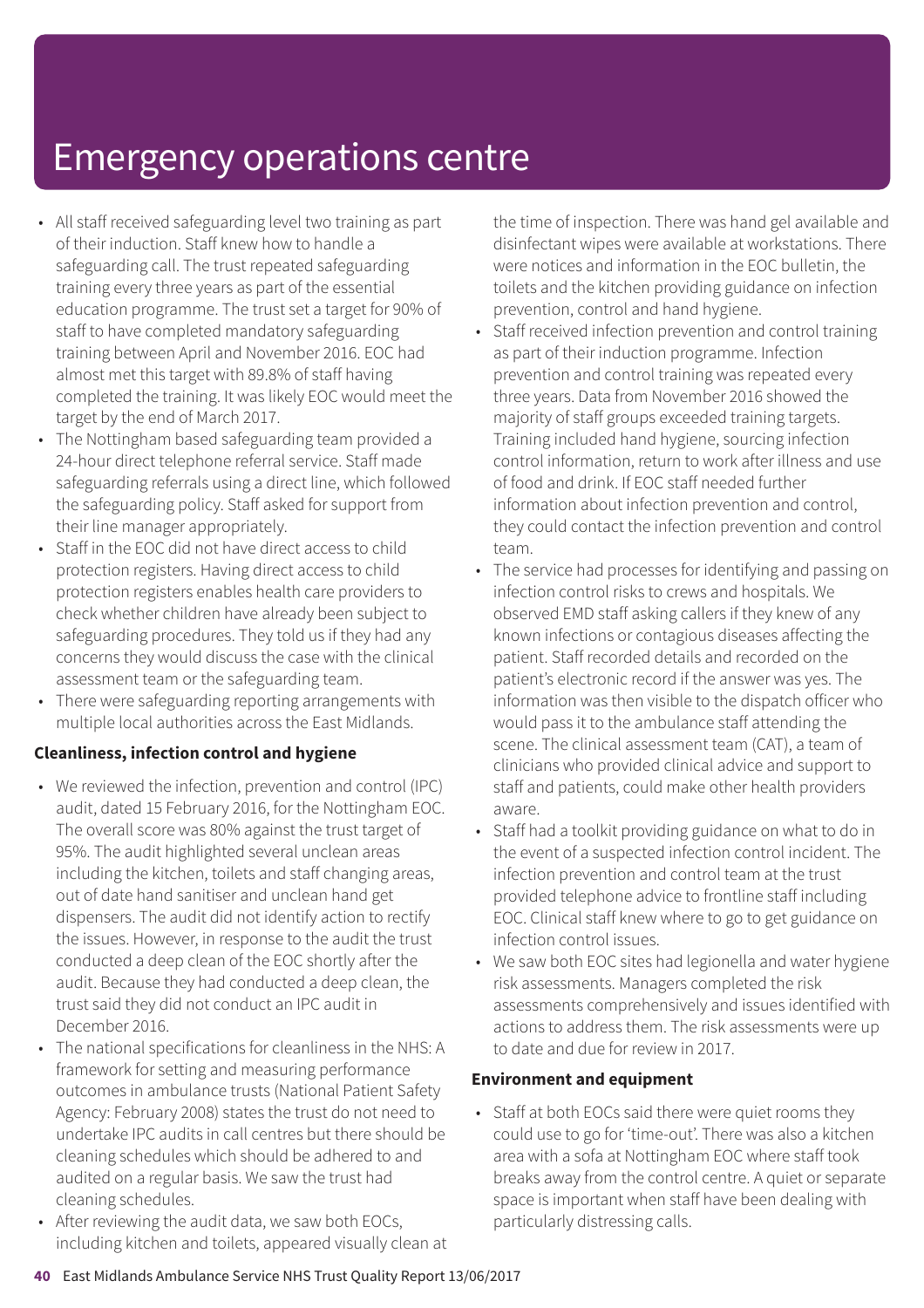- Staff had workstation safety assessments completed via a self-assessment questionnaire every year. The majority of staff had received regular workstation assessments and we saw examples of these. Managers discussed any issues raised on the questionnaire with staff. We saw specially adapted chairs and moveable desks for staff requiring them.
- In the event of workstation equipment failing there were several pre-configured desktop personal computers, which allowed rapid replacement of the faulty equipment. Staff told us they rarely experienced equipment failure. There were systems and procedures to order and replace equipment. There was a capital-funded programme of rolling hardware replacement, which provided EOC hardware and replaced information management and technology equipment on a three to five year cycle.
- In the event of equipment and software failure, there were systems and processes to ensure the service could continue to operate. If the computer aided dispatch (CAD) system failed, for example, crews would still receive information via telephone and radio. EOC staff performed monthly 'takedowns' without the use of computer systems to ensure the service could still continue. Takedowns were when the service operated without electronic systems to test back-up systems worked. Staff used fallback papers (job sheets) which contained all the necessary information required for each call.
- At our previous inspection we identified the trust should evaluate the effectiveness of single piece ear sets issued to staff at Lincoln EOC. The trust conducted a review with staff. Staff did not have a problem with single piece headset but the trust made two-piece headsets available for those staff requiring them.
- When new updates for computer software were introduced all staff received briefings and training on new equipment and assessment systems, This meant staff could use the latest version of the information systems and equipment they used.
- Dispatchers and EMDs worked to a set of protocols to keep people safe. Managers reviewed and refreshed them on a regular basis. We saw staff had hard copies available to them on their desks and they referred to them when working. In addition, staff used the protocols in the event of an IT systems failure.
- Staff in the clinical assessment team (CAT) gave self-medication advice as recommended by the clinical decision support software. The software supported staff to give the right advice because of regular updates.
- We saw staff in the CAT used Joint Royal College Ambulance Liaison Committee (JRCALC) and British National Formulary (BNF) guidelines for medicines advice. Clinical staff did not give medicines advice about medication prescribed by the patient's GP as there was a risk of it adversely affecting the patient's health.

#### **Records**

- All patient records were stored electronically on the Advanced Medical Priority Dispatch System (AMPDS). Computers were password protected.
- The trust delivered information governance training in 2016/17 by workbook. For the period April 2016 to November 2016, 49.7% of staff had completed information governance training against a target of 70% by the end of March 2017.
- All calls were voice recorded which meant calls could be audited later if further information was needed about a call, for example for a complaint or incident investigation.
- Staff used the AMPDS to record the priority and response of calls and the clinical assessment team (CAT) used telephone assessment software (TAS). Both were nationally approved telephone assessment systems and regularly updated to include any evidence-based changes.
- The trust safeguarding team used a clinical computer system used by healthcare professionals. It was a centralised system based on a "one patient, one record" model. The system allowed users to access details about patients and their care records.
- Both assessment systems, AMPDS & TAS had the capability to record special information (special notes) about patients, which could enhance and improve their care pathway. Special information might include, end of life care plans, do not attempt cardio pulmonary resuscitation orders (DNACPR), instructions on how to access/enter property i.e. key safe details, care packages for frequent callers or patients with long-term conditions, and violent patient instructions. The trust was reliant on other health care providers sharing this information. Staff passed special information to operational staff on the road where it existed.

#### **Medicines**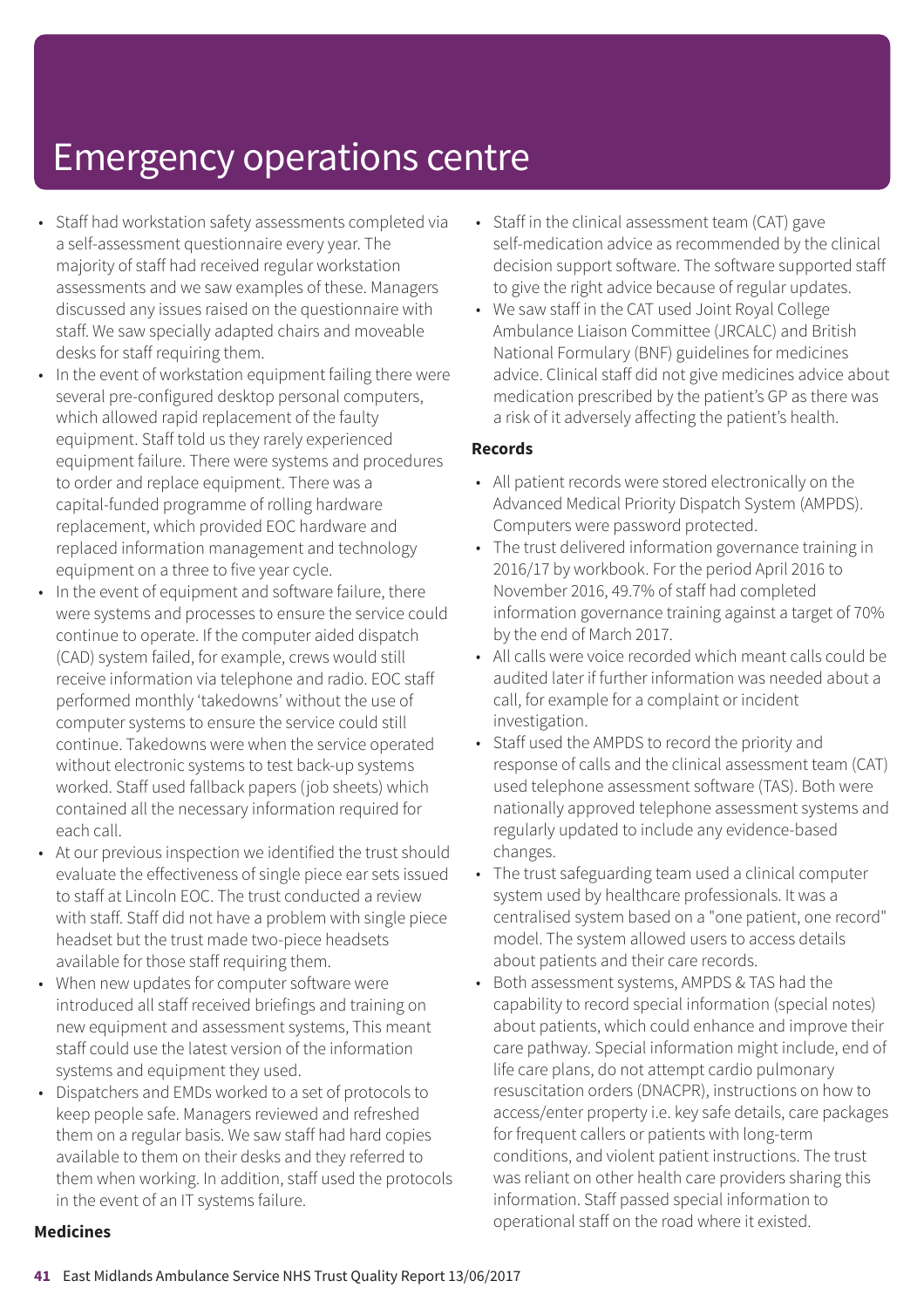#### **Assessing and responding to patient risk**

- EOC staff used the Advanced Medical Priority Dispatch System (AMPDS) to assess and prioritise emergency calls. AMPDS prioritised and coded calls based on responses to questions asked by emergency medical dispatchers (EMD). The priority, or coding, of the call determined the risk to the patient and therefore the response sent by dispatchers.
- The AMPDS had several risk assessment tools including, a breathing tool, pulse taking tool, cardiac arrest tool, contractions (pregnancy) tool and stroke tool. The AMPDS system prompted EMDs to ask the caller about patient alertness and breathing. Use of these tools resulted in a more accurate assessment of patient symptoms and in the case of the cardiac arrest tool allowed the EMD to give CPR advice over the phone until operational staff arrived.
- The clinical assessment team (CAT) used Telephone Assessment Software (TAS) to assess lower priority calls. The electronic system automatically transferred calls to the CAT queueing system. The TAS supported the clinician in assessing and deciding on the most appropriate course of action for the caller. This ranged from dispatching an emergency ambulance to providing self-care and medication advice. The TAS queue was visible to the CATs in both the Nottingham and Lincoln EOCs.
- The CAT could use their clinical judgement and the TAS to inform what they needed to do and change the level of priority of calls. We saw CAT staff change coding and the priority of calls appropriately after re-assessing the risk to patients. This meant the service had procedures to re-assess risk and ensure an appropriate response to keep the patient safe.
- During busy periods, the CAT could assess calls without the support of the TAS. More calls could be managed quickly when staff assessed calls without TAS because it shortened the call.
- The CAT conducted welfare calls to check on the condition of the patient while they were waiting for a response during busy periods. We saw examples of staff calling back patients during busy periods.
- Staff described to us what they would do if they received multiple calls from the same location. If a member of staff from a residential home rang about residents affected by the same virus, the EMD would ask to assess the worst affected patient first, which would result in an

appropriate response. If the response resulted in sending an ambulance, staff would warn the crew there were multiple cases at the same address. A second example would be multiple calls from a crowd affected by the same incident. In this case, staff deployed specialist resources along with other emergency services.

- Dispatchers could see the skill set of each member of operational staff. This meant staff with the appropriate skills deployed to the patient, for example highly skilled paramedics did not need to see elderly patients who had fallen without injury, but were not able to get up themselves.
- Dispatchers and crews used special codes to call for help in the face of challenging behaviour and to keep staff safe. This meant crews could talk discreetly and call for help at the scene.

#### **Staffing**

- Managers planned staffing by monitoring call trends. Therefore, managers could predict when their busiest periods were and plan staffing accordingly. We saw rotas varied from day to day to match predicted demand.
- At our previous inspection, we found there were insufficient numbers of staff with an appropriate skill mix to meet safety standards and national response targets. In addition, we found insufficient staff in both EOCs to meet planned staffing levels and demand, including at weekends. Staffing levels still provided challenges however, we saw the trust had increased the overall establishment of EOC from 296.74 whole time equivalent (WTE) to 335.70 WTE between February 2016 and February 2017.
- For the same period, the clinical assessment team establishment had increased from 39 WTE to 42 WTE to increase red and green triage capacity. The trust had increased EMD establishment from 89 WTE to 112 WTE and dispatchers from 103 WTE to 114 WTE.
- Data provided by the trust for February 2017 showed actual staffing levels almost met the establishment. There were 323.97 WTE in post against an establishment of 335.7 WTE. Therefore, the overall vacancy rate across the EOC's was 3.5%. The trust had employed more EMDs (120 WTE) than the establishment (112 WTE) due to increased numbers of emergency calls.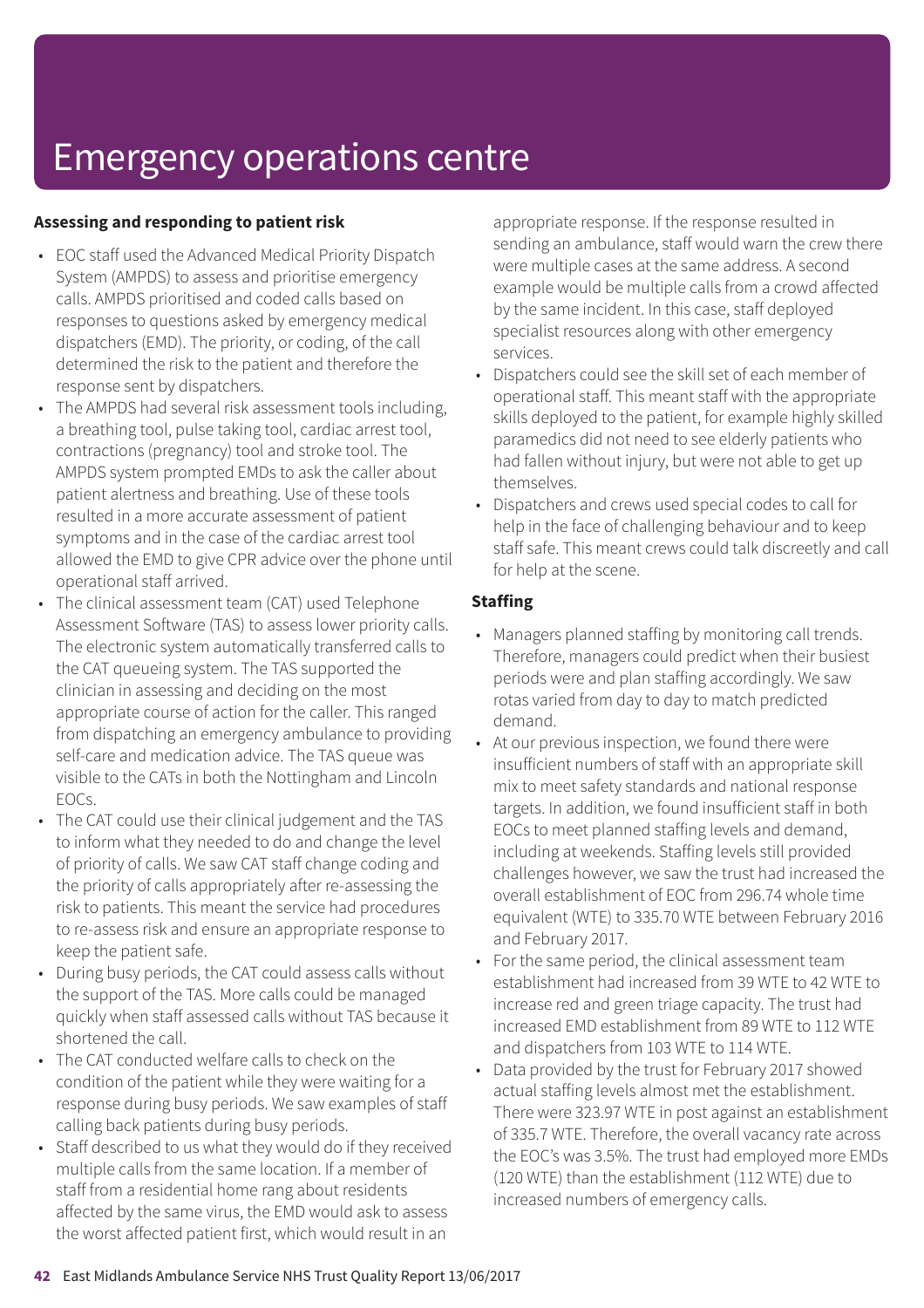- The majority of staff recognised and were positive about increased staffing levels. This demonstrated the trust had responded to our findings and were working to increase staffing levels.
- EOC sickness absence rates for the period December 2015 to November 2016 were generally in line with the NHS and better than the overall average rate for all ambulance NHS trusts. Nottingham EOC had a short-term sickness rate of 2.3% and a long-term sickness rate of 3.7%. Lincoln EOC had a short-term sickness rate of 1.6% and a long-term sickness rate of 4.1%.
- Staff turnover for the period April 2015 to March 2016 was 8.6% (27 staff) more than double the figure for the previous year of 4%.
- The trust had a rota of bank staff, which consisted of staff who used to work for the trust to cover gaps in rotas. Between December 2015 and November 2016, bank and agency staff use varied between 3.7% and 7.8% per month with the higher use being over the summer months of June, July and August. In November 2016, bank and agency staff use was at 4.5%, which was in line with the England average.
- Managers supported staff upon returning to work after long absences. Staff said they received updates on all changes affecting their roles. Managers provided them time to catch up upon their return to work. Managers kept in contact with staff during long term absences on a regular basis as per trust policy.

#### **Anticipated resource and capacity risks**

- There were procedures to understand and manage foreseeable risk. The EOC used a capacity management plan (CMP) to assess and respond to changes in demand. The CMP was an operating procedure changing how staff worked for example, shortening EMD scripts, to deal with high demand for the service.
- Every month EOC conducted an exercise where they would operate without electronic systems to understand how the service would work if electronic systems failed.
- There were processes for dispatchers when allocating resources in bad weather. Air ambulance crews, for example, attended incidents in cars rather than helicopters if the weather was too poor to fly. This meant patients could still receive the same level of care and expertise at serious incidents.
- At our previous inspection we saw staff face challenges in allocating resources at times due to hospital handover delays. We saw on inspection and from data provided by the trust this was still an issue. The EOC had procedures for when this occurred and the Regional Operations Manager (ROM) was responsible for coordinating a response to this issue. The ROM produced escalation reports to identify and raise capacity and resource issues across the trust. In addition, during peak times EOC had strategic and tactical commanders on site to assist in the coordination of resources.
- Staff in EOC discussed resource and capacity risks on a daily basis. There were two conference calls daily as well as an additional morning EOC handover. The handover discussed capacity and skill mix of crews, staffing levels and potential service risks. The EOC manager attended divisional meetings to feed back any issues and discuss long-term resource and capacity planning.
- There were restrictions on when helicopters could fly but there was a specialist helicopter able to fly later and/or earlier than other air ambulances. This was available for night-time search and rescue operations.

#### **Response to major incidents**

- The EOC had procedures for major incidents. Staff received training on initial operational response (IOR). The IOR training prepared staff in how to respond in the event of a major incident. Data from the trust showed 100% of staff had received this training. However, the trust said staff roles would not change in the event of a major incident.
- The trust told us major incident table top events happened and they had one planned for March 2017. Managers did not invite EMD staff to events as the trust felt their role would not change in a major incident. The trust invited other staff to attend if it was their day off and staff could claim additional hours/overtime payment for attendance. None of the staff we spoke with had attended a table top event. Some staff we spoke with said they had received major incident training between 18 months and two years ago.
- We requested information on staff training in the event of marauding terrorism and firearms attacks. All staff we spoke with said they had not received training in marauding terrorism and firearms. In addition, staff did not have specific instructions regarding what to do if such an incident occurred. The trust said dispatchers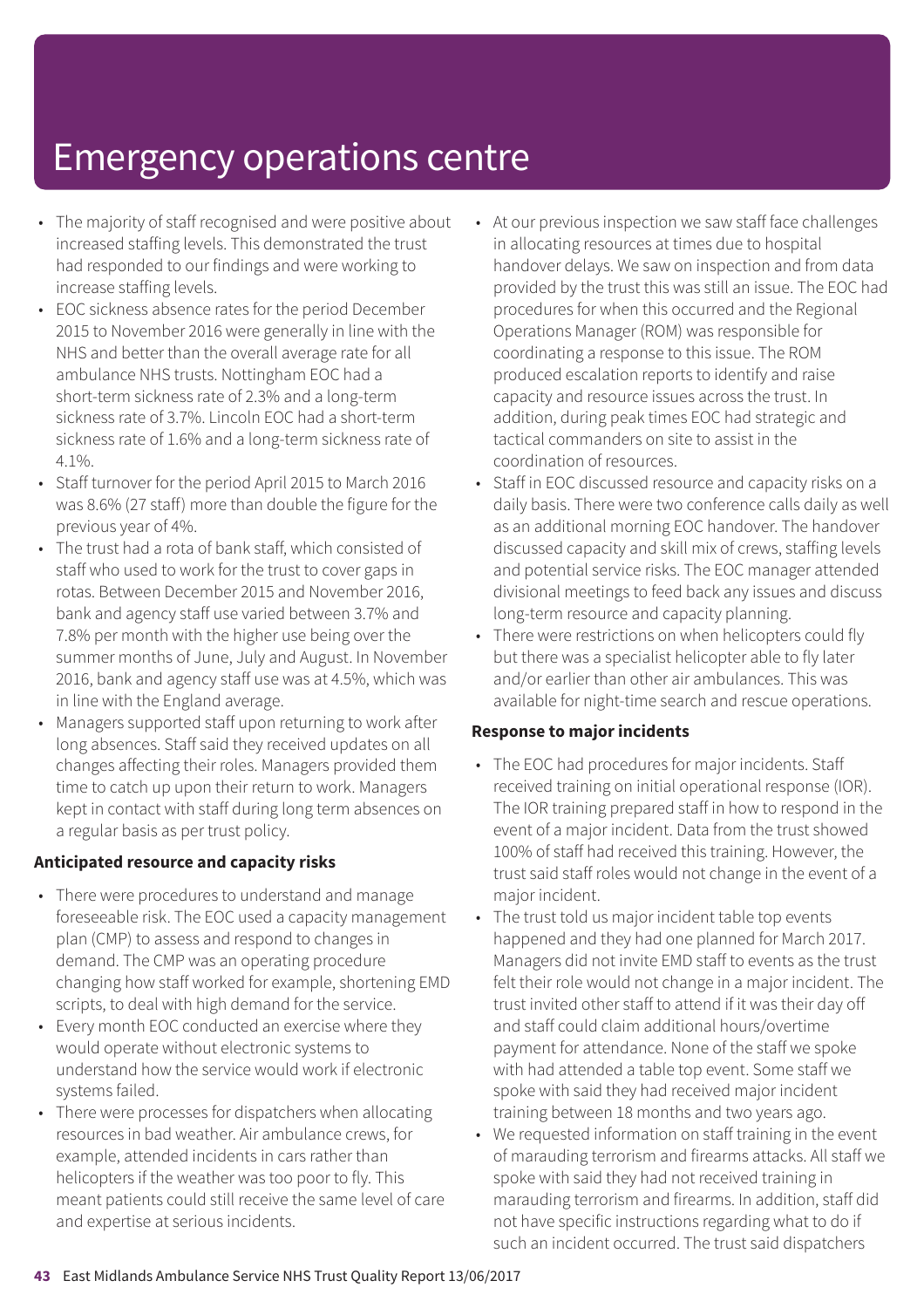had a list of available crews they could contact in the event of an incident. The trust said the electronic triage system supported staff through any 999 call. Therefore, staff had this information when they needed it and did not require any other information in relation to marauding terrorism and firearms.

- Managers trained in the Joint Emergency Services Interoperability Programme (JESIP). JESIP supported the ambulance service working together with the Police and Fire and Rescue and Services when responding to major multi-agency incidents. All EOC managers had undertaken initial JESIP training.
- The trust used a major incident vehicle. The major incident vehicle was a mobile operations centre manned by managers, EMD and dispatch staff. It could manage and dispatch resources from different sites.
- There was an incident command desk (ICD) at the Nottingham EOC manned by a single member of staff. The role of the incident command desk was to take over and coordinate responses to major incidents so dispatch staff could concentrate on responding to other emergencies across the region. Managers communicated effectively with staff when the ICD took over responses to incidents. The ICD desk was next to the helicopter emergency medical service desk (HEMS) which helped in coordinating an air ambulance response.
- The EOC could dispatch specialist resources in the event of a major incident. The Hazardous Area Response Team (HART) are a specialised team of medical personnel who attend and support serious incidents including firearms incidents, collapsed buildings, exposure to harmful materials, water rescue and flooding. The incident command desk was responsible for dispatching the HART team. Staff identified when to deploy the HART to emergencies by using the dispatch procedures.
- The trust had an emergency preparedness and business continuity procedure, which prepared staff to deal with a range of major incidents. The ambulance service worked closely with the six local resilience forums across the region, each of which included Local Authorities, Police and Fire services. This helped to ensure the service could continue in the event of an incident affecting normal operations.
- The trust had clinical guidelines for major incidents based on national ambulance resilience unit (NARU) command and control guidance. The trust used major

incident cards, which gave detailed instructions on procedures and staff roles. In the event of a major incident, the duty manager would distribute the major incident cards.

- We saw a call taking, aide memoire for staff to use in the event of receiving a call from a terrorist or a member of staff under extreme threat. This included instructions to inform the duty manager immediately of the call who then implemented major incident procedures.
- The AMPDS included a protocol for severe respiratory infection, used in the case of infectious disease such as Ebola. There was also a paper version of this protocol, last used during the H1N1 'swine flu' outbreak.

#### **Is emergency operations centre effective?**

**Requires improvement –––**

We rated effective as requires improvment because:

- Data showed deteriorating performance in call answering response times. The average time taken to answer a call was worse than the England average. The trust was not meeting its own target of 95% of calls answered within five seconds.
- The trusts 95th and 99th percentile call answering times (calls taken longer to answer) demonstrated deteriorating performance. This meant patients waited longer for staff to answer their calls than most other ambulance trusts.
- The proportion of calls abandoned before staff answered was mostly worse than the England average for the period August 2015 to November 2016.
- The trust was not meeting its target for green three calls (requiring telephone assessment within 20 minutes). Performance had deteriorated since our last inspection.
- At our previous inspection, we identified a large number of frequent callers who did not have care plans. We found the trust still had a high number of frequent callers who did not have care plans.

However: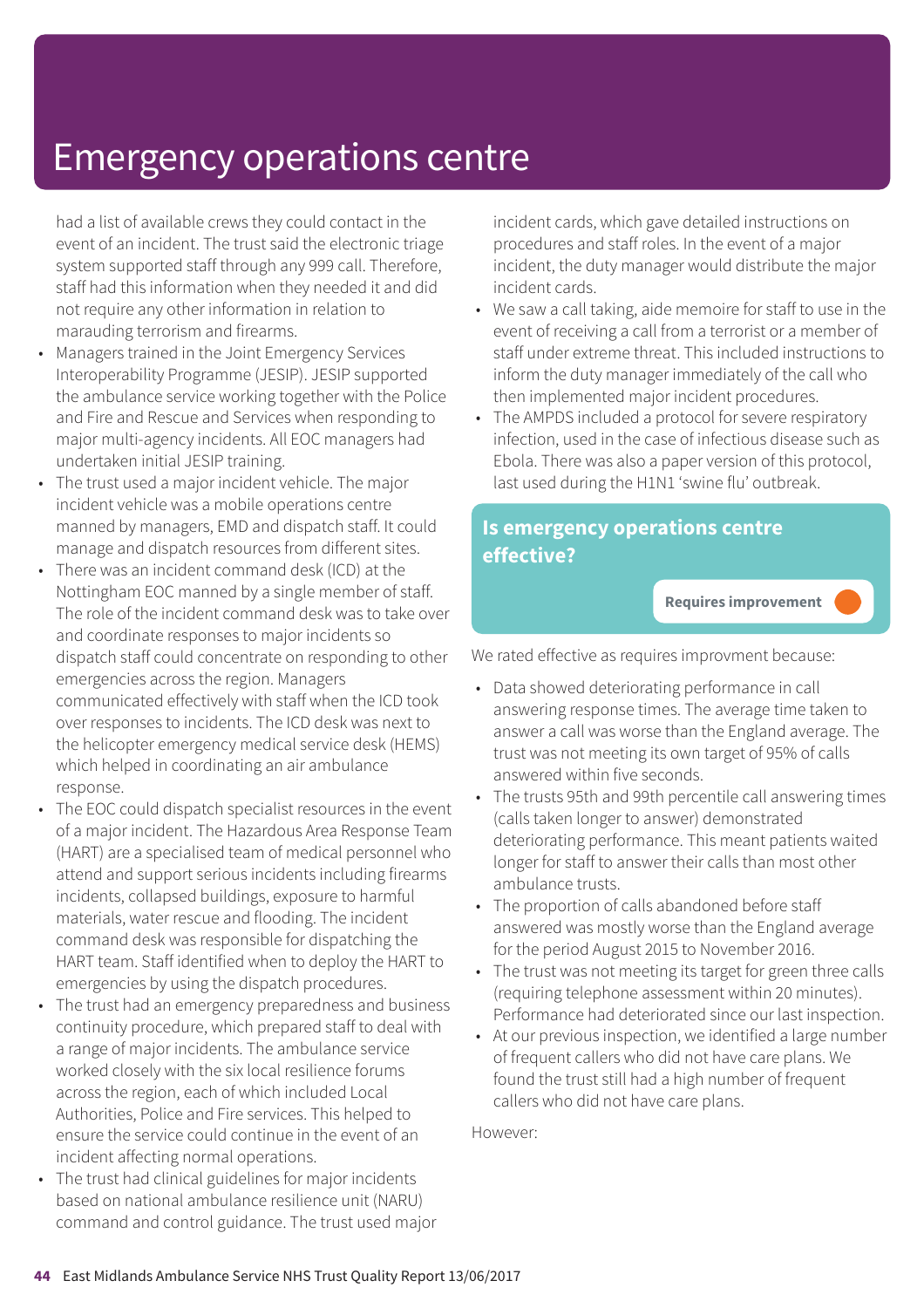- Staff used up to date evidenced-based electronic systems to provide care and treatment over the phone. In addition, staff could approach and seek advice from clinicians who had clinical and evidenced-based knowledge and experience.
- Staff had systems and processes to assess and plan care. This included using triage systems, pathways and dispatching specific or specialist resources to assess patients.
- The trust demonstrated continuous improvement in the proportion of patients who contacted the service again (following discharge of care by telephone) within 24 hours. The trust was significantly better than the England average.
- The trusts hear and treat (emergency calls resolved over the phone) rates were better than the England average.
- All staff we spoke with said they had received a meaningful appraisal. At January 2017, the trust reported 76% of staff had received their appraisal. The trust said they were on course to meet the 95% target by the end of March 2017.
- Managers supported staff through one to one or clinical supervisions. Staff said they felt supported by managers and had appropriate access to clinical supervision.
- At the last inspection, we highlighted the trust should consider training for staff in the management of patients with a mental health problem and the mental capacity act (MCA). In September 2016, the trust began rolling out a mental health training programme. The training also included learning disabilities and dementia.
- At the last inspection we highlighted there was no training for staff in how to support child callers. In October 2016, the trust rolled out child caller training and data showed a 41% completion rate.
- The trust had processes in place to coordinate responses with other providers. We saw the trust had processes to work with the police, other hospitals and other ambulance trusts for example.

#### **Evidence-based care and treatment**

• EOC staff used the Advanced Medical Priority Dispatch System (AMPDS) to assess and prioritise emergency calls. The International Academy of Emergency Dispatch (IAED), a standard setting research based non-profit organisation, oversaw the creation, development and

updates of the emergency protocols. The trust used the latest version of the system and was about to roll out training for an update expected soon after the inspection.

- The EOC service had accreditation by the IAED as a centre of excellence. In order to be accredited EOC had to meet and demonstrate several minimum standards and criteria every three years.
- The trust audited their compliance on the use of the AMPDS system. For the period April 2016 to October 2016 the trust reported an average of 98.13% compliance meaning the majority of staff were using the system against minimum standards.
- The trust was a member of the Joint Royal Colleges Ambulance Liaison Committee. The clinical assessment team (CAT) worked to NICE and JRCALC guidelines and the CAT had a desktop computer containing all NICE guidelines.
- Clinical advice and support for the emergency medical dispatchers (EMD) was available from the CAT. Emergency medical dispatchers could approach the CAT for advice and support in person and by phone. The CAT could listen in to calls and provide information to EMDs via real-time electronic notes.

#### **Assessment and planning of care**

- The clinical assessment team (CAT) were a team of registered nurses and paramedics split between both EOC sites. They conducted a detailed assessment of a patient's needs. Data from the trust showed in January 2017 58.1% of calls resulted in patients taken to hospital meaning 41.9% of patients were treated over the phone, in their own home or community-based settings. This was a deteriorating picture compared to February 2016 (58.7%). Throughout this period, the trust performed worse than the England average of 43.8%. However, the trust told us this was due to increased demand and increased acuity of patients.
- The AMPDS system provided strict prompts and scripts so EMDs could assess the care and treatment needs of a patient, which ultimately influenced the response sent by a dispatcher. The CAT used pain scores with patients to assess their level of discomfort and pain. We observed staff asked patients how bad their pain was between one-to-ten; 10 being the most pain.
- There were arrangements to receive NHS 111 referrals. NHS 111 is a telephone service the public can use if they are unwell and need advice on what to do or where to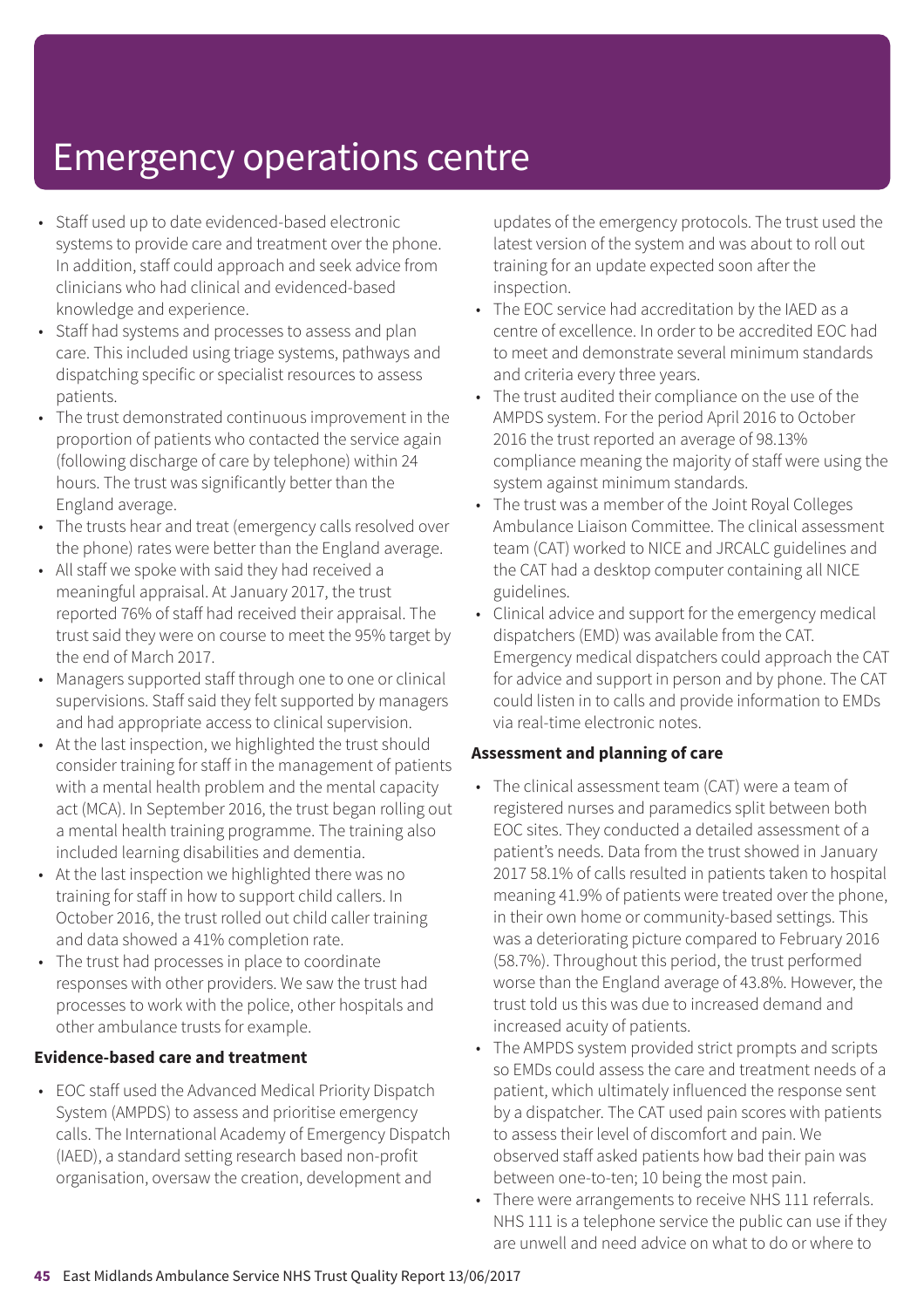go to get treatment. NHS 111 can refer patients to emergency ambulance services. We saw the CAT triaging 111 calls and at times, they changed the patient pathway to prevent an inappropriate response. Between October 2016 and January 2017, the trust received 26,510 NHS111 emergency referrals classed as red. Of those 9,120 (34.4%) did not require the patient to be conveyed to hospital after review. The trust reported all inappropriate calls received from 111 to the provider of the service.

- Dispatchers could send a mental health triage car, which operated between 4pm and midnight seven days a week. The mental health triage car operated in Lincolnshire and Derbyshire meaning they could assess people with mental health needs. Those people could receive appropriate care, sometimes avoiding a section 136.
- Volunteer Community First Responders (CFRs) provided life-saving support to patients in their workplace or community until the arrival of an emergency ambulance. Dispatchers in Lincoln EOC were responsible for deploying CFRs. Dispatchers did not deploy CFRs as a replacement for an emergency ambulance.
- Dispatchers used dispatch protocols, which provided the guidance and framework for when and what to dispatch to different coded emergency calls. We saw dispatchers were using this protocol and referred to it if they needed further guidance.

#### **Response times**

- The trust monitored call answering response times as a way of measuring the performance of staff in EOC. We saw trust performance had deteriorated since our last inspection. The number of emergency calls received had also increased since our last inspection. Between April 2014 and March 2015, staff responded to 819,796 calls. Between December 2015 and November 2016, EOC received 893,867 emergency and urgent calls.
- The average time taken to answer a call (50th percentile) by EOC was two seconds between August 2015 and November 2016. This was worse than the England average of around 1.4 seconds. This was mostly closer to the worst performing trusts than the best performing trusts. The trust had a target of 95% of calls to be answered (call pick-up) within five seconds. Data from the trust showed between April 2016 and December 2016 trust performance was at 83.05%.
- The trust's 95th and 99th percentile times (the longest times to answer calls) showed a deteriorating trend between January 2016 and September 2016. In November 2016, the trust had the highest 95th percentile waiting time in England of 62 seconds. In November 2016, the trust had the second longest 99th percentile waiting time in the country of 114 seconds.
- The proportion of calls abandoned before answered was mostly worse than the England average for the period August 2015 to November 2016. In particular between February 2016 and October 2016 there was a deteriorating trend in trust performance with abandonment rate rising to almost three percent against the England average of just under two percent. This demonstrated a decline in performance since our last inspection where previously the abandonment rate was better than the England average. This indicator is designed to ensure ambulance services are not having problems with people phoning 999 and not being able to get through.
- There were targets for lower priority calls not requiring an ambulance response to be telephone assessed by clinicians within a certain amount of time. The target for green three calls (requiring telephone assessment within 20 minutes of a call) was 85% and the trust averaged 79.17% between April 2016 and December 2016. At our previous inspection performance for a similar period in 2015 averaged 90% demonstrating 2016 performance had dropped.
- Green four calls required 85% of calls assessed by telephone within 60 minutes. The trust consistently performed better than this target across the same period with 96.91%.

#### **Patient outcomes**

- The trust collected and monitored information about outcomes for patients. The trust produced monthly board and performance reports, which monitored outcomes. Outcomes monitored included; patients treated at the scene, treated over the phone, or taken to hospital. Managers shared information with staff about outcomes on a monthly basis by email.
- The re-contact rate measures patients re-contacting 999 within 24 hours of original emergency call Between August 2015 and November 2016 the proportion of patients who contacted the service again (following discharge of care by telephone) within 24 hours was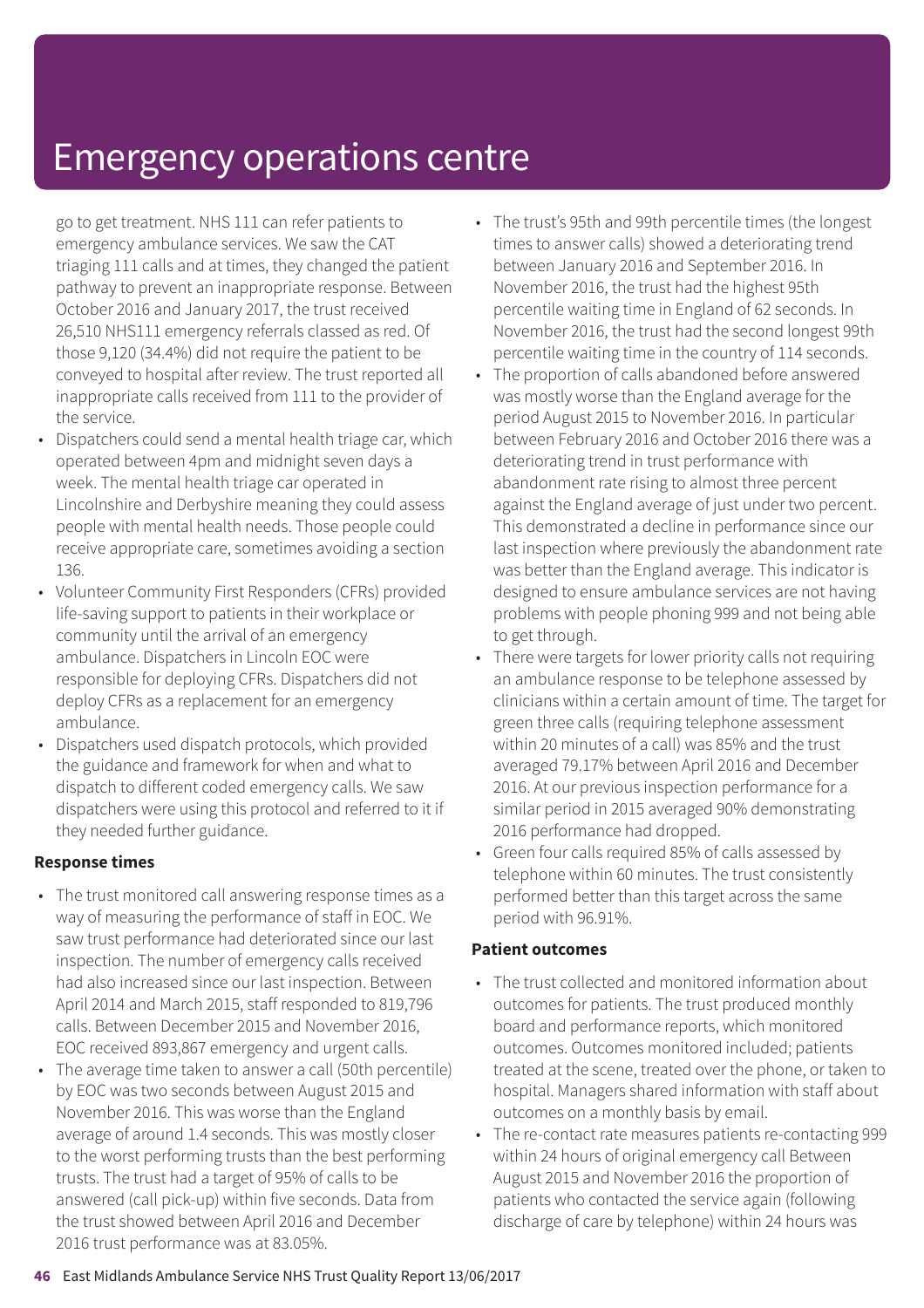consistently better than the England average. The trust demonstrated continuous improvement with the re-contact rate dropping from 3% to 1%. The England average remained around 6%.

- The percentage of emergency calls resolved by telephone advice and support (hear and treat) had increased. Between August 2015 and November 2016, the percentage of patients treated over the phone fluctuated between 15% and 18%. This was better than the England average for the same period (10.5%). This meant there were more calls closed by hear and treat outcomes therefore avoiding an emergency response and possible transfer to hospital.
- There were processes to support appropriate deployment of the Hazardous Area Response Team (HART). A dispatch protocol provided guidance and escalation procedures to determine whether deployment of the HART was necessary. The incident command desk (ICD) operator was immediately responsible for the deployment of the HART. One ICD operator said they deployed HART appropriately and managers never asked to send them to an incident inappropriately. If HART were deployed this was reviewed by the regional operations manager and other senior managers on an incident-by-incident basis. At the time of our inspection the trust were reviewing their deployment criteria.

#### **Competent staff**

- All staff we spoke with said they had received an appraisal in the previous twelve months and they were meaningful. At January 2017, the trust reported 76% of staff had received their annual appraisal. The trust said they were on course to reach their target of 95% by March 2017. We saw all remaining appraisals for those staff not on long-term absences had been booked in before the end of March 2017.
- All staff we asked said they had regular one to one meetings with their manager. They said managers discussed learning and performance objectives in one to ones. Managers gave staff feedback and learning from call audits in these sessions.
- The service had processes to challenge and deal with poor staff performance. If a member of staff had not performed well against their call audits, they received an action plan and there would be an increase in the number of monthly audits taken. Managers would sign

off the action plan and reduce the number of audits taken when satisfied the member of staff was performing at the desired level. Alternatively, the service could dismiss staff because of poor performance.

- The dispatch duty managers produced monthly reports from the computer aided dispatch system (CAD). The reports enabled managers to identify gaps in performance and missed targets. Managers addressed staff performance through one to ones and support and mentoring by managers.
- The trust audited staff calls each month. They aimed to audit emergency medical dispatchers (EMD) staff on average four times a month. The minimum amount of calls each month the Trust submitted to the International Academy of Emergency Medical Dispatch (IAEMD) as part of being an Accredited Centre of Excellence was 417. Auditors sent findings to the relevant line manager and then to the individual EMD for discussion. Each quarter managers identified the top three issues and distributed learning points via CAD message and EOC bulletins to staff.
- The EOC had a dedicated training manager and team, which oversaw recruitment and training for EMDs and dispatch. There were five team members, two based in Lincoln and three at Nottingham. This meant there were specific training courses and induction programmes for EMDs and dispatchers.
- Induction programmes for EOC staff included five weeks of classroom training and time spent with a mentor or 'buddy'. There was a structured induction programme, which covered AMPDS training, safeguarding, conflict resolution and customer service. Data from the trust showed all staff had received their AMPDS training.
- All new staff received clinical training to help understand the AMPDS questioning and all staff had received Cardio Pulmonary Resuscitation (CPR) training which was refreshed every year.
- At the last inspection, we highlighted the trust should consider training for staff in the management of patients with a mental health problem and the mental capacity act (MCA). In September 2016, the trust began rolling out a mental health training, which included training on learning disabilities and dementia. The trust set targets for 20% of staff to have completed this training programme by November 2016, and for 95% of staff to complete the programme over the whole two-year period. The trust reported by January 2017 42% of staff had completed this training.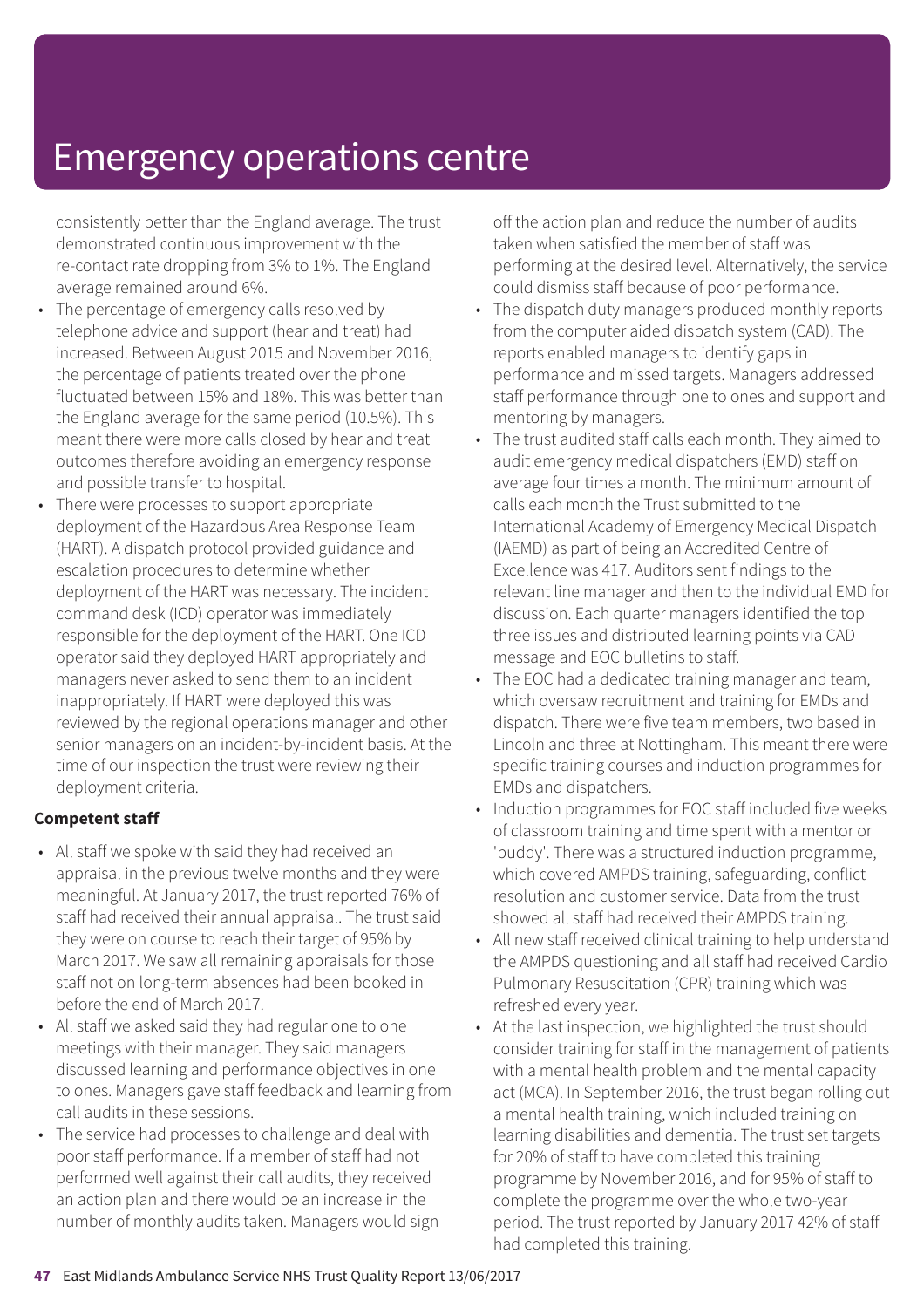- At our previous inspection, we found there was no specific training for staff on supporting and working with child callers. The trust had established a training course on child callers. Data from the trust showed 41% of staff had received training on child callers. Training was ongoing and some staff we spoke with were yet to receive the training.
- Managers used bank staff to cover any shortfall in rotas, these staff were former EOC staff. For bank staff to be considered for shifts they had to undertake at least one shift per month. Bank staff were involved in any updates and training including updates in software to the AMPDS system.
- There were clear career pathways in the EOC, which meant staff could progress, develop and have the opportunities to do different jobs. Staff could move from the EMD role to dispatch and dispatch staff had moved to incident command, HEMS or manager positions. Managers described clear career progression, described shadowing opportunities, acting positions and internal promotions. Staff said discussions took place at one to one meetings. We spoke with staff who had progressed within the trust and whom managers identified for career progression in the future.
- There was sufficient knowledge in EOC at all times to assess and/or treat children. All clinicians we spoke with had experience of working with children and the AMPDS and CAD systems met the needs of patients of all ages. Some clinicians had previously been midwives and therefore staff would utilise their experience if calls came through regarding pregnant women or young children.
- Clinical supervision is an activity bringing supervisors and clinical staff together in order to reflect upon their practice. Managers provided staff opportunities for clinical supervision. Clinical staff said they had adequate access to clinical supervision. The staff attendance rates for Clinical Supervision were 41 out of 44 clinical staff (93.18%) as of the end of February 2017.
- We asked staff about mentorship and support mechanisms. Managers allocated mentors to staff following training and until staff were competent. Staff had help and support cards at workstations so they could summon help at any time from team leaders. No staff said they felt unsupported. We observed the use of mentors during our inspection and CAT staff sat amongst EMDs in order to provide support more readily.
- There was support for staff following a distressing call or a safeguarding issue. All staff told us they could access traumatic incident management (TRIM) debriefing. Staff could also access peer support and the chaplaincy as additional or alternative support routes. Staff could refer themselves for counselling and had access to quiet rooms. Staff told us managers allowed them to have "time out" after a distressing call.
- We saw two midwives working in the CAT team had received obstetrics training. Managers had plans to roll this training out to other clinicians across both EOCs. In addition, the CAT manager planned to deliver chronic obstructive pulmonary disease (COPD) training to staff.

#### **Coordination with other providers**

- The electronic systems used by the different teams in EOC enabled all staff to be involved and work together in the assessment, planning and delivery of care and treatment to patients. Emergency medical dispatchers (EMDs) made initial assessments of patients using specific prompts on the Advanced Medical Priority Dispatch system (AMPDS). The clinical assessment team (CAT) and dispatchers used the information from AMPDS to assess, plan and ensure the appropriate delivery of care .This meant by using one system patient care and treatment was coordinated involving all staff.
- The duty manager at the Lincoln EOC contacted other health care providers in Lincolnshire if they became aware of any issues, which could affect patient care or delivery of the service. A dedicated team at Nottingham liaised with other health care providers on a regular basis.
- The trust had procedures for inter-hospital or inter-facility transfers and responding to urgent GP calls. A dedicated EMD officer provided a 24-hour service for any urgent GP transfers to hospitals. Hospitals and EOC had direct telephone lines to each other. We saw dispatch staff allocating the appropriate response to inter-facility and urgent calls. If requests from health care professionals ran over the designated response time, the EMD would call to advise them and extend the pick-up time.
- There were direct lines between the EOC, the fire service and the police meaning there was fast and responsive contact between the services. It was the EMDs responsibility to call and receive calls from fire and the police. We saw examples of effective communication between the services However, there were occasions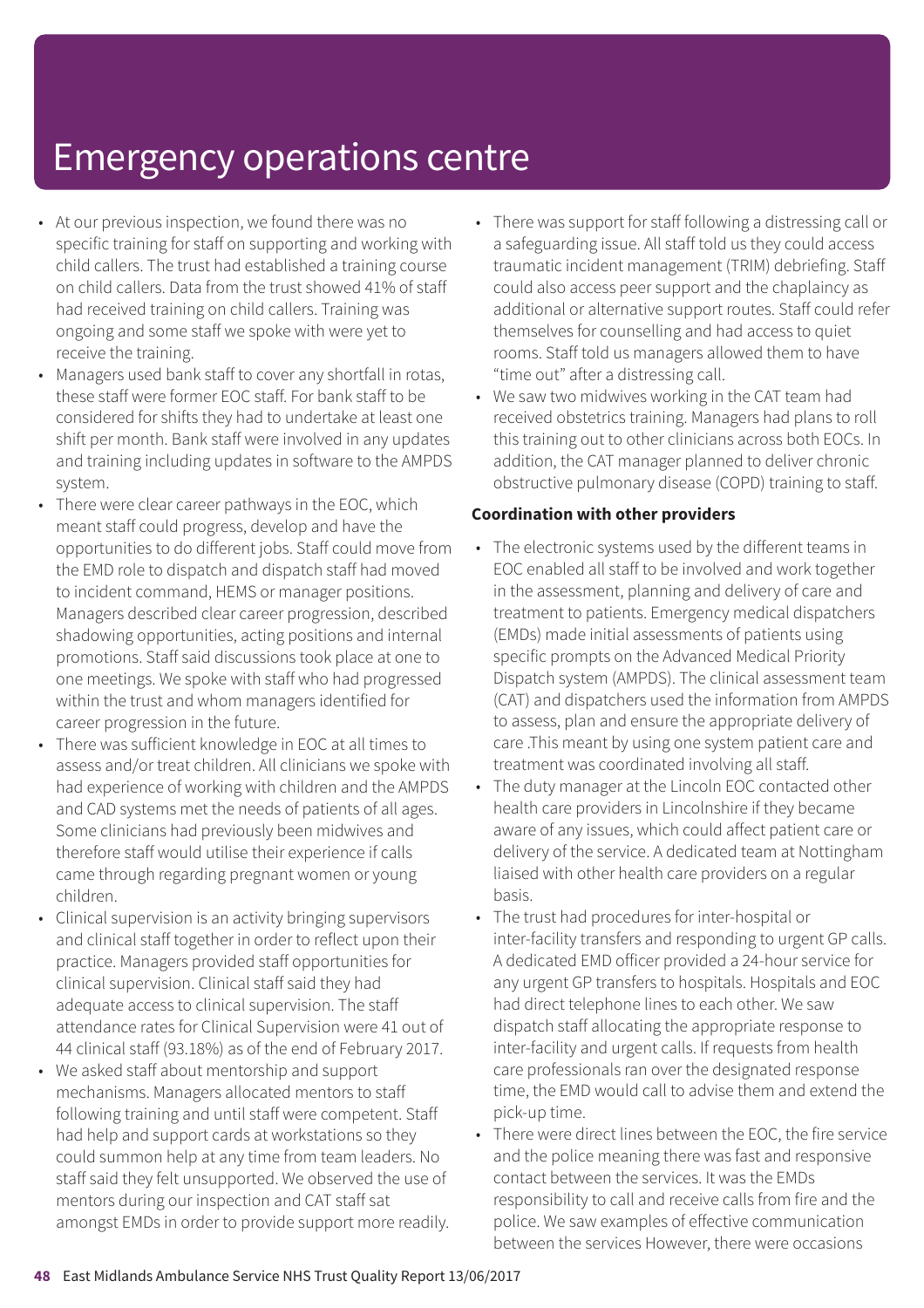where there was a lack of understanding and differing expectations about what the ambulance service could provide. An example of this was when the police believed a higher priority (quicker) response was required to the one identified by the ambulance service.

- There was effective communication and cross boundary working with neighbouring ambulance services. Other ambulance services supported incidents and emergencies in the east midlands and the trust supported other ambulance services with resources. We saw there was regular communication about and sharing of air ambulance resources.
- Patients with do not attempt cardio pulmonary resuscitation (DNACPR) orders were not routinely identified on the 999 Computer Aided Dispatch (CAD) system. If a caller telephoned about a patient in cardiac arrest, and felt CPR was in the patient's best interests, the call taker would support the caller until a clinician arrived on scene. Staff informed ambulance crews or clinicians attending the scene there might be a DNACPR in place.
- Certain identified nursing homes had alerts attached so dispatchers and crews knew there could be a possible do not attempt cardio pulmonary resuscitation (DNACPR) in place for a patient. Staff could identify specific end of life care plans and these included DNACPR orders. If a caller mentioned a patient had a DNACPR, an EMD wrote in the notes to ask the crew to check it. Ambulance clinicians were trained to recognise and act on DNACPR orders
- The ROM role worked with other healthcare providers including other hospital trusts and clinical commissioning groups on performance related issues. This included when services were busy for example when hospitals asked for peripheral diverts to help with their capacity.
- Staff from the trust attended a mental health steering group. Staff from other organisations including clinical commissioning groups and local authorities also attended. The group discussed and coordinated mental health provision and resources across the east midlands. The group provided updates on initiatives and funding opportunities to improve mental health support to patients.

#### **Multidisciplinary working**

• There were twice daily handover meetings between the two EOCs. A senior manager conducted the meetings by teleconference. Handovers included what had occurred on the previous shift, performance, what the current issues were and what issues could occur during the next shift. We observed a handover; communication was clear and possible risks to services identified. We saw actions implemented to mitigate potential issues affecting performance.

- We observed shift handovers in the EMD, CAT and dispatch team. The handovers were smooth with effective communication involving any issues with crews or incidents, which crews were due breaks and ongoing incidents/emergencies. There were handover sheets so the incoming dispatcher had a hard copy of the information to hand.
- We observed supportive relationships between dispatchers and crews. Conversations were respectful but friendly and good-humoured and dispatchers spoke highly of crews. Overall staff in different teams worked well with each other including crews on the road. Staff said they had good relationships with crews.
- The CAT worked with a variety of other agencies. They linked in with the crisis team for people who had mental health conditions and signposted to other agencies.
- Lincoln EOC was located in a compact space where staff had easy access to each other. This meant if an EMD required support with a challenging call there was always a clinician or more experienced member of staff nearby to assist.
- We spoke with staff about how they worked with other agencies such as the Fire and Rescue Service, Police and voluntary services. They explained how under the Joint Emergency Services Interoperability Programme (JESIP) they used a joint decision model for working with fire and police.

#### **Access to information**

• At our previous inspection, we identified a large number of frequent callers who did not have care plans. Staff referred people who called regularly (frequent callers) to the high volume service user lead. Since April 2014 when EMAS started reporting on patients who called five or more times in a calendar month and December 2016, there had been an increase of 132.4% (312 to 725) in frequent callers. Between August 2015 and December 2016, the proportion of calls from patients for whom a locally agreed frequent caller procedure was in place was consistently lower than the England average. Of these 725 callers the trust were managing 65 under the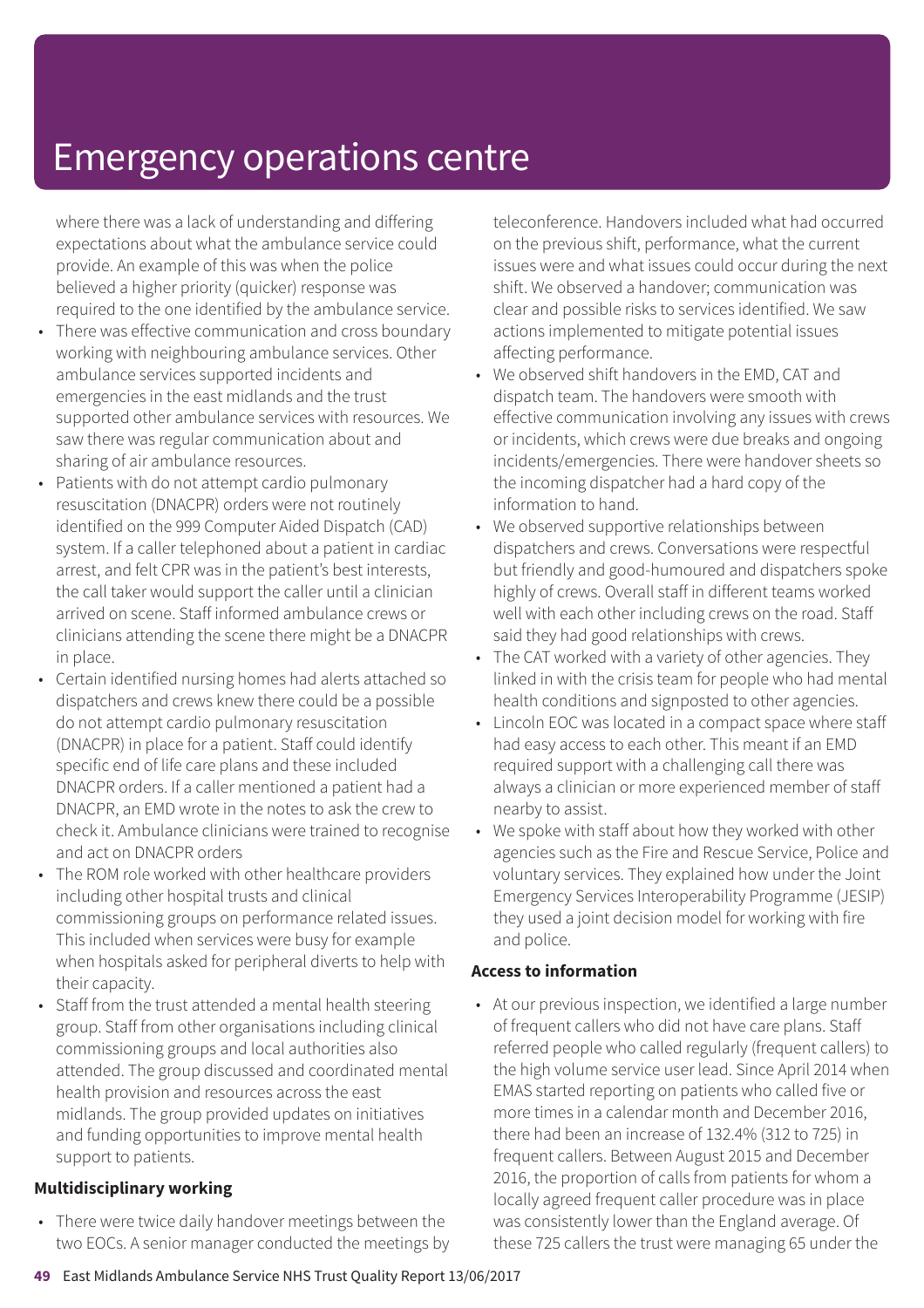frequent caller policy, 43 of whom had a care plan in place. All other frequent callers were managed on a call by call basis. Therefore, the trust was still only allocating a care plan to approximately 10% of frequent callers.

- A specific icon on the AMPDS system clearly identified frequent callers. Clicking the icon led the EMD to specific instructions for the caller usually in the form of a care plan. A dispatch officer made sure ambulance crews attending to the patient received the information. An electronic alert identified frequent callers on the system even if they did not have care plans. There were review dates for all alerts on a monthly basis. Referrers received an email alert asking whether they felt the alert should stay on the system.
- The EOC quality officer monitored the number of calls EOC received from the same phone numbers. Many frequent callers were hard to identify due to calls made by anonymous and unregistered numbers. Part of the quality officer role was to compile evidence for the police and telephone services to cut off nuisance frequent callers. This helped staff to support genuine patients and prevented them being tied up on nuisance calls.
- The AMPDS system was able to alert staff to avoid potential duplicate calls and responses. If EOC received calls from the same caller three times, staff passed the caller to the CAT to triage.
- Call handlers could raise concerns with the trust mental health team for known frequent callers. Emergency medical dispatchers could also take clinical advice from the CAT if there were no alerts or outcomes on the system.
- We saw each workstation had an AMPDS flip file staff used as a backup in case of information technology faults or for planned system shut downs for upgrade or maintenance work. A member of staff demonstrated to us how they would use the flip file.
- Staff used joined up electronic systems in EOC. All staff could see calls and incidents come in to the EOC in real time. Staff could see any electronic notes instantly seen by other teams and members of staff. Staff could listen to each other's calls in order to provide information or more appropriate responses. The instant access to information enabled staff to make decisions and send appropriate responses quickly.
- The trust used "change Wednesdays" across the trust to avoid daily contact with staff about minor change to policies and systems. Staff were confident any changes

to policies or procedures would take place on the same day every week. The service told staff in advance of any changes and the notice period depended on the scale of the change.

• The trust had taken actions to address NHS England's 2015 Patient Safety Alert: Harm from delayed updates to ambulance dispatch and satellite navigation systems. The EOC systems team updated the CAD system every six weeks to ensure the system had the most up to date information when providing information to staff. The team also managed queries concerning difficulties with addresses. We saw third party providers regularly updated satellite navigation systems. Therefore, the trust had mechanisms to ensure staff had access to the latest information to help prevent delays.

#### **Consent, Mental Capacity Act and Deprivation of Liberty Safeguards**

- It was difficult for staff to judge whether a patient or caller had capacity simply by speaking to them over the phone. However, staff still needed to send a response because staff could not make judgements on a patient's capacity to make decisions.
- EOC staff asked crews to assess the capacity of patients if there were concerns.
- Section 136 of the Mental Health Act 1983 allows a police officer to remove a person they think is mentally disordered and "in immediate need of care or control" from a public place to a place of safety. The trust had protocols for section 136 and transporting patients to and from places of safety. The National Ambulance Mental Health Group approved the Trust's protocol. We observed staff using the protocol when receiving calls from police to transport patients.
- We reviewed trust response times to section 136 requests. Between January 2016 and January 2017 the trust received 359 section 136 requests. All calls (with one exception) were classed as green two calls, requiring an ambulance response within 30 minutes. The average response time across this period was 41 minutes. In the months of October 2016 and November 2016 response times averaged over one-hour. This meant the trust did not provide timely responses to section 136 requests.

#### **Is emergency operations centre caring?**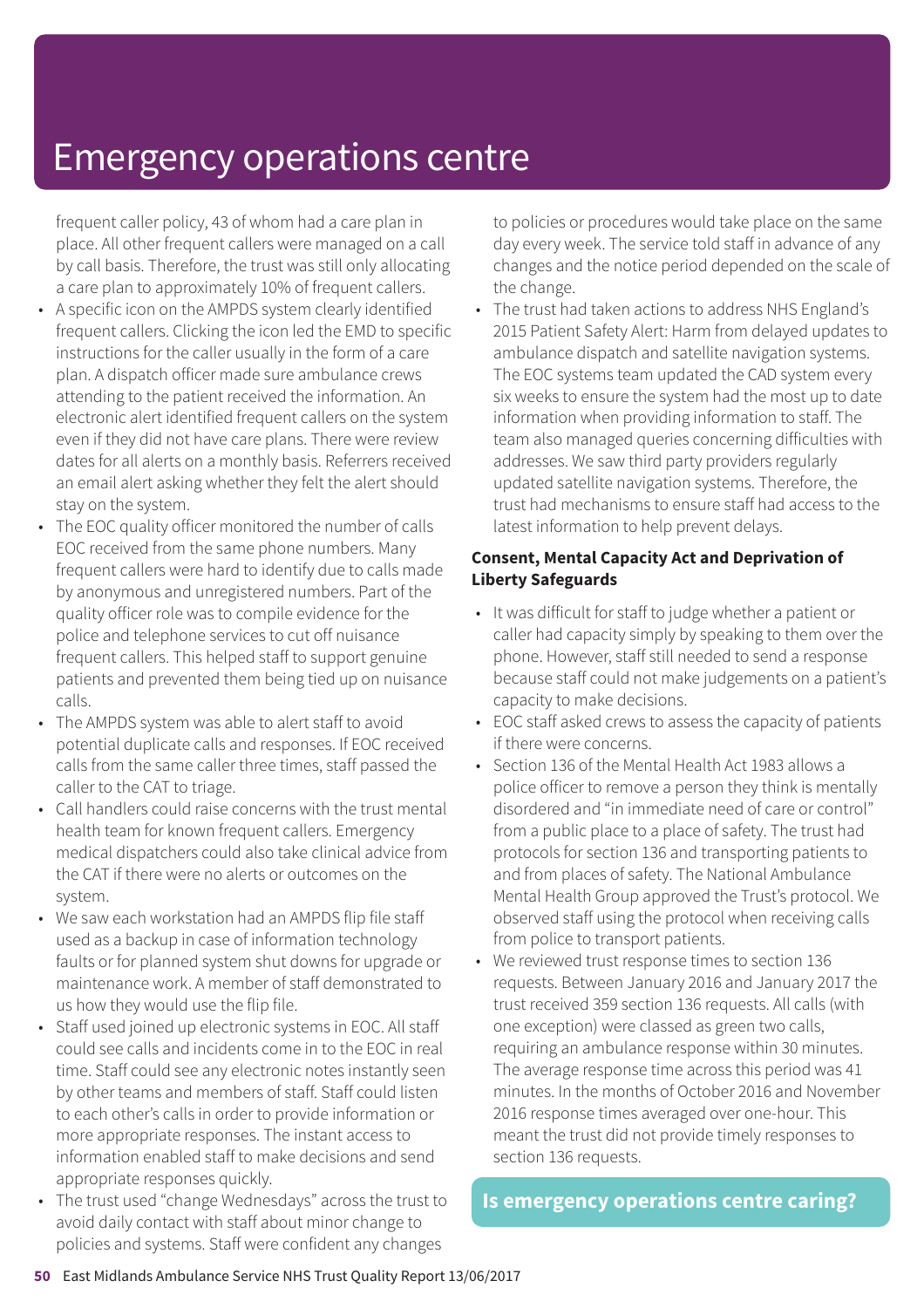

**51** East Midlands Ambulance Service NHS Trust Quality Report 13/06/2017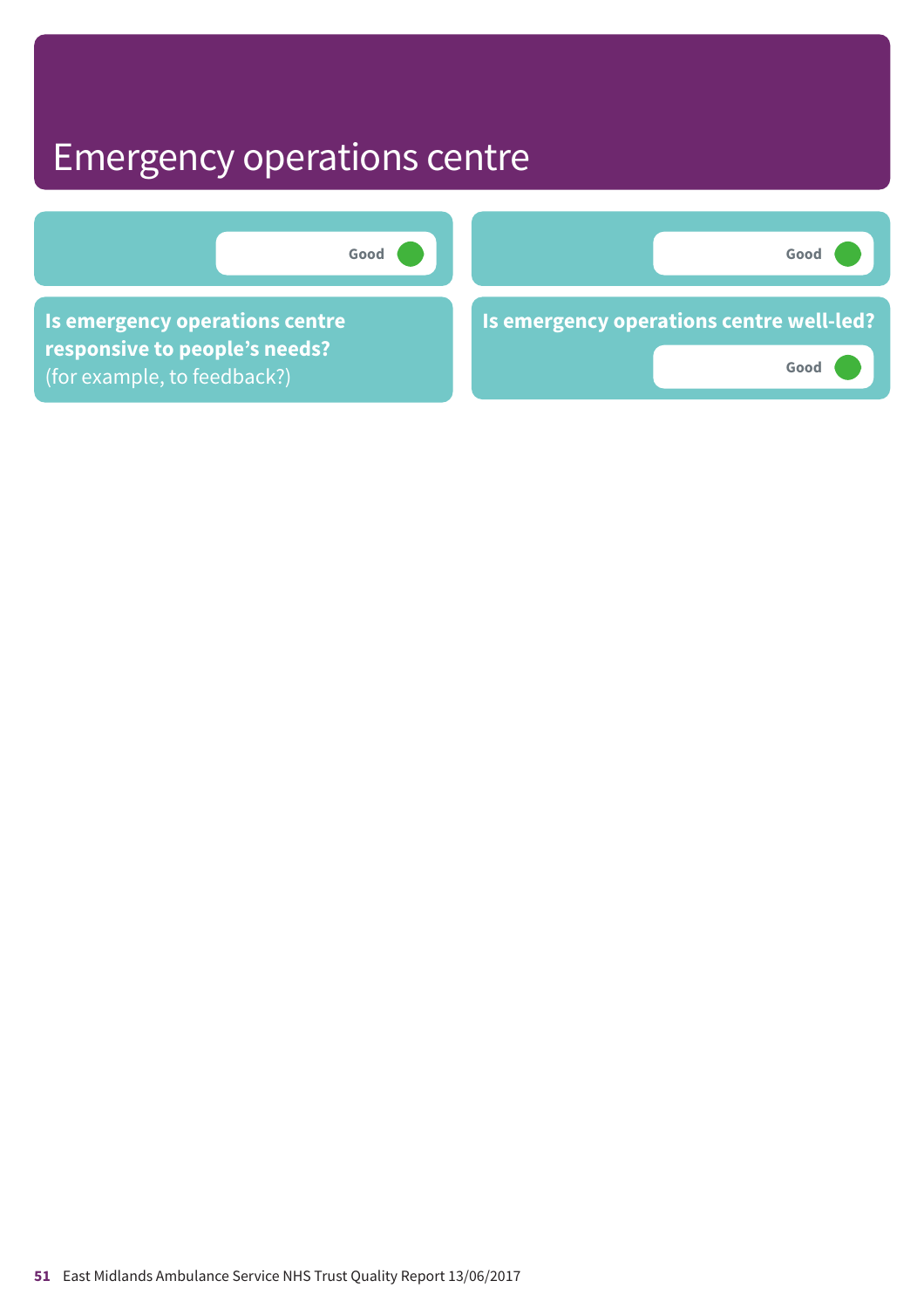# Outstanding practice and areas forimprovement

### **Outstanding practice**

- The trust had developed an increasing number of collaborative working arrangements which had led to improvements in the accessibility of the services that were delivered to patients. This was of particular benefit to patients located in remote areas and for patients who required specialist mental health care.
- All staff in the Leicester, Leicestershire and Rutland area had been provided with a trust mobile phone which had improved staff access to information on the availability of services and trust policies.
- We observed caring, professional staff delivering compassionate, patient focused care in circumstances that were challenging due to the continued demand placed on the service.
- The trust were trialling an initiative in North and North East Lincolnshire. Where patients presented with the symptoms of sepsis, blood cultures were taken and a pre hospital dose of intravenous antibiotic therapy administered to the patient. This saved valuable time and provided prompt lifesaving treatment.
- The mental health triage car operating in Derbyshire and Lincolnshire enabled patients to access pathways more equipped to treat and manage patients with mental health conditions.

#### **Areas forimprovement**

#### **Action the hospital MUST take to improve**

- The trust must ensure all incidents are managed in line with the trust policy and that learning from incidents is effectively shared to ensure learning and improvements take place across the trust.
- The trust must ensure all staff are fitted for and trained in the use of a filtered face piece mask to protect them from air borne infections.
- The trust must ensure all staff are provided with the opportunity to complete statutory and mandatory training.
- The trust must ensure that staff are supported to achieve an improved awareness of the legal duty of candour.
- The trust must ensure there are systems in place to ensure staff have received, read and understand information when there are updates to trust policies, procedures or clinical practice.
- The trust must ensure patients receive care and treatment in a safe way by meeting national and locally contracted response time targets for Red1 and Red2 categorised calls.
- The trust must ensure staff know how to report incidents and learning from incidents is shared in a way staff can access.
- The trust must take steps to improve EOC call taking response times therefore reducing the number of calls abandoned and the length of time callers are waiting on the phone.
- The trust must increase the percentage of frequent callers who have a specific care plan.

#### **Action the hospital SHOULD take to improve**

- The trust should continue to provide all front line staff with the opportunity to complete training relating to the care of mental health illness.
- The trust should ensure staff are given sufficient time to check vehicle equipment expiry dates and stock levels to ensure sufficient equipment is available for patient use.
- The trust should ensure the servicing of all equipment is completed at the intervals scheduled in line with the manufacturer's instruction.
- The trust should ensure that all equipment is checked by staff in line with the manufacturer's instructions.
- The trust should ensure clinical waste material is managed in line with legislation and best practice guidance.
- The trust should consider how to ensure a robust audit trail of access to controlled drugs on solo responder vehicles.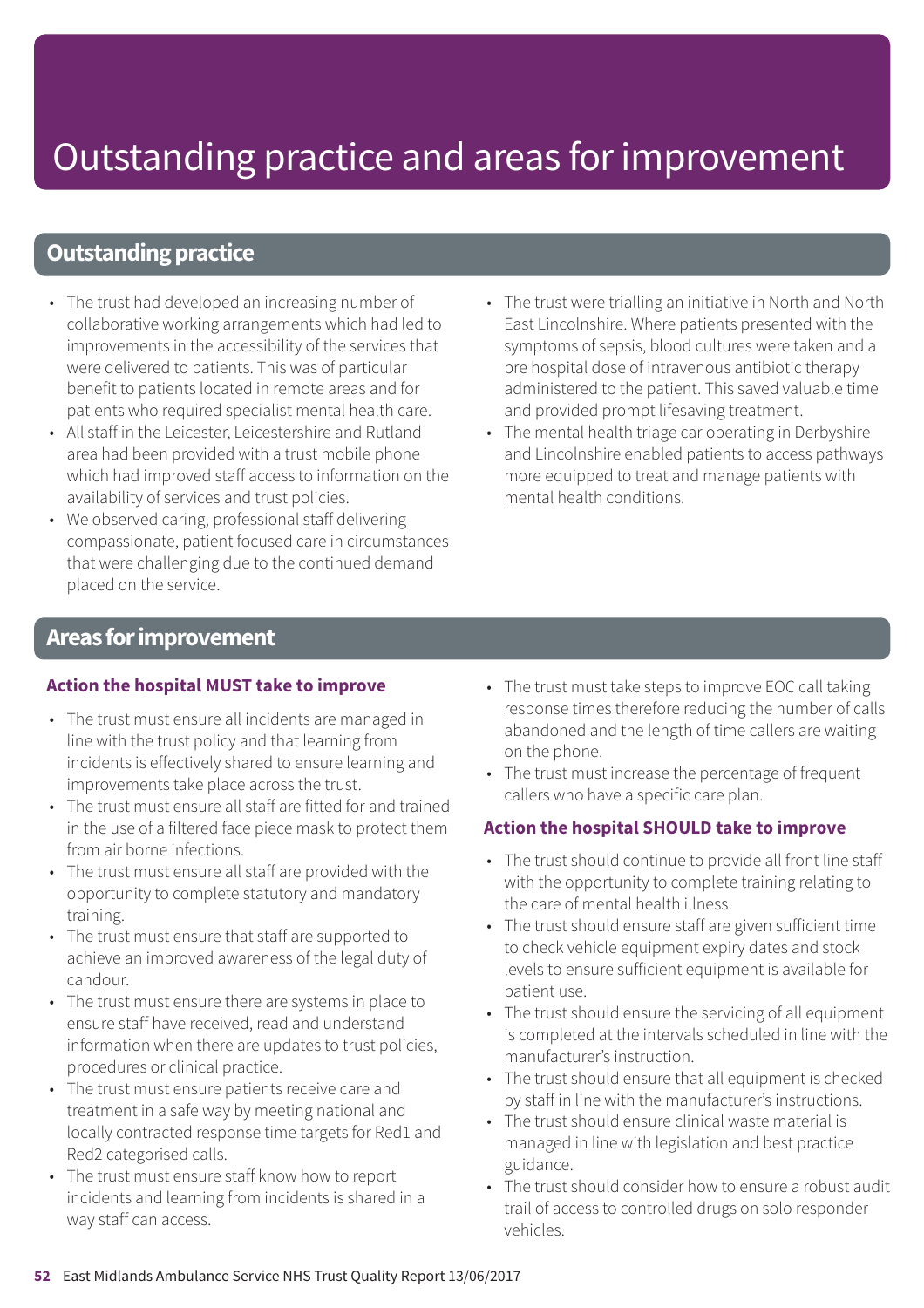# Outstanding practice and areas for improvement

- The trust should consider how to ensure continued provision of sufficient clinical mentors for newly qualified staff.
- The trust should consider how to ensure hospital ambulance liaison officers (HALOs) have the skills, knowledge and understanding required to positively impact on hospital handover delays.
- The trust should continue to work with other providers and commissioners on reducing handover delays to improve timeliness of resource allocation in EOC.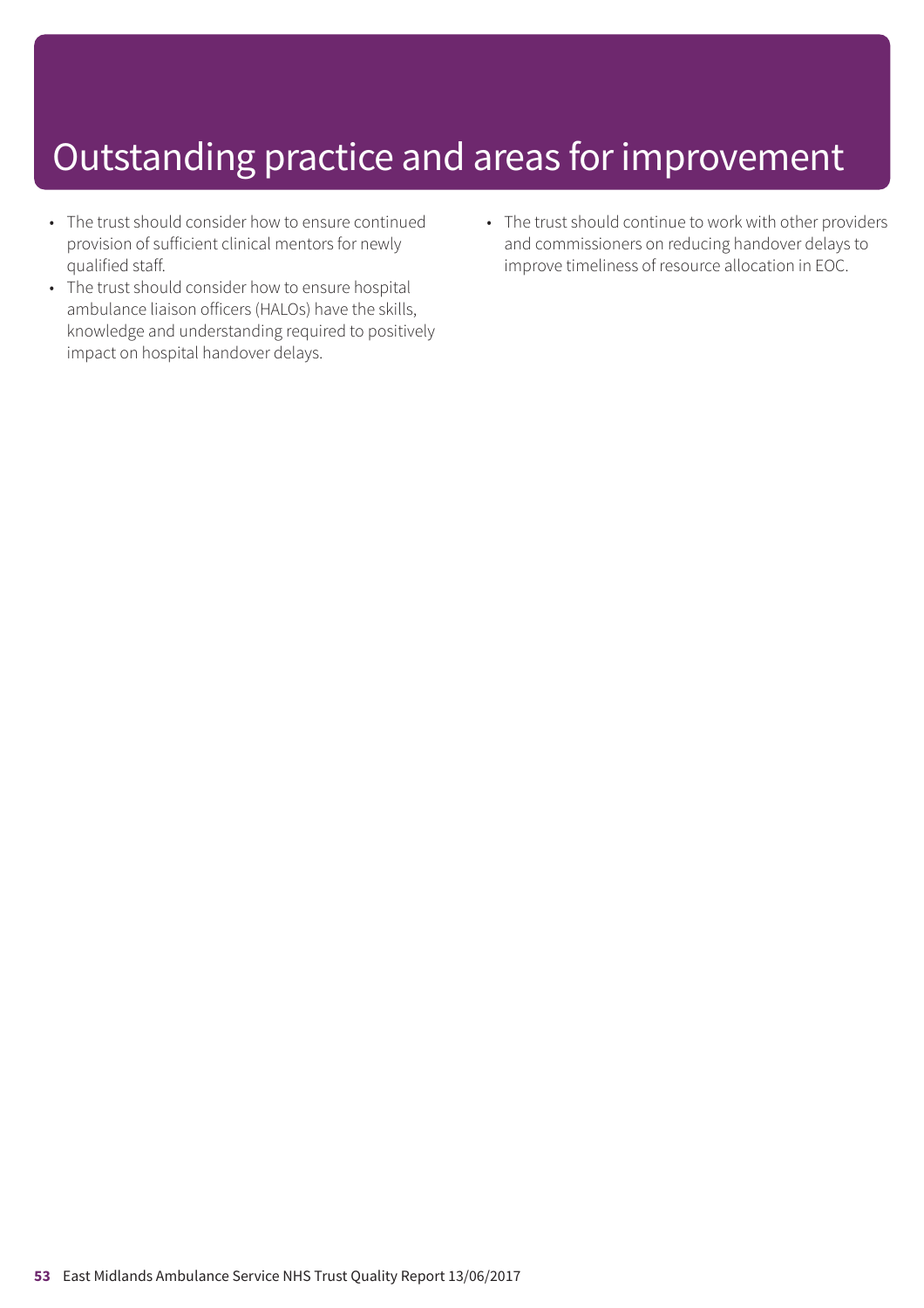### Action we have told the provider to take

The table below shows the fundamental standards that were not being met. The provider must send CQC a report that says what action they are going to take to meet these fundamental standards.

| Regulated activity                                                                                                                                    | Regulation                                                                                                                                                                                                                                                                                                                                                                                                                                                                                                                             |
|-------------------------------------------------------------------------------------------------------------------------------------------------------|----------------------------------------------------------------------------------------------------------------------------------------------------------------------------------------------------------------------------------------------------------------------------------------------------------------------------------------------------------------------------------------------------------------------------------------------------------------------------------------------------------------------------------------|
| Diagnostic and screening procedures<br>Transport services, triage and medical advice provided<br>remotely<br>Treatment of disease, disorder or injury | Regulation 17 HSCA (RA) Regulations 2014 Good<br>governance<br>Systems must be established and operated effectively to<br>assess, monitor and mitigate the risks relating to the<br>health, safety and welfare of service users and others<br>who may be at risk which arise from the carrying on of<br>the regulated activity.<br>How the regulation was not being met:<br>Incidents were not always reported and some that were<br>reported were not investigated promptly.<br>Methods used to share learning from incidents did not |
|                                                                                                                                                       | assure changes were made to improve practice to<br>prevent future incidents.                                                                                                                                                                                                                                                                                                                                                                                                                                                           |
|                                                                                                                                                       | Not all qualifying staff were fitted for and trained in the<br>use of a filtered face piece mask.                                                                                                                                                                                                                                                                                                                                                                                                                                      |
|                                                                                                                                                       |                                                                                                                                                                                                                                                                                                                                                                                                                                                                                                                                        |

### **Regulated activity**

Diagnostic and screening procedures

Transport services, triage and medical advice provided remotely

Treatment of disease, disorder or injury

### Regulation

Regulation 17 HSCA (RA) Regulations 2014 Good governance

Systems or processes must be established and operated effectively to assess, monitor and improve the quality and safety of the services provided in the carrying on of the regulated activity

#### **How the regulation was not being met:**

The trust did not have systems in place to ensure staff had received, read and understood information when there were updates to trust policies, procedures or clinical practice.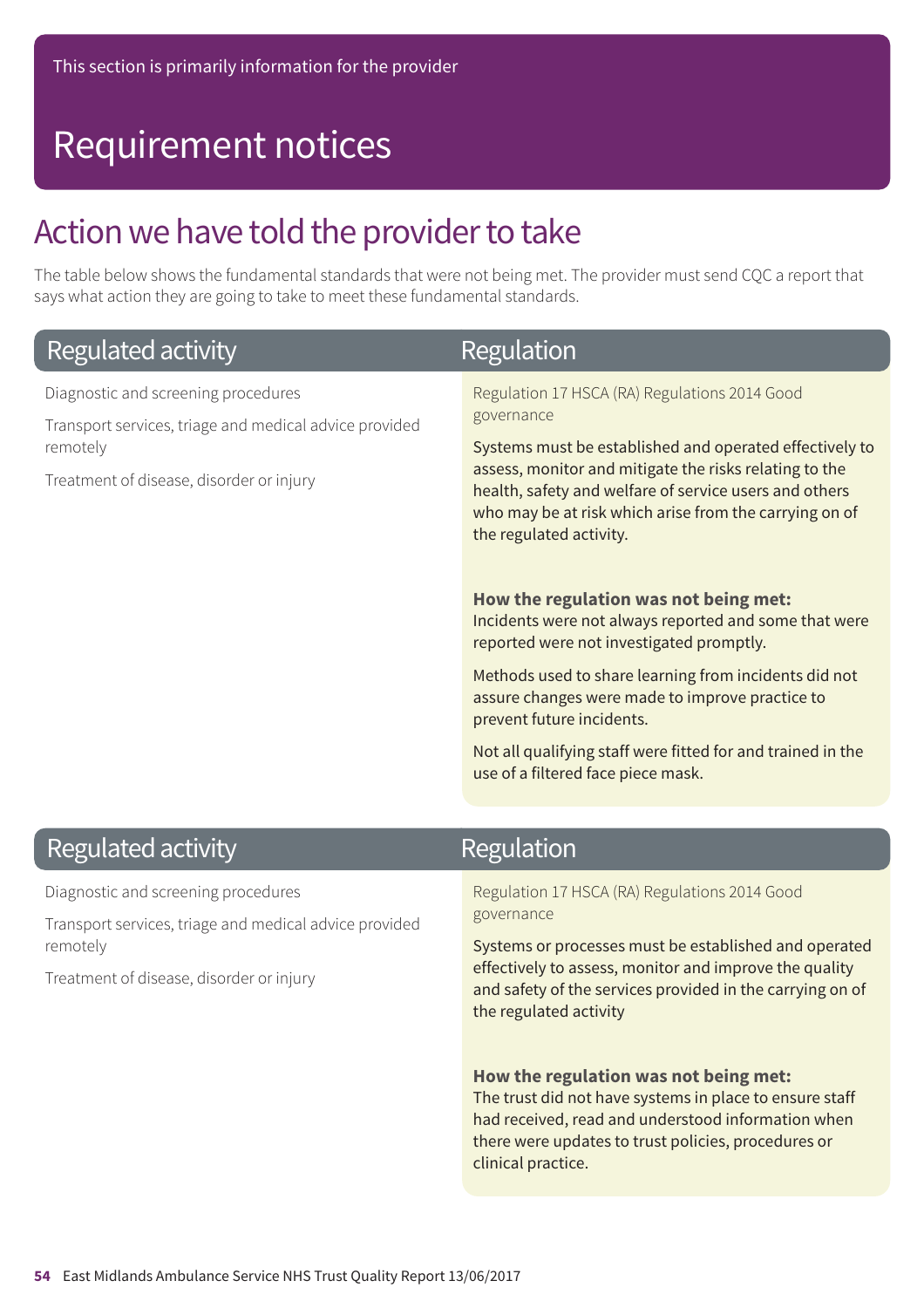### **Regulated activity**

Diagnostic and screening procedures

Transport services, triage and medical advice provided remotely

Treatment of disease, disorder or injury

### Regulation

Regulation 18 HSCA (RA) Regulations 2014 Staffing

Persons employed must receive such appropriate support, training, professional development, supervision and appraisal as is necessary to enable them to carry out the duties they are employed to perform.

**How the regulation was not being met:** Not all staff had received statutory and mandatory training.

### **Regulated activity**

Diagnostic and screening procedures

Transport services, triage and medical advice provided remotely

Treatment of disease, disorder or injury

### Regulation

Regulation 20 HSCA (RA) Regulations 2014 Duty of candour

A health service body must act in an open and transparent way with relevant persons in relation to care and treatment provided to service users in carrying on a regulated activity.

**How the regulation was not being met:** Not all staff were aware of their legal responsibilities under the Duty of Candour Regulation.

### **Regulated activity**

Diagnostic and screening procedures

Transport services, triage and medical advice provided remotely

Treatment of disease, disorder or injury

### Regulation

Regulation 12 HSCA (RA) Regulations 2014 Safe care and treatment

Care and treatment must be provided in a safe way for service users.

**How the regulation was not being met:** The provider was not meeting national or locally contracted response time targets for Red1 and Red2 categorised calls.

The provider was not meeting national response time targets for A19 categorised calls.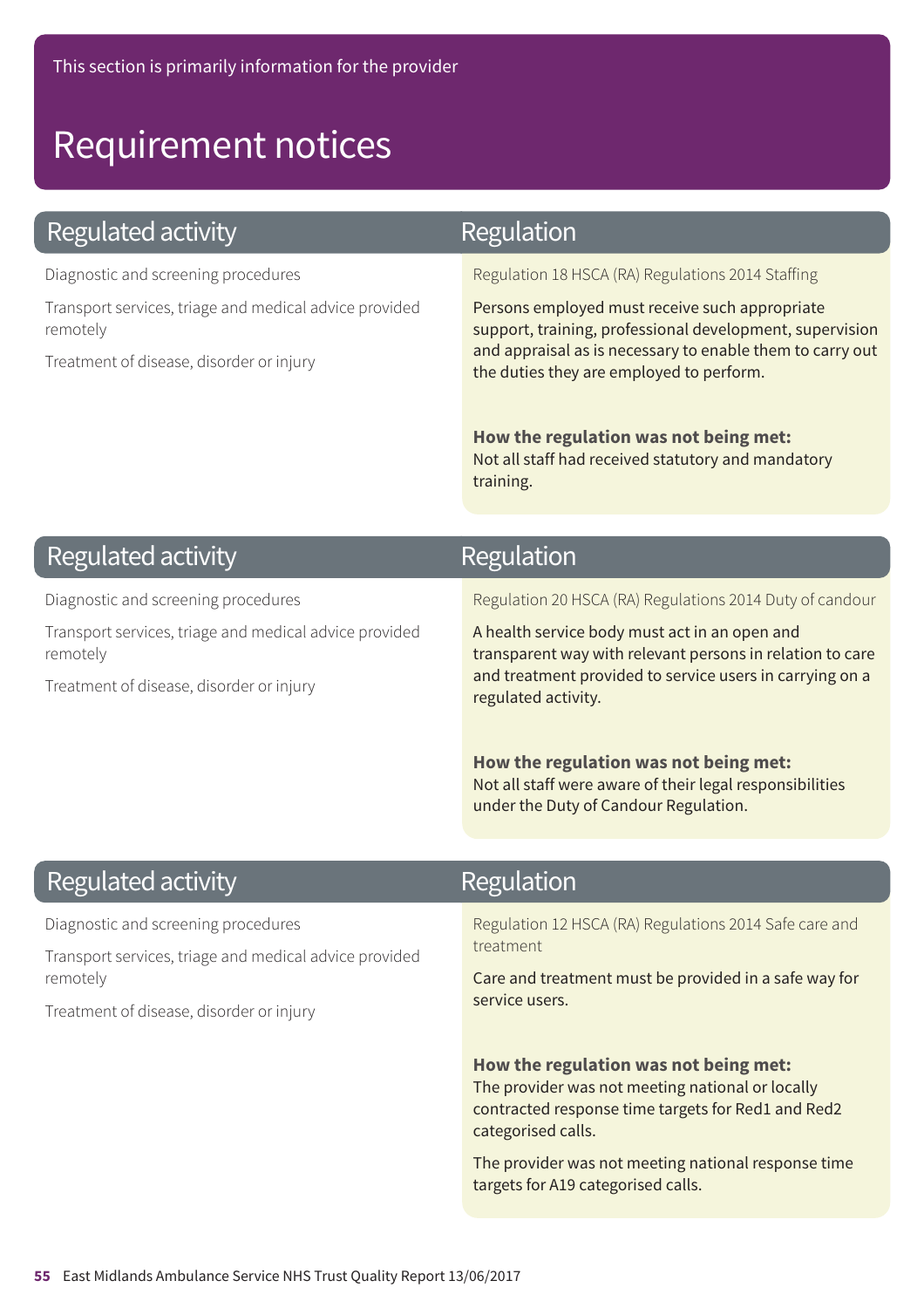### **Regulated activity**

Transport services, triage and medical advice provided remotely

### Regulation

Regulation 17 HSCA (RA) Regulations 2014 Good governance

Systems must assess, monitor and mitigate the risks relating to the health, safety and welfare of service users and others who may be at risk which arise from the carrying on of the regulated activity.

**How the regulation was not being met:** Staff did not know how to report incidents using the trust incident reporting process.

Staff did not receive feedback and learning from incidents.

### **Regulated activity**

Transport services, triage and medical advice provided remotely

### Regulation

Regulation 18 HSCA (RA) Regulations 2014 Staffing

(Persons employed by the service provider must) Receive such appropriate support, training, professional development, supervision and appraisal as is necessary to enable them to carry out the duties they are employed to perform.

**How the regulation was not being met:** Not all staff attended and accessed mandatory training.

### **Regulated activity**

Transport services, triage and medical advice provided remotely

### Regulation

Regulation 12 HSCA (RA) Regulations 2014 Safe care and treatment

Care and treatment must be provided in a safe way for service users. A registered person must comply with this by assessing the risks to the health and safety of service users and doing all that is reasonably practicable to mitigate any such risks.